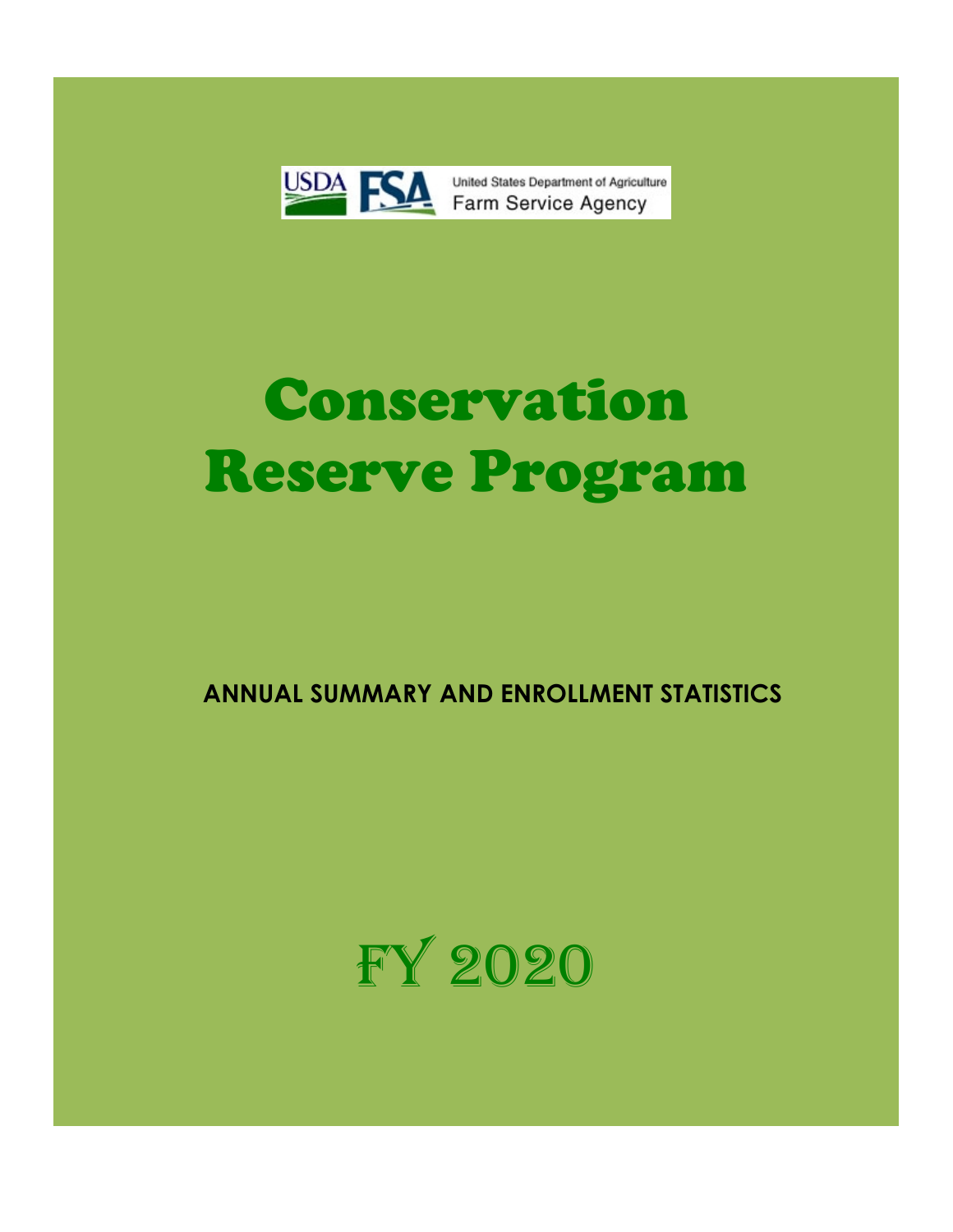# **Conservation Reserve** Program

# *ANNUAL SUMMARY FISCAL YEAR 2020\**

| Sign-up Type     | Contracts            | Farms      | Acres        | Annual Rental Payments a/ |          |
|------------------|----------------------|------------|--------------|---------------------------|----------|
|                  |                      |            |              | (\$Million)               | (S/Acre) |
| General          | 164,056              | 118,533    | 13, 180, 476 | \$684                     | \$51.93  |
| Continuous       |                      |            |              |                           |          |
| Non-CREP         | 352,242              | 208,276    | 6,510,092    | \$882                     | \$135.53 |
| <b>CREP</b>      | 55,207               | 37,575     | 925,694      | \$155                     | \$167.19 |
| Farmable Wetland | 14,830               | 11,448     | 391,519      | \$62                      | \$157.09 |
| Total Continuous | $422, 205 \text{ b}$ | 243,981 b/ | 7,827,305    | \$1,098                   | \$140.32 |
| Grasslands       | 3,313                | 2,068      | 916,974      | \$12                      | \$13.51  |
| Total CRP        | 589,574 b/           | 334,211 b/ | 21,924,755   | \$1,795                   | \$81.88  |

a/ Approximates October 2020 payments, before adjustments for haying/grazing, non-compliance, terminations, part-year contracts, and contracts not yet recorded.

b/ Number of farms and contracts not additive across signup types.

ı

This report provides statistics for land enrolled in the Conservation Reserve Program (CRP), including a summary of FY 2020 CRP related activities, FY 2020 CRP outlays by payment type, CRP enrollment activity, outlay and sign-up history, The tables are based on contract data developed and maintained in CRP data files by Farm Service Agency (FSA) service centers and are generally based on the physical location of the CRP contracted land. FY 2020 ended September 30, 2020. The report was prepared by Alex Barbarika, Resource Economics Branch, Economic and Policy Analysis Division, Farm, Farm Production and Conservation Business Center, U.S. Department of Agriculture.

In accordance with Federal civil rights law and U.S. Department of Agriculture (USDA) civil rights regulations and policies, the USDA, its Agencies, offices, and employees, and institutions participating in or administering USDA programs are prohibited from discriminating based on race, color, national origin, religion, sex, gender identity (including gender expression), sexual orientation, disability, age, marital status, family/parental status, income derived from a public assistance program, political beliefs, or reprisal or retaliation for prior civil rights activity, in any program or activity conducted or funded by USDA (not all bases apply to all programs). Remedies and complaint filing deadlines vary by program or incident.

J,

Persons with disabilities who require alternative means of communication for program information (e.g., Braille, large print, audiotape, American Sign Language, etc.) should contact the responsible Agency or USDA's TARGET Center at (202) 720-2600 (voice and TTY) or contact USDA through the Federal Relay Service at (800) 877-8339. Additionally, program information may be made available in languages other than English.

USDA/FFPAC-BC/EPAD

U.S. Department of Agriculture, Farm Service Agency USDA is an equal opportunity provider, employer, and lender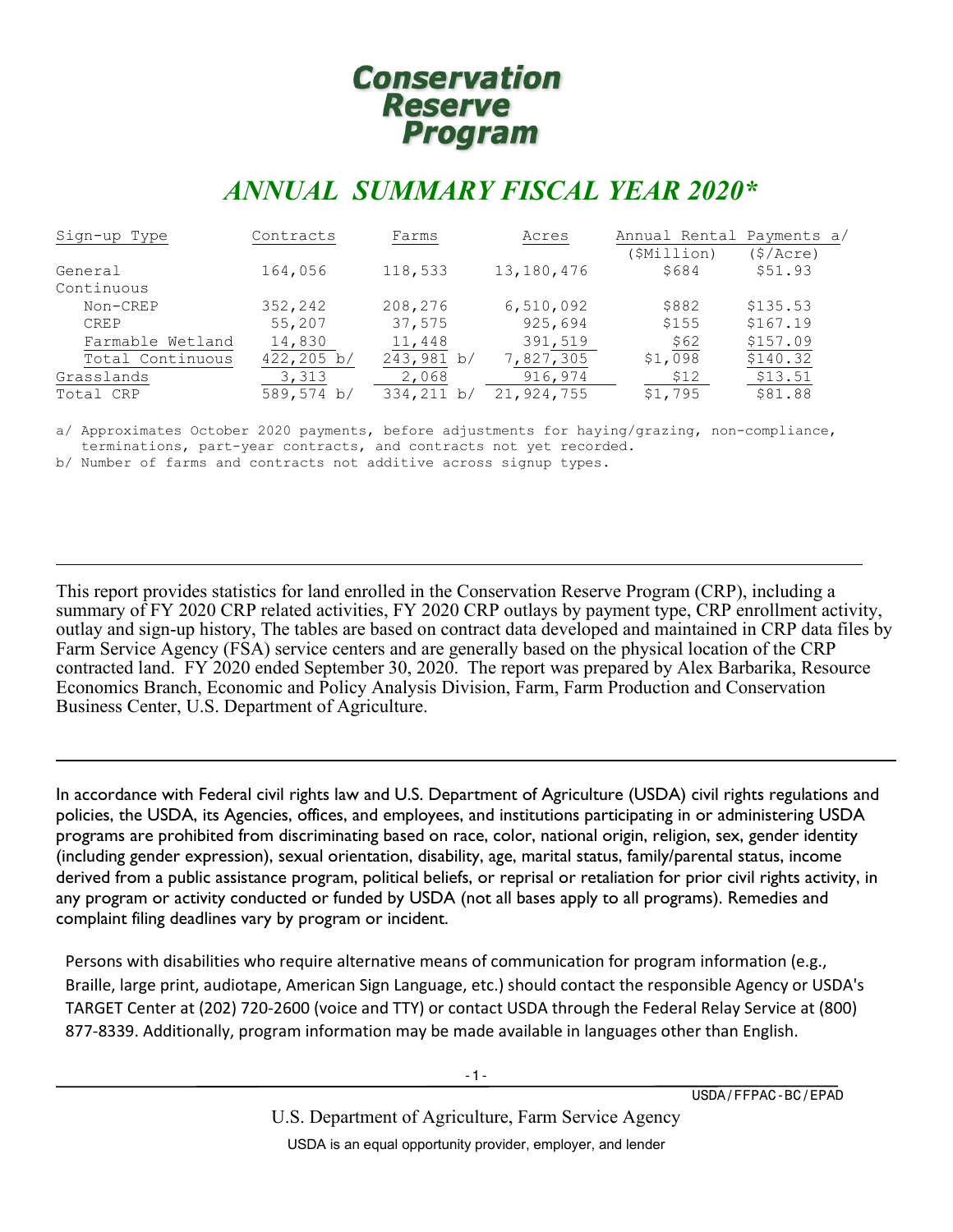#### **CONTENTS**

| Current Enrollment by Sign-up and Initial Contract Year |  |
|---------------------------------------------------------|--|
|                                                         |  |
|                                                         |  |
| Current Enrollment by State and Sign-up Type            |  |
|                                                         |  |
|                                                         |  |
|                                                         |  |
|                                                         |  |
|                                                         |  |
|                                                         |  |
|                                                         |  |
|                                                         |  |
|                                                         |  |
|                                                         |  |
|                                                         |  |
|                                                         |  |
|                                                         |  |

**General Signup**. Producers with eligible lands compete nationally for acceptance based on an environmental benefits index (EBI) during specified enrollment periods. Producers may submit offers below soil-specific maximum rental rates and select wildlife-enhancing vegetative covers to increase EBI ranking.

**Continuous (Non-CREP) Sign-up**. Producers with eligible lands may enroll certain high priority conservation practices, such as filter strips, riparian buffers, and wetlands at any time during the year without competition. In addition to annual soil rental payment and cost-share assistance, many practices are eligible for additional annual and one-time up-front financial incentives.

**Conservation Reserve Enhancement Program (CREP)**. Under CREP agreements, Federal/State partnerships, implement projects designed to address specific environmental objectives through targeted CRP enrollments. Sign-up is held on a continuous basis, general sign-up practices may be included, and additional financial incentives are generally provided. State partners provide 20 percent of the costs.

**Farmable Wetland Program (FWP).** Producers enroll small non-flood plain wetlands, and new practices added by the 2008 Farm Bill, under modified continuous sign-up provisions.

**Grasslands**. Enrollments are to support grazing operations and to preserve and restore grasslands. No cropping history is required.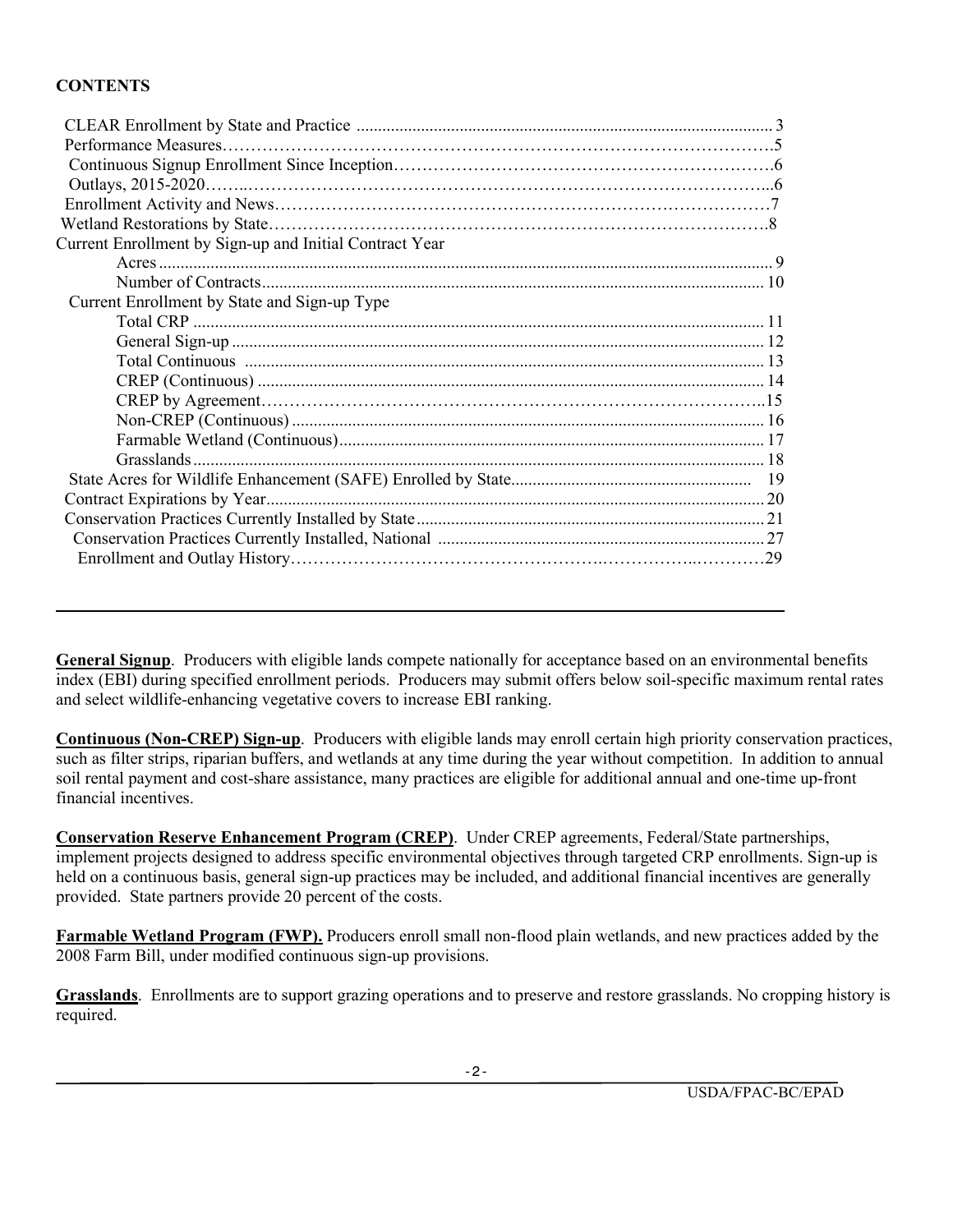| <b>Practice</b>                             | Practice<br>Code | Acres Added<br>in FY 2020/2 | Acres as of<br>September |
|---------------------------------------------|------------------|-----------------------------|--------------------------|
| Grass Waterways                             | $CP-8$           | 10,027                      | 116,684                  |
| <b>Contour Grass Strips</b>                 | $CP-15A$         | 4,508                       | 53,698                   |
| Contour Grass Strips in Terraces            | $CP-15B$         | $\Omega$                    | 2,678                    |
| Filter Strips (Grass)                       | $CP-21$          | 45,595                      | 692,269                  |
| Filter Strips with Bioreactor               | $CP-21B$         | 20                          | 25                       |
| Filter Strips with Saturated Buffer         | $CP-21S$         | 9                           | 30                       |
| Riparian Buffers (Trees)                    | $CP-22$          | 32,916                      | 584,623                  |
| Riparian Buffers with Bioreactor            | $CP-22B$         | 9                           | 88                       |
| Riparian Buffers with Saturated Buffer      | <b>CP-22S</b>    | 16                          | 16                       |
| Wetland Restoration 1/                      | CP-23            | 90,577                      | 1,282,042                |
| Wildlife Habitat Buffer on Marginal Pasture | <b>CP-29</b>     | 2,847                       | 84,845                   |
| Wetland Buffer on Marginal Pasture          | CP-30            | 3,359                       | 32,743                   |
| <b>Bottomland Timber Establishment</b>      | CP-31            | 1,689                       | 152,818                  |
| Prairie Pothole Duck Nesting Habitat        | CP-37            | 23,504                      | 441,781                  |
| Prairie Strips                              | <b>CP-43</b>     | 1,907                       | 1,907                    |
| <b>SAFE Buffers</b>                         | CP-38            | 0                           | 1,760                    |
| <b>SAFE Wetland</b>                         | <b>CP-38</b>     | $\Omega$                    | 21,698                   |
| <b>Total CLEAR</b>                          |                  | 216,982                     | 3,469,704                |
| <b>Total Continuous</b>                     |                  |                             | 7,827,305                |
| Percent CLEAR                               |                  |                             | 44%                      |

## *CLEAN LAKES, ESTUARIES, AND RIVERS (CLEAR) PRACTICES ENROLLEDAS OF SEPTEMBER 2020*

1/ Includes both floodplain and non-floodplain wetland restorations.

2/ Includes land approved in FY 2019 signup with contracts that began in FY 2020.

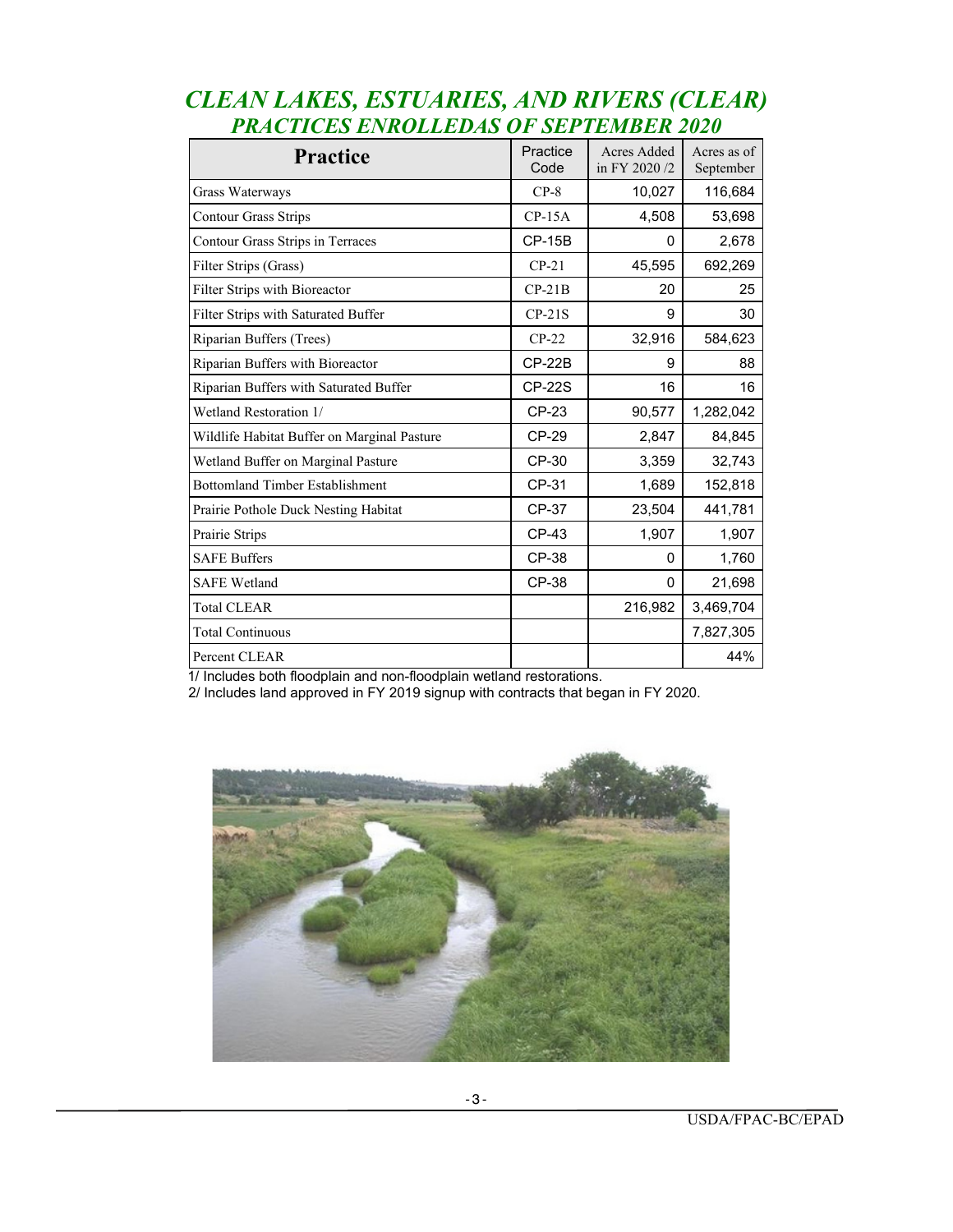#### **CLEAR ENROLLMENT BY STATE AND PRACTICE – AS OF SEPTEMBER 2020**

|                 | Grass     | Contour      | Contour      | Filter-        | Riparian  | Wetland      | Wildlife       |
|-----------------|-----------|--------------|--------------|----------------|-----------|--------------|----------------|
| State           | Waterways | Grass        | Grass        | strips         | Buffers   | Restorations | Habitat        |
|                 |           | Strips       | Strips on    | (Grass)        | (Trees)   |              | Buffers on     |
|                 |           |              | terraces     |                |           |              | Marq.Past.     |
|                 | CP8       | CP15A        | CP15B        | CP21           | CP22      | CP23, 23A    | CP29           |
| ALABAMA         | 8         | $\mathbf{0}$ | 0            | 249            | 21,854    | 5            | 368            |
| ALASKA          | $\Omega$  | $\Omega$     | $\mathbf{0}$ | $\mathbf{0}$   | 50        | 0            | $\circ$        |
| ARKANSAS        | 5         | $\Omega$     | $\Omega$     | 4,339          | 49,783    | 69,865       | 272            |
| CALIFORNIA      | $\circ$   | O            | $\Omega$     | 0              | 268       | 572          | 0              |
| COLORADO        | 357       |              | $\Omega$     | 60             | 418       | 1,550        | 58             |
| CONNECTICUT     | 0         |              | $\Omega$     | 0              |           | 1<br>0       | 0              |
| DELAWARE        | 1         | $\Omega$     | $\Omega$     | 416            | 57        | 186          | $\Omega$       |
| GEORGIA         | 21        | $\Omega$     | $\Omega$     | 368            | 630       | 403          | 26             |
| HAWAII          | $\Omega$  | $\Omega$     | $\Omega$     | $\circ$        | 1,267     | 0            | $\mathbf{0}$   |
| IDAHO           | $\Omega$  | 37           | $\Omega$     | 670            | 2,685     | 401          | 103            |
| ILLINOIS        | 30,067    | 599          | 160          | 97,512         | 93,859    | 47,590       | 169            |
|                 | 17,338    | 20           | 0            | 41,974         | 4,563     | 12,988       | 88             |
| INDIANA<br>IOWA |           | 9,284        | 186          |                |           |              |                |
|                 | 34,330    |              |              | 179,478        | 39,536    | 132,153      | 4,699          |
| KANSAS          | 6,563     | 501          | 1,885        | 17,966         | 2,108     | 9,197        | 0              |
| KENTUCKY        | 4,992     | 30           | 0            | 15,218         | 13,414    | 220          | 46,324         |
| LOUISIANA       | 2         | $\Omega$     | $\Omega$     | 260            | 3,472     | 137,940      | 0              |
| MAINE           | 43        | $\Omega$     | $\Omega$     | 55             | 29        | 0            | 5              |
| MARYLAND        | 197       | 1            | $\mathbf{0}$ | 21,765         | 10,110    | 2,248        | 1,038          |
| MASSACHUSETTS   | $\circ$   | $\Omega$     | $\Omega$     | 10             |           | 0<br>0       | $\Omega$       |
| MICHIGAN        | 384       | $\Omega$     | $\Omega$     | 21,015         | 1,362     | 17,598       | 4              |
| MINNESOTA       | 3,141     | 686          | 18           | 108,335        | 22,795    | 377,379      | 140            |
| MISSISSIPPI     | 20        | 17           | $\mathbf{0}$ | 4,203          | 151,391   | 22,210       | 33             |
| MISSOURI        | 1,691     | 480          | 51           | 20,508         | 18,638    | 20,567       | 775            |
| MONTANA         | 58        | 0            | 0            | 177            | 1,818     | 1,826        | 0              |
| NEBRASKA        | 1,070     | 67           | 163          | 12,766         | 1,275     | 14,421       | 547            |
| NEW HAMPSHIRE   | 0         | $\Omega$     | 0            | 0              |           | 4<br>0       | 0              |
| NEW JERSEY      | 173       |              | $\Omega$     | 309            | 272       | $\Omega$     | $\Omega$       |
| NEW MEXICO      | $\circ$   | $\Omega$     | $\mathbf{0}$ | $\mathbf{0}$   | 560       | 0            | $\Omega$       |
| NEW YORK        | 26        | $\Omega$     | $\Omega$     | 244            | 6,074     | 60           | 1,330          |
| NORTH CAROLINA  | 193       | $\Omega$     | $\Omega$     | 651            | 3,147     | 677          | 24             |
| NORTH DAKOTA    | 74        | 1            | 0            | 7,032          | 223       | 194,869      | 35             |
| OHIO            | 11,350    | 13           | $\mathbf{0}$ | 66,668         | 6,509     | 12,970       | 2,907          |
| OKLAHOMA        | 124       | $\Omega$     | $\Omega$     | 462            | 792       | 1,681        | $\Omega$       |
| OREGON          | 16        | 0            | 0            | 1,446          | 30,496    | 268          | 16,205         |
| PENNSYLVANIA    | 180       | 28           | $\Omega$     | 656            | 17,574    | 573          | 974            |
| PUERTO RICO     | 0         | 60           | 0            | 0              | 94        | 0            | 341            |
| RHODE ISLAND    | $\circ$   | $\Omega$     | $\Omega$     | $\Omega$       | 28        | 0            | 0              |
| SOUTH CAROLINA  | 14        | 0            | 0            | 869            | 8,248     | 172          | 28             |
| SOUTH DAKOTA    | 1,345     | 25           |              | 9,358          | 4,074     | 186,801      | 3,788          |
| TENNESSEE       | 171       | $\circ$      | 20           | 3,778          | 4,386     | 673          | 71             |
| TEXAS           | 1,073     | 15           | 56           | 544            | 11,328    | 8,901        | 1,165          |
| UTAH            | 6         | $\circ$      | 18           | $\mathbf 0$    | 17        | $\circ$      | $\circ$        |
| VERMONT         | 15        | $\Omega$     | $\mathbf{0}$ | 120            | 2,137     | 0            | $\circ$        |
| VIRGINIA        | 73        | 2            | 0            | 2,110          | 17,155    | 141          | 719            |
| WASHINGTON      | 321       | 41,428       | 113          | 31,167         | 17,571    | 62           | 695            |
| WEST VIRGINIA   | 0         | 0            | 0            | 563            | 4,860     | $\circ$      | $\overline{0}$ |
| WISCONSIN       | 1,241     | 395          | 6            | 18,948         | 5,971     | 4,877        | 807            |
| WYOMING         | $\circ$   | 0            | $\mathbf{0}$ | $\overline{0}$ | 1,719     | $\circ$      | 1,107          |
|                 | ========= | =========    | =========    | ---------      | ========= | =========    | =========      |
|                 | 116,684   | 53,698       | 2,678        | 692,269        | 584,623   | 1,282,042    | 84,845         |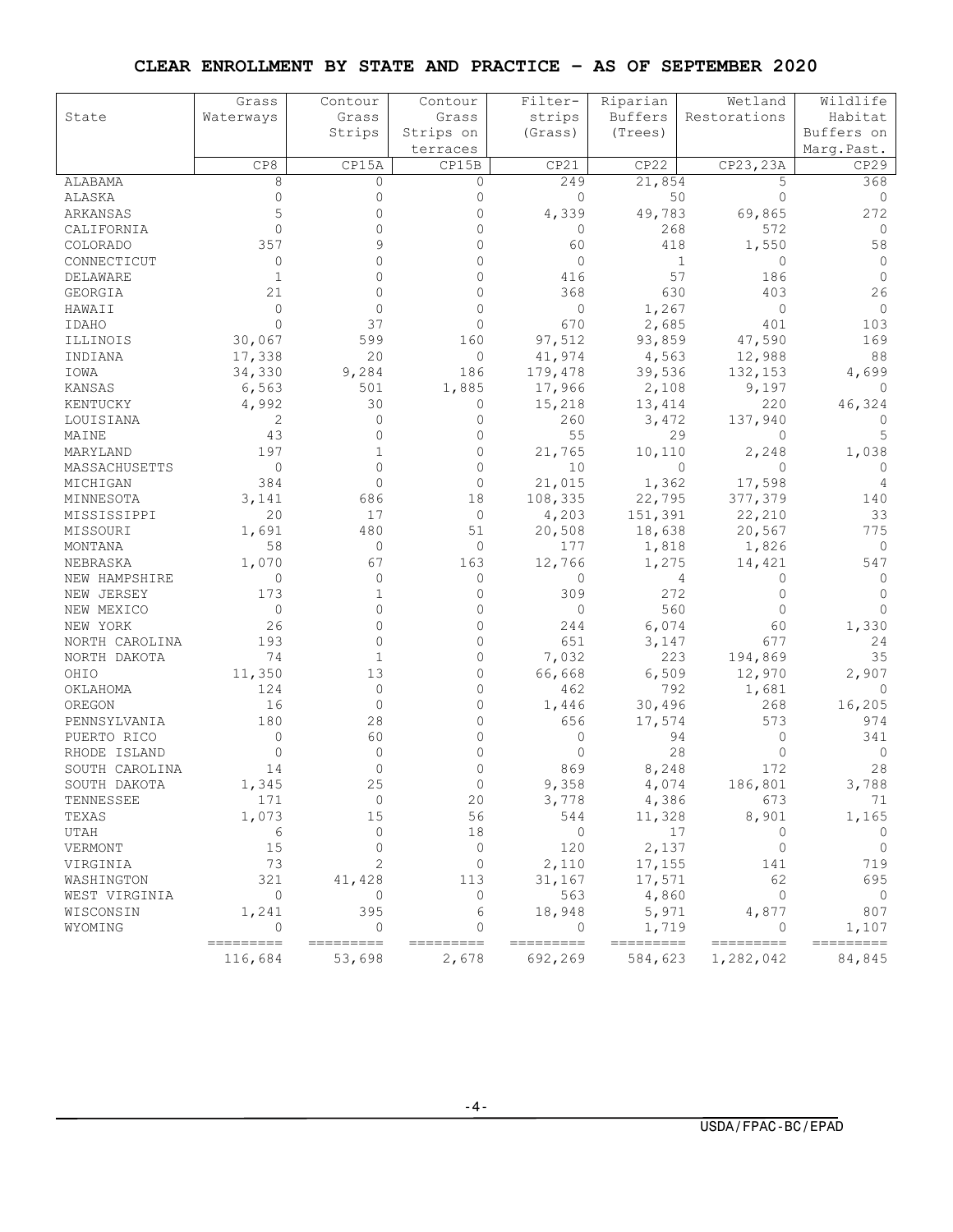#### **CLEAR ENROLLMENT BY STATE AND PRACTICE – AS OF SEPTEMBER 2020, CON'T**

|                         | Wetland              | Bottomland           | Duck                 | Prairie            | SAFE               | SAFE                 |                             |
|-------------------------|----------------------|----------------------|----------------------|--------------------|--------------------|----------------------|-----------------------------|
| State                   | Buffers on           | Hardwood             | Nesting<br>Habitat   | Strips             | <b>Buffers</b>     | Wetland              | Total                       |
|                         | Marq.Past.<br>CP30   | Trees<br>CP31        | CP37                 | CP43               | CP38               | CP38                 |                             |
| <b>ALABAMA</b>          | $\circ$              | 1,058                | $\mathbf{0}$         | 0                  | 0                  |                      | 23,542                      |
| ALASKA                  | 140                  | $\mathbf{0}$         | $\Omega$             | $\Omega$           | 0                  | 0<br>0               | 190                         |
| ARKANSAS                | 2,706                |                      | $\Omega$             | $\Omega$           | $\Omega$           | 4,132                | 148,072                     |
|                         |                      | 16,964               | $\Omega$             | 0                  | $\Omega$           |                      |                             |
| CALIFORNIA              | 0<br>32              | 0                    | 0                    | 0                  | $\Omega$           | 0                    | 839                         |
| COLORADO<br>CONNECTICUT |                      | $\Omega$             | 0                    | U                  | $\Omega$           | 0                    | 2,483                       |
|                         | $\Omega$<br>$\Omega$ | $\Omega$<br>$\cap$   | $\Omega$             | U                  | $\Omega$           | $\Omega$<br>$\Omega$ | 1                           |
| DELAWARE                |                      | 0                    | 0                    |                    |                    |                      | 660                         |
| <b>GEORGIA</b>          | 0                    |                      |                      | 0                  | 0                  | 0                    | 1,447                       |
| HAWAII                  | 0                    | 0                    | 0                    | $\Omega$           | $\Omega$           | $\Omega$             | 1,267                       |
| <b>IDAHO</b>            | 53                   | $\Omega$             | $\Omega$             | $\Omega$           | 998                | $\Omega$             | 4,947                       |
| ILLINOIS                | 20                   | 5,718                | $\Omega$             | 279                | 0                  | 283                  | 276,274                     |
| INDIANA                 | 41                   | 9,639                | $\Omega$             | 89                 | 0                  | 714                  | 87,453                      |
| IOWA                    | 1,139                | 3,562                | 2,518                | 1,275              | $\Omega$           | 902                  | 409,072                     |
| KANSAS                  | 0                    | 207                  | 0                    | 86                 | 0                  | 9,049                | 47,568                      |
| KENTUCKY                | 0                    | 594                  | $\Omega$             | 0                  | $\mathbf{0}$       | 119                  | 80,913                      |
| LOUISIANA               | 176                  | 49,285               | $\Omega$             | $\Omega$           | $\Omega$           | 261                  | 191,415                     |
| MAINE                   | 11                   | $\Omega$             | $\Omega$             | $\Omega$           | $\Omega$           | 0                    | 144                         |
| MARYLAND                | 154                  | 0                    | 0                    | 0                  | 0                  | 0                    | 35,514                      |
| MASSACHUSETTS           | $\circ$              | $\Omega$             | $\Omega$             | $\Omega$           | $\Omega$           | $\Omega$             | 10                          |
| MICHIGAN                | 224                  | $\Omega$             | $\cap$               | 3                  | 156                | 375                  | 41,122                      |
| MINNESOTA               | 4,951                | 836                  | 24,610               | 85                 | 0                  | 0                    | 542,985                     |
| MISSISSIPPI             | 37                   | 59,596               | $\Omega$             | 0                  | 0                  | 110                  | 237,618                     |
| MISSOURI                | 1,443                | 1,933                | $\Omega$             | $\Omega$           | 4                  | 0                    | 66,112                      |
| MONTANA                 | 1                    | 0                    | 2,871                | $\Omega$           | 0                  | 555                  | 7,307                       |
| NEBRASKA                | 285                  | 9                    | 0                    | 67                 | 0                  | 1,172                | 31,844                      |
| NEW HAMPSHIRE           | $\Omega$             | $\Omega$             | $\Omega$             | $\Omega$           | $\Omega$           | 0                    | 4                           |
| NEW JERSEY              | $\Omega$             | $\Omega$             | $\Omega$             | $\Omega$           | $\Omega$           | 4                    | 759                         |
| NEW MEXICO              | $\Omega$             | 0                    | 0                    | 0                  | 0                  | 0                    | 560                         |
| NEW YORK                | 1,142                | 2                    | $\Omega$             | 0                  | $\Omega$           | $\Omega$             | 8,879                       |
| NORTH CAROLINA          | 0                    | 55                   | $\Omega$             | $\Omega$           | $\Omega$           | $\Omega$             | 4,747                       |
| NORTH DAKOTA            | $\Omega$             | $\circ$              | 177,752              | $\Omega$           | 0                  | 2,869                | 382,855                     |
| OHIO                    | 106                  | 39                   | $\Omega$             | 1                  | $\Omega$           | 78                   | 100,642                     |
| OKLAHOMA                | 0                    | 442                  | $\Omega$             | $\Omega$           | $\Omega$           | 0                    | 3,501                       |
| OREGON                  | 529                  | 0                    | $\Omega$             | $\Omega$           | $\Omega$           | 0                    | 48,960                      |
| PENNSYLVANIA            | 420                  | $\Omega$             | $\Omega$             | 0                  | $\Omega$           | $\Omega$             | 20,404                      |
| PUERTO RICO             | 0                    | U                    | 0                    | 0                  | $\Omega$           | $\Omega$             | 495                         |
| RHODE ISLAND            | $\Omega$             | U                    | $\cap$               | $\Omega$           | $\Omega$           | $\Omega$             | 28                          |
| SOUTH CAROLINA          | 59                   | 0                    | 0                    | 0                  | 0                  | 0                    | 9,397                       |
| SOUTH DAKOTA            | 18,509               | 0                    | 234,029              | 19                 | $\Omega$           | 902                  | 458,864                     |
| TENNESSEE               |                      | 2,878                |                      |                    |                    | 96                   | 12,073                      |
| TEXAS                   | 2                    | 0                    |                      |                    |                    | $\Omega$             | 23,083                      |
| UTAH                    | $\cap$               | $\Omega$             | U                    | <sup>∩</sup>       | U                  | $\Omega$             | 41                          |
| VERMONT                 |                      | $\cap$               |                      |                    |                    | $\Omega$             | 2,273                       |
| VIRGINIA                | O                    |                      |                      |                    | 0                  | 0                    | 20,199                      |
| WASHINGTON              | 538                  |                      |                      |                    | 601                | $\Omega$             | 92,543                      |
| WEST VIRGINIA           | 0                    |                      |                      |                    | $\Omega$           | O                    | 5,424                       |
| WISCONSIN               | 22                   | ∩                    | ∩                    | 3                  | $\Omega$           | 77                   | 32,346                      |
| WYOMING                 | $\circ$              | 0                    |                      | $\Omega$           | $\Omega$           | 0                    | 2,826                       |
|                         | ---------<br>32,743  | =========<br>152,818 | =========<br>441,781 | =========<br>1,907 | =========<br>1,760 | ---------<br>21,698  | ======<br>$==$<br>3,469,704 |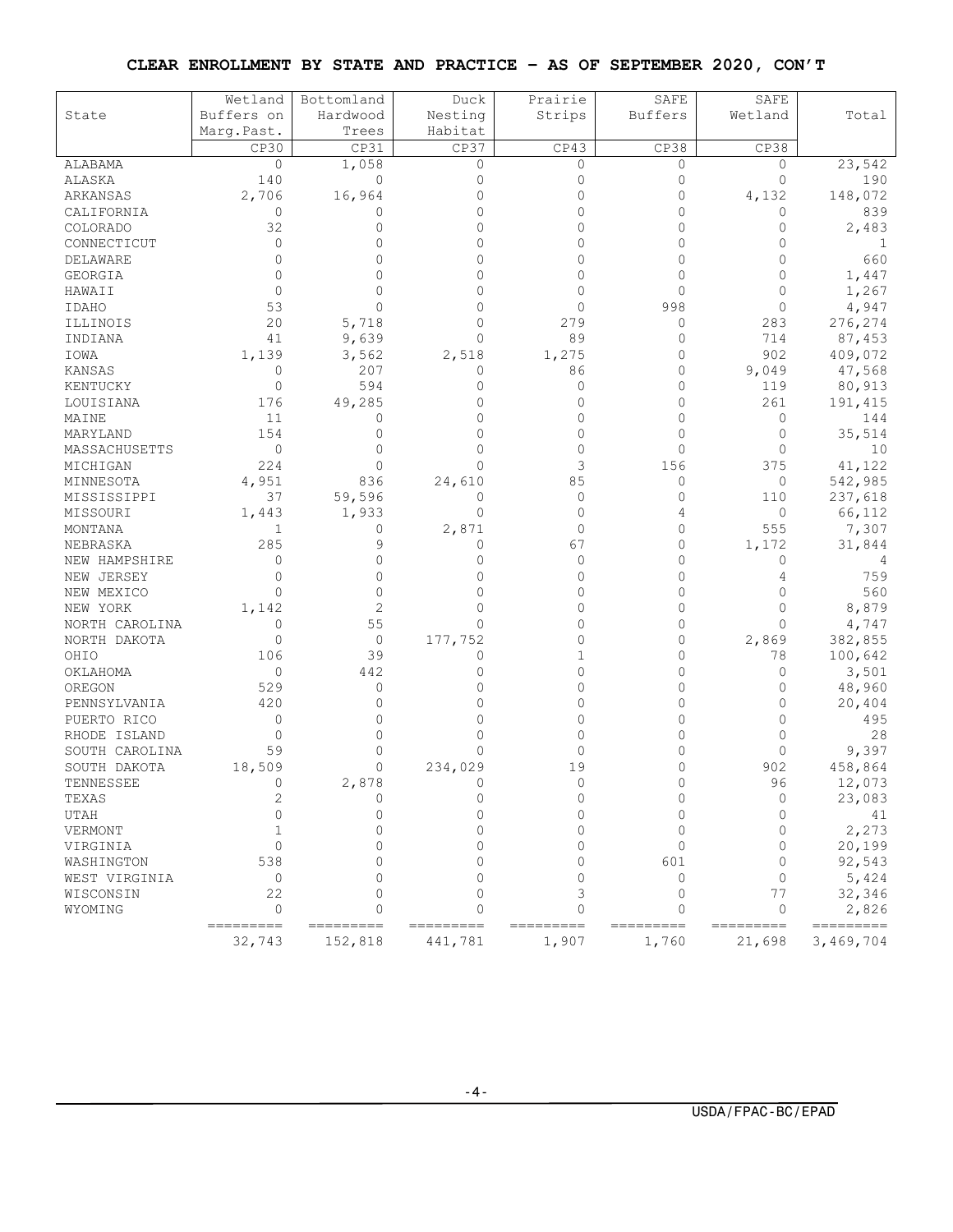#### **PERFORMANCE MEASURES SEPTEMBER 30, 2020 \***

|                                |                |                | FY 2020          | CONTRACTS<br>$\perp/$ |
|--------------------------------|----------------|----------------|------------------|-----------------------|
| STATE                          | <b>BUFFERS</b> | WETLAND        | <b>BUFFERS</b>   | WETLAND               |
|                                |                |                |                  |                       |
| ALABAMA                        | 22,471         | 1,184          | 1,136            | 546                   |
| ALASKA                         | 50             | 140            |                  |                       |
| ARKANSAS                       | 54,394<br>268  | 96,139<br>572  | 5,182            | 8,364                 |
| CALIFORNIA<br>COLORADO         | 535            | 1,754          | 0                | 0                     |
| CONNECTICUT                    | 1              | 0              |                  |                       |
| DELAWARE                       | 472            | 378            | 48               | 17                    |
| FLORIDA                        | $\overline{0}$ | 0              | $\circ$          | 0                     |
| GEORGIA                        | 1,023          | 416            | 101              | 4                     |
| HAWAII                         | 1,267          | 0              | 7                | 0                     |
| IDAHO                          | 4,457          | 482            | 87               | $\mathbf 0$           |
| ILLINOIS                       | 191,540        | 59,375         | 9,521            | 6,913                 |
| INDIANA                        | 46,625         | 24,988         | 4,072            | 2,566                 |
| IOWA                           | 223,714        | 244,271        | 16,430           | 19,779                |
| KANSAS                         | 20,075         | 21,427         | 1,007            | 931                   |
| KENTUCKY                       | 74,956         | 2,661          | 2,113            | 612                   |
| LOUISIANA                      | 3,731          | 191,661        | 329              | 26,723                |
| MAINE                          | 89             | 11             |                  |                       |
| MARYLAND                       | 32,913         | 3,351          | 1,100            | 251                   |
| MASSACHUSETTS                  | 10             | 0              | $\blacksquare$ . |                       |
| MICHIGAN                       | 22,537         | 19,392         | 642              | 1,278                 |
| MINNESOTA                      | 131,270        | 446,998        | 6,120            | 32,880                |
| MISSISSIPPI                    | 155,627        | 93,782         | 9,789            | 3,100                 |
| MISSOURI                       | 39,925         | 25,789         | 1,468            | 2,363                 |
| MONTANA                        | 1,995          | 5,572          | 0                | 104                   |
| NEBRASKA                       | 14,589         | 19,088         | 885              | 1,434                 |
| NEVADA                         | 0              | 0              |                  |                       |
| NEW HAMPSHIRE                  | 4              | $\circ$        |                  |                       |
| NEW JERSEY                     | 581            | $\overline{4}$ | 94               | 0                     |
| NEW MEXICO                     | 560            | 0              |                  |                       |
| NEW YORK                       | 7,648          | 1,205          | 241              | 144                   |
| NORTH CAROLINA                 | 3,821          | 937            | 64               | 2                     |
| NORTH DAKOTA                   | 7,290          | 510,031        | 279              | 21,286                |
| OHIO                           | 76,084         | 13,987         | 8,745            | 821                   |
| OKLAHOMA                       | 1,254          | 2,345          | 115              | 0                     |
| OREGON                         | 48,147         | 797            | 5,483            | 81                    |
| PENNSYLVANIA                   | 19,204         | 1,023          | 1,285            | 61                    |
| PUERTO RICO                    | 435<br>28      | 0<br>0         |                  |                       |
| RHODE ISLAND<br>SOUTH CAROLINA | 9,145          | 241            | 154              | 11                    |
| SOUTH DAKOTA                   | 17,221         | 537,957        | 1,892            | 50,225                |
| TENNESSEE                      | 8,235          | 3,704          | 452              | 946                   |
| TEXAS                          | 13,037         | 8,986          | 1,344            | 440                   |
| <b>UTAH</b>                    | 17             | 0              |                  |                       |
| VERMONT                        | 2,257          | 1              | 77               | 0                     |
| VIRGINIA                       | 19,983         | 193            | 604              | 0                     |
| WASHINGTON                     | 50,035         | 660            | 934              | 8                     |
| WEST VIRGINIA                  | 5,424          | 0              | 250              | 0                     |
| WISCONSIN                      | 25,726         | 6,685          | 2,320            | 317                   |
| WYOMING                        | 2,826          | 0              | 233              | 0                     |
|                                | ==========     | ----------     | ==========       | ----------            |
|                                | 1,363,497      | 2,348,186      | 84,603           | 182,207               |

\* Includes CREP, FWP, and SAFE. Acres not counted until initial contract year. These include contracts approved during the FY 2019 signup that started in FY 2020 It does not include contracts do not start until FY 2021. 1/ Includes both new and re-enrolled lands.

Buffers: CP21,CP22,CP29, and CP38 buffers.

Wetland: CP9,CP23,CP23A,CP30,CP31,CP37,CP38 wetland, and Farmable Wetland Program. Includes both wetland and associated upland buffers.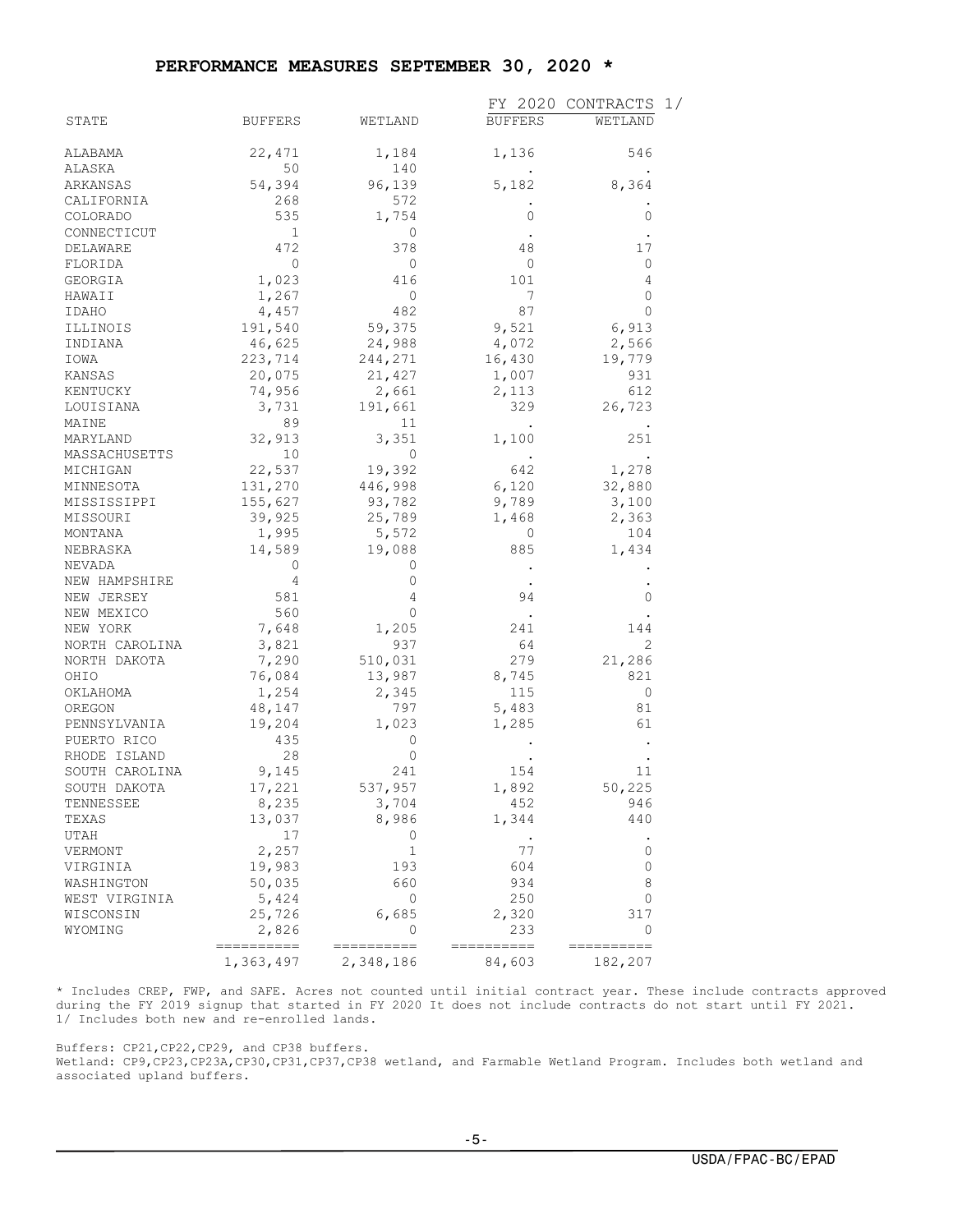## CONTINUOUS CRP ENROLLMENT SINCE INCEPTION THROUGH SEPTEMBER 2020 \*

| Sign-up                   | Non-CREP     | <b>CREP</b> | <b>FWP</b> | Total        |
|---------------------------|--------------|-------------|------------|--------------|
| 1997 (#14)                | 554,842      | 0           | 0          | 554,842      |
| 1998 (#17)                | 198,191      | 13,558      | 0          | 211,749      |
| 1999 (#19)                | 217,063      | 44,301      | 0          | 261,364      |
| 2000 (#21/22)             | 251,883      | 65,036      | 0          | 316,919      |
| 2001 (#23)                | 291,680      | 139.543     | 25,852     | 457,075      |
| 2002 (#24)                | 226,841      | 163,784     | 44,612     | 435,237      |
| 2003 (#25/27)             | 293,532      | 118,264     | 26,966     | 438,762      |
| 2004 (#28)                | 166,868      | 66.945      | 20,557     | 254,370      |
| 2005 (#30)                | 227,228      | 151,515     | 18,907     | 397,650      |
| 2006 (#31)                | 199,335      | 128,647     | 22,629     | 350,611      |
| 2007 (#35)                | 380,703      | 142,844     | 16,005     | 539,552      |
| 2008 (#36)                | 275,215      | 116,617     | 8,715      | 400,547      |
| 2009 (#37)                | 413,481      | 41,487      | 17,766     | 472,734      |
| 2010 (#38)                | 506,313      | 63,577      | 55,663     | 625,553      |
| 2011 (#40)                | 383,022      | 67,939      | 45,048     | 496,009      |
| 2012 (#42)                | 511,915      | 62,088      | 53,543     | 627,545      |
| 2013 (#44)                | 477,401      | 49,702      | 7,691      | 534,793      |
| 2014 (#46)                | 485,684      | 32,829      | 12,216     | 530,729      |
| 2015 (#47)                | 800,368      | 40,343      | 31,743     | 872,454      |
| 2016 (#48)                | 1,216,176    | 53,583      | 78,993     | 1,348,752    |
| 2017 (#50)                | 1,259,973    | 53,112      | 37,461     | 1,350,546    |
| 2018 (#51)                | 212,285      | 59,576      | 20,629     | 292,490      |
| 2019 (#52)                | 175,306      | 51,301      | 18,157     | 244,764      |
| 2020 (#53)                | 305,154      | 90,002      | 30,621     | 425,777      |
| Expirations 1/            | $-3,241,850$ | $-803, 135$ | -172,833   | $-4,217,818$ |
| <b>Current Enrollment</b> | 6,788,609    | 1,013,458   | 420,941    | 8,223,008    |
|                           |              |             |            |              |

1/ Contracts that exited 2007-2010 and were not re-enrolled or that dropped out before normal contract termination.

\*Incudes contracts approved but not yet started.

#### **Conservation Reserve Program Outlays (\$1,000)**

|                                   |           |           |           | - 17.1--  |           |                |
|-----------------------------------|-----------|-----------|-----------|-----------|-----------|----------------|
| <b>Payment</b>                    | FY 2015   | FY 2016   | FY 2017   | FY 2018   | FY 2019   | <b>FY 2020</b> |
| <b>Annual Rental</b>              | 593,635,ا | 1,580,641 | 1,667,692 | 1,778,179 | 1,842,245 | 1,796,321      |
| Haying/Grazing Adj.               | (2,792)   | (4,013)   | (2,884)   | (2,920)   | (3, 138)  | (3,747)        |
| Cost-Share                        | 68,799    | 105,957   | 111,781   | 107,145   | 52,484    | 35,970         |
| Incentives 1/                     | 51,080    | 133,650   | 84.300    | 56,330    | 22.595    | 12,093         |
| <b>Transitions Incentive</b>      | 2.792     | 4,193     | 6.104     | 3,745     | 3.980     | 3,922          |
| <b>Tree Thinning</b>              | 0         | 235       | 295       | 855       | 617       | 510            |
| <b>Total Financial Assistance</b> | 1,713,514 | 1,820,428 | 1,867,288 | 1,943,334 | 1,900,783 | 1,808,414      |

 **1/ Signing and Practice Incentives.**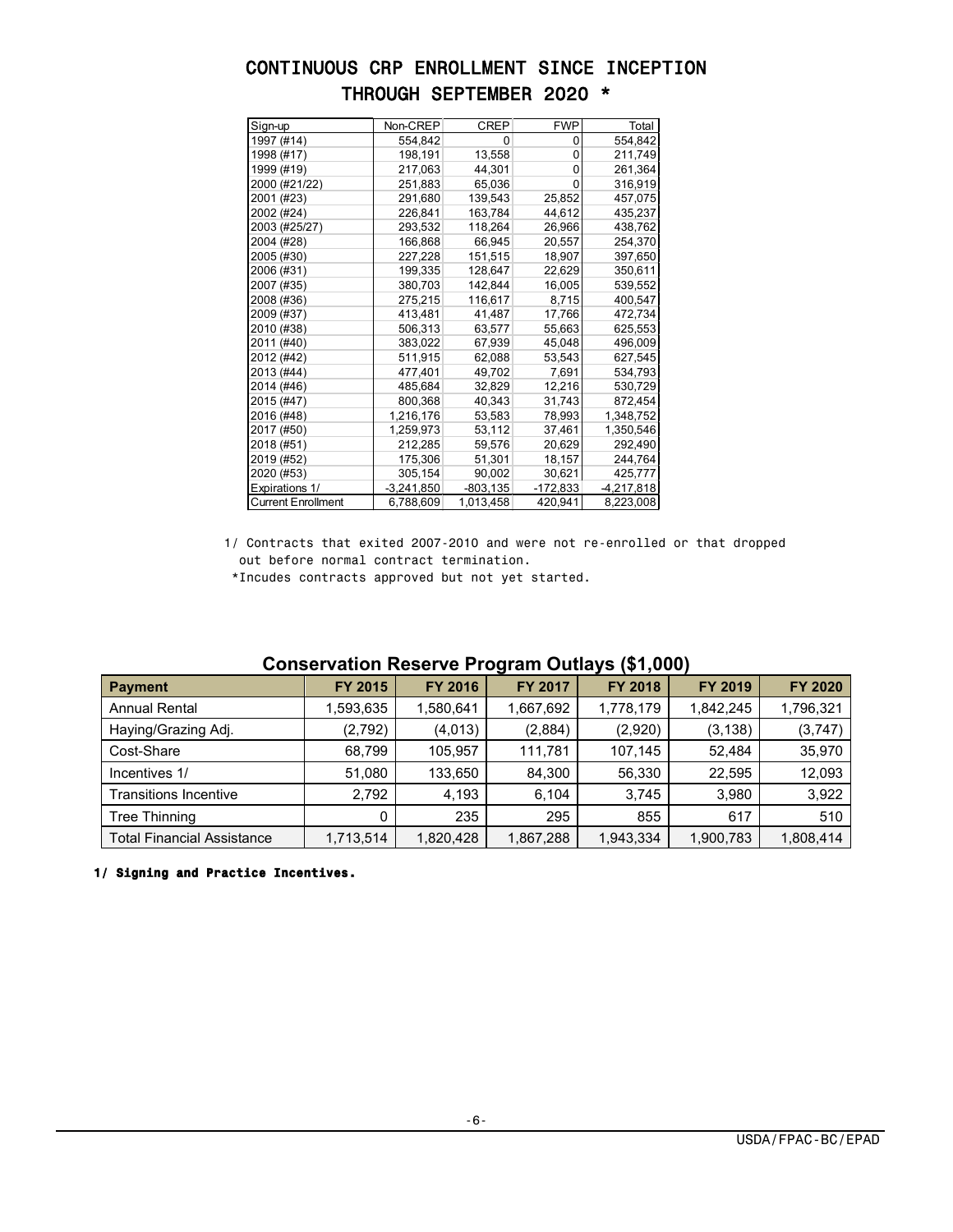## *CONSERVATION RESERVE PROGRAM ENROLLMENT ACTIVITY AND NEWS –FY 2020*

- o Enrollment ends September at 21.9 million acres.
- o For non-CREP continuous, the Practice Incentive Payment (PIP) was set at 5% for FY 2020..
- $\circ$  On July 9, USDA announced that 1.2 million acres were approved for enrollment in CRP Grasslands signup 202.
- o Under general signup 54, of the 3.8 million acres offered, 3.4 million acres were approved for enrollment. Contracts for this signup start in FY 2021.
- o On February 27, the Secretary announced the signup for the Soil Health and Income Protection Pilot Program (SHIPP) which was open March 30 through August 21. The signup was later extended to November 20, 2020. Final data for this program have not yet been released.
- o On April 29, the new pilot program CLEAR 30 signup was announced. Signup was open July 8 through August 21. It was available to producers with expiring CLEAR eligible (water quality) contract practices in the Chesapeake Bay and Great Lakes states. Contracts will be for 30 years.
- o On September 30, updated soil rental rates for FY 2021 were shared with states, counties, and CREP partners for review. The new rates became effective on December 1.

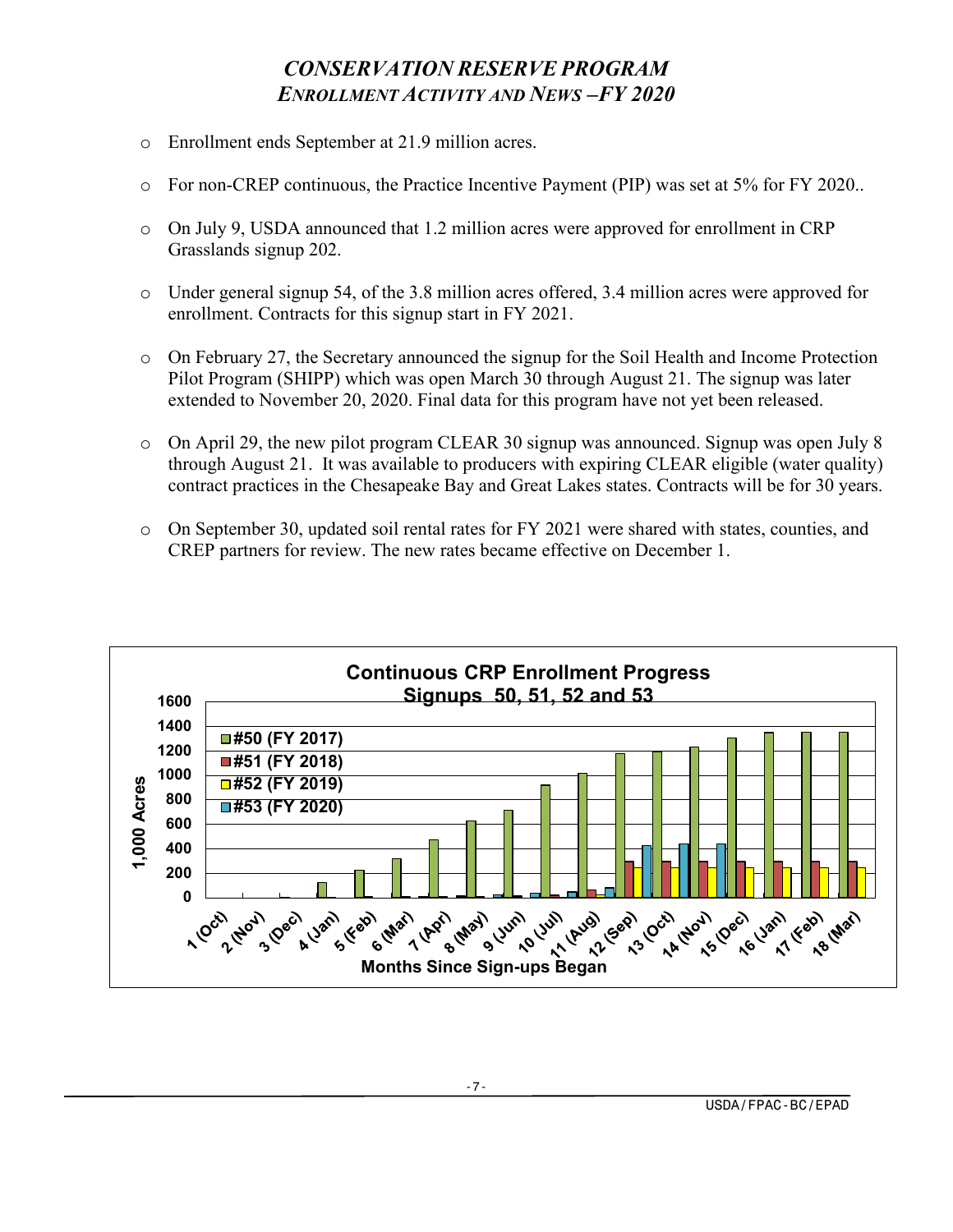## CONSERVATION RESERVE PROGRAM **W**ETLAND RESTORATIONS 1/ CUMULATIVE ACRES AS OF SEPTEMBER 2020

|                      |                 | FLOOD-  | <b>NON</b> |             | BOTTOMLAND | <b>DUCK</b> |            |           |
|----------------------|-----------------|---------|------------|-------------|------------|-------------|------------|-----------|
|                      | GENERAL 2/      | PLAIN   | FLOODPLAIN | FARMABLE    | HARDWOODS  | NESTING     | OTHER      |           |
| STATE                | (CP23)          | (CP23)  | (CP23A)    | WETLAND 3/  | (CP31)     | (CP37)      | WETLAND 4/ | TOTAL     |
| <b>ALABAMA</b>       | 0               | 5       | 0          | 14          | 1,058      | 0           | 107        | 1,184     |
| <b>ALASKA</b>        | 0               | 0       | 0          | 0           | 0          | 0           | 140        | 140       |
| <b>ARKANSAS</b>      | 22              | 43,522  | 26,321     | 2,012       | 16,964     | 0           | 7,298      | 96,139    |
| CALIFORNIA           | 572             | 0       | 0          | 0           | 0          | 0           | 0          | 572       |
| COLORADO             | 26              | 0       | 1,524      | 160         | 0          | 0           | 44         | 1,754     |
| CONNECTICUT          | 0               | 0       | 0          | 0           | 0          | 0           | 0          | 0         |
| DELAWARE             | 0               | 112     | 74         | 0           | 0          | 0           | 191        | 378       |
| FLORIDA              | 0               | 0       | 0          | 0           | 0          | 0           | 0          | 0         |
| GEORGIA              | 380             | 23      | 0          | 0           | ი          | ი           | 13         | 416       |
| HAWAII               | 0               | 0       | 0          | 0           | 0          | 0           | 0          | 0         |
| <b>IDAHO</b>         | 0               | 375     | 25         | 6           | 0          | 0           | 76         | 482       |
| ILLINOIS             | 702             | 34,855  | 12,033     | 1,818       | 5,718      | 0           | 4,248      | 59,375    |
| INDIANA              | 943             | 3,917   | 8,128      | 752         | 9,639      | 0           | 1,609      | 24,988    |
| IOWA                 | 2,221           | 119,046 | 10,887     | 94,041      | 3,562      | 2,518       | 11,998     | 244,271   |
| <b>KANSAS</b>        | 378             | 3,649   | 5,170      | 2,114       | 207        | 0           | 9,909      | 21,427    |
| <b>KENTUCKY</b>      | 0               | 82      | 137        | 0           | 594        | 0           | 1,847      | 2,661     |
| LOUISIANA            | 101             | 67,048  | 70,791     | 3,556       | 49,285     | 0           | 880        | 191,661   |
| MAINE                | 0               | 0       | 0          | 0           | 0          | 0           | 11         | 11        |
| MARYLAND             | 9               | 1,900   | 339        | 0           | 0          | 0           | 1,103      |           |
|                      | 0               |         | 0          | 0           | 0          | 0           |            | 3,351     |
| <b>MASSACHUSETTS</b> |                 | 0       |            |             |            |             | 0          |           |
| MICHIGAN             | 204             | 3,874   | 13,520     | 64          | 0          | 0           | 1,730      | 19,392    |
| MINNESOTA            | 26,644          | 29,174  | 321,561    | 39,087      | 836        | 24,610      | 5,086      | 446,998   |
| MISSISSIPPI          | 0               | 20,853  | 1,356      | 11,379      | 59,596     | 0           | 597        | 93,782    |
| MISSOURI             | 83              | 18,930  | 1,554      | 222         | 1,933      | 0           | 3,067      | 25,789    |
| <b>MONTANA</b>       | 510             | 655     | 661        | 306         | 0          | 2,871       | 568        | 5,572     |
| NEBRASKA             | 158             | 9,332   | 4,932      | 3,075       | 9          | 0           | 1,583      | 19,088    |
| <b>NEVADA</b>        | 0               | 0       | 0          | 0           | 0          | 0           | 0          | 0         |
| NEW HAMPSHIRE        | 0               | 0       | 0          | 0           | 0          | 0           | 0          | 0         |
| NEW JERSEY           | 0               | 0       | 0          | 0           | 0          | 0           |            |           |
| NEW MEXICO           | 0               | 0       | 0          | 0           | 0          | 0           | 0          | 0         |
| <b>NEW YORK</b>      | 2               | 55      | 3          | 0           | 2          | 0           | 1,143      | 1,205     |
| NORTH CAROLINA       | 0               | 677     | 0          | 58          | 55         | 0           | 147        | 937       |
| NORTH DAKOTA         | 130,573         | 4,568   | 59,728     | 134,541     | 0          | 177,752     | 2,869      | 510,031   |
| OHIO                 | 803             | 4,915   | 7,252      | 341         | 39         | 0           | 637        | 13,987    |
| OKLAHOMA             | 78              | 293     | 1,310      | 169         | 442        | 0           | 53         | 2,345     |
| OREGON               | 0               | 152     | 115        | 0           | 0          | 0           | 529        | 797       |
| PENNSYLVANIA         | 0               | 573     | 0          | 0           | 0          | 0           | 450        | 1,023     |
| PUERTO RICO          | 0               | 0       | 0          | 0           | 0          | 0           | 0          | 0         |
| RHODE ISLAND         | 0               | 0       | 0          | 0           | 0          | 0           | 0          | 0         |
| SOUTH CAROLINA       | 0               | 172     | 0          | 0           | 0          | 0           | 69         | 241       |
| SOUTH DAKOTA         | 24,328          | 36,682  | 125,790    | 97,675      | 0          | 234,029     | 19,452     | 537,957   |
| <b>TENNESSEE</b>     | 43              | 631     | 0          | 0           | 2,878      | 0           | 152        | 3,704     |
| <b>TEXAS</b>         | 5,332           | 959     | 2,610      | 0           | 0          | 0           | 86         | 8,986     |
| <b>UTAH</b>          | 0               | 0       | 0          | $\mathbf 0$ | 0          | $\mathbf 0$ | 0          |           |
| <b>VERMONT</b>       | 0               | 0       | 0          | 0           | 0          | 0           | 1          |           |
| VIRGINIA             | 0               | 141     | 0          | 0           | 0          | 0           | 52         | 193       |
| WASHINGTON           |                 | 42      | 5          |             | 0          | 0           | 588        | 660       |
| WEST VIRGINIA        | 15<br>0         | 0       | 0          | 10<br>0     | 0          | 0           | 0          | 0         |
|                      |                 |         |            |             |            |             |            |           |
| WISCONSIN            | 830             | 2,816   | 1,231      | 119         | 0          | 0           | 1,689      | 6,685     |
| WYOMING              | 0<br>========== | 0       | 0          | 0           | 0          | 0           | 0          | 0         |
|                      | 194,955         | 410,029 | 677,057    | 391,519     | 152,818    | 441,781     | 80,026     | 2,348,186 |

1/ Includes wetland and adjacent upland buffer acres and land enrolled in CREPs.

2/ Includes general signup and CREP before 2003, when CP23 was enrolled under general signup.

3/ CP27, CP28, CP39, CP40, CP41.

4/ CP9, CP30, and CP38 (SAFE) wetland.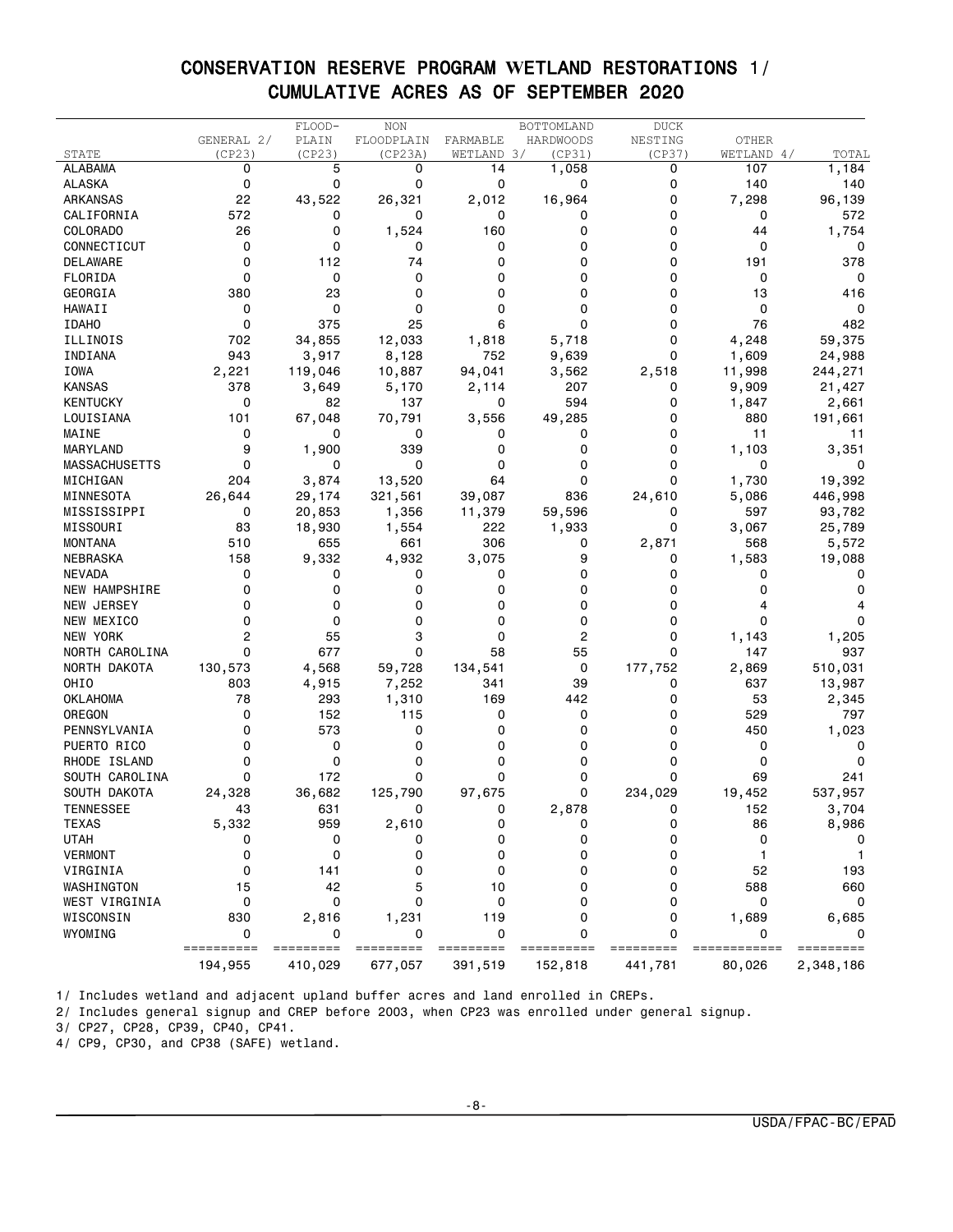#### CRP ENROLLMENT AS OF SEPTEMBER 2020 BY SIGN-UP AND INITIAL CONTRACT YEAR 1/ ACRES

| SIGNUP | <b>BEFORE</b><br>2012 | 2012        | 2013       | 2014                                            | 2015    | 2016    | 2017    | 2018                                         | 2019    | 2020                 | TOTAL                 |
|--------|-----------------------|-------------|------------|-------------------------------------------------|---------|---------|---------|----------------------------------------------|---------|----------------------|-----------------------|
| 29     | 259, 175              |             |            |                                                 |         |         |         |                                              |         | $\ddot{\phantom{0}}$ | 259, 175              |
| 30     | 135,219               |             |            |                                                 |         |         |         |                                              |         |                      | 135,219               |
| 31     | 206,723               |             |            |                                                 |         |         |         |                                              |         |                      | 206,723               |
| 32     | 1,376,957             |             |            |                                                 |         |         |         |                                              |         |                      | 1,376,957             |
| 33     | 179,295               |             |            |                                                 |         |         |         |                                              |         |                      | 179,295               |
| 35     | 217,067               |             |            |                                                 |         |         |         |                                              |         |                      | 217,067               |
| 36     | 237,661               |             |            |                                                 |         |         |         |                                              |         |                      | 237,661               |
| 37     | 276,970               |             | 69         |                                                 |         |         |         |                                              |         |                      |                       |
|        |                       |             |            |                                                 |         |         |         |                                              |         |                      | 277,038               |
| 38     | 582,413               |             |            |                                                 |         |         |         |                                              |         |                      | 582,413               |
| 39     | 3,616,087             |             |            |                                                 |         |         |         |                                              |         |                      | 3,616,087             |
| 40     | 168,743               | 303,866     |            |                                                 |         |         |         |                                              |         |                      | 472,609               |
| 41     |                       | . 2,452,244 |            |                                                 |         |         |         |                                              |         |                      | 2,452,244             |
| 42     |                       | 114,151     | 479,078    |                                                 |         |         |         |                                              |         |                      | 593,229               |
| 43     |                       |             | .3,397,544 |                                                 |         |         |         |                                              |         |                      | 3,397,544             |
| 44     |                       |             | 22,728     | 495,166                                         |         |         |         |                                              |         |                      | 517,894               |
| 45     |                       |             |            | .1, 517, 360                                    |         |         |         |                                              |         |                      | 1,517,360             |
| 46     |                       |             |            | 3,215                                           | 513,902 |         |         |                                              |         |                      | 517,117               |
| 47     |                       |             |            | $\ddot{\phantom{a}}$                            | 171,565 | 685,911 |         |                                              |         |                      | 857,475               |
| 48     |                       |             |            |                                                 |         | 510,403 | 809,203 | 7,407                                        |         |                      | 1,327,013             |
| 49     |                       |             |            |                                                 |         |         | 381,813 |                                              |         |                      | 381,813               |
| 50     |                       |             |            |                                                 |         |         |         | 30,637 1,291,587                             | 1,016   |                      | 1,323,239             |
| 51     |                       |             |            |                                                 |         |         |         | 10,975                                       | 279,126 |                      | 290,101               |
| 52     |                       |             |            |                                                 |         |         |         |                                              | 398     | 242,035              | 242,433               |
| 53     |                       |             |            |                                                 |         |         |         |                                              |         | 30,074               | 30,074                |
| 200    |                       |             |            |                                                 |         | 464     | 87,695  | 447,341                                      | 40      |                      | 535,540               |
| 201    |                       |             |            |                                                 |         |         |         |                                              | 381.434 |                      | 381,434               |
|        |                       |             |            | 7, 256, 310 2, 870, 261 3, 899, 419 2, 015, 741 |         |         |         | 685, 466 1, 196, 778 1, 309, 348 1, 757, 310 | 662,013 |                      | 272, 110 21, 924, 755 |

1/ For CRP, contract year is the same as fiscal year, which begins October 1.

General Sign-up Numbers: 1-13, 15, 16, 18, 20, 26, 29, 33, 39, 41, 43, 45, 49.

Continuous Sign-up Numbers: 14, 17, 19, 21-25, 27, 28, 30, 31, 35, 36, 37, 38, 40, 42, 44, 46, 47, 48, 50, 51, 52, 53.

Sign-up number 32 reflects re-enrollment of 2007-2010 expiring general sign-up contracts under 2006's early re-enrollment and extension offer (REX). Sign-up number 34 is reserved for Emergency Forestry CRP. Sign-ups 200 and 201 are CRP Grasslands.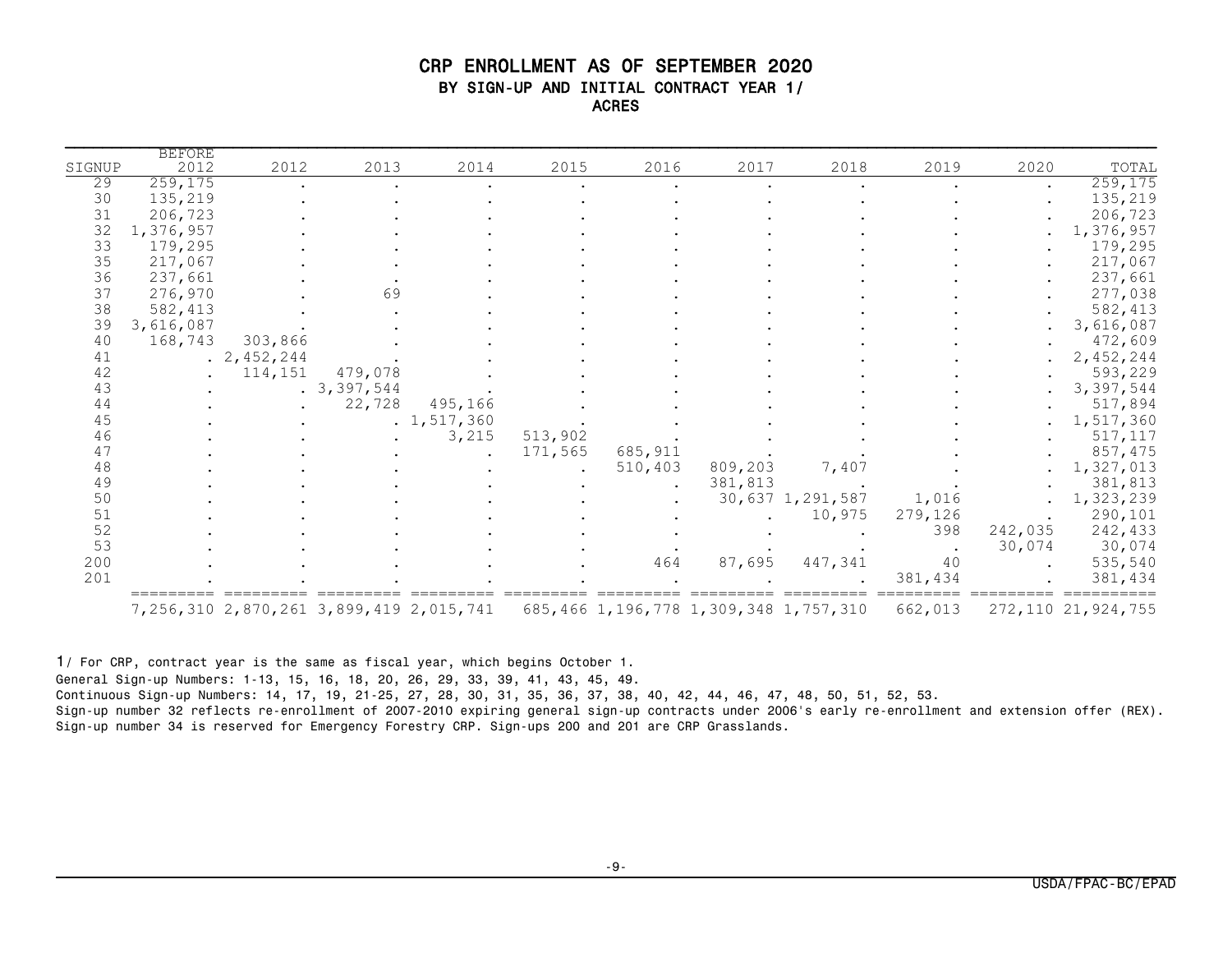#### CRP ENROLLMENT AS OF SEPTEMBER 2020 BY SIGN-UP AND INITIAL CONTRACT YEAR 1/ NUMBER OF CONTRACTS

| SIGNUP | <b>BEFORE</b><br>2012 | 2012   | 2013   | 2014   | 2015   | 2016   | 2017   | 2018   | 2019   | 2020   | TOTAL   |
|--------|-----------------------|--------|--------|--------|--------|--------|--------|--------|--------|--------|---------|
| 29     | 5,043                 |        |        |        |        |        |        |        |        |        | 5,043   |
| 30     | 6,397                 |        |        |        |        |        |        |        |        |        | 6,397   |
| 31     | 13,485                |        |        |        |        |        |        |        |        |        | 13,485  |
| 32     | 22,231                |        |        |        |        |        |        |        |        |        | 22,231  |
| 33     | 4,050                 |        |        |        |        |        |        |        |        |        | 4,050   |
| 35     | 13,625                |        |        |        |        |        |        |        |        |        | 13,625  |
| 36     | 13,657                |        |        |        |        |        |        |        |        |        | 13,657  |
| 37     | 13,311                |        |        |        |        |        |        |        |        |        | 13,312  |
| 38     | 32,173                |        |        |        |        |        |        |        |        |        | 32,173  |
| 39     | 40,268                |        |        |        |        |        |        |        |        |        | 40,268  |
| 40     | 10,322                | 20,366 |        |        |        |        |        |        |        |        | 30,688  |
| 41     |                       | 26,923 |        |        |        |        |        |        |        |        | 26,923  |
| 42     |                       | 7,140  | 27,302 |        |        |        |        |        |        |        | 34,442  |
| 43     |                       |        | 38,152 |        |        |        |        |        |        |        | 38,152  |
| 44     |                       |        | 923    | 28,254 |        |        |        |        |        |        | 29,177  |
| 45     |                       |        |        | 22,775 |        |        |        |        |        |        | 22,775  |
| 46     |                       |        |        | 217    | 26,045 |        |        |        |        |        | 26,262  |
| 47     |                       |        |        |        | 8,553  | 38,904 |        |        |        |        | 47,457  |
| 48     |                       |        |        |        |        | 21,428 | 44,595 | 120    |        |        | 66,143  |
| 49     |                       |        |        |        |        |        | 4,614  |        |        |        | 4,614   |
| 50     |                       |        |        |        |        |        | 1,742  | 51,721 | 16     |        | 53,479  |
| 51     |                       |        |        |        |        |        |        | 766    | 18,050 |        | 18,816  |
| 52     |                       |        |        |        |        |        |        |        | 79     | 20,157 | 20,236  |
| 53     |                       |        |        |        |        |        |        |        |        | 2,856  | 2,856   |
| 200    |                       |        |        |        |        | 5      | 296    | 2,080  |        |        | 2,382   |
| 201    |                       |        |        |        |        |        |        |        | 931    |        | 931     |
|        | 174,562               | 54,429 | 66,378 | 51,246 | 34,598 | 60,337 | 51,247 | 54,687 | 19,077 | 23,013 | 589,574 |

1/ For CRP, contract year is the same as fiscal year, which begins October 1.

General Sign-up Numbers: 1-13, 15, 16, 18, 20, 26, 29, 33, 39, 41, 43, 45, 49.

Continuous Sign-up Numbers: 14, 17, 19, 21-25, 27, 28, 30, 31, 35, 36, 37, 38, 40, 42, 44, 46, 47, 48, 50, 51, 52, and 53.

Sign-up number 32 reflects re-enrollment of 2007-2010 expiring general sign-up contracts under 2006's early re-enrollment and extension offer (REX). Sign-up number 34 is reserved for Emergency Forestry CRP. Sign-ups 200 and 201 are CRP Grasslands.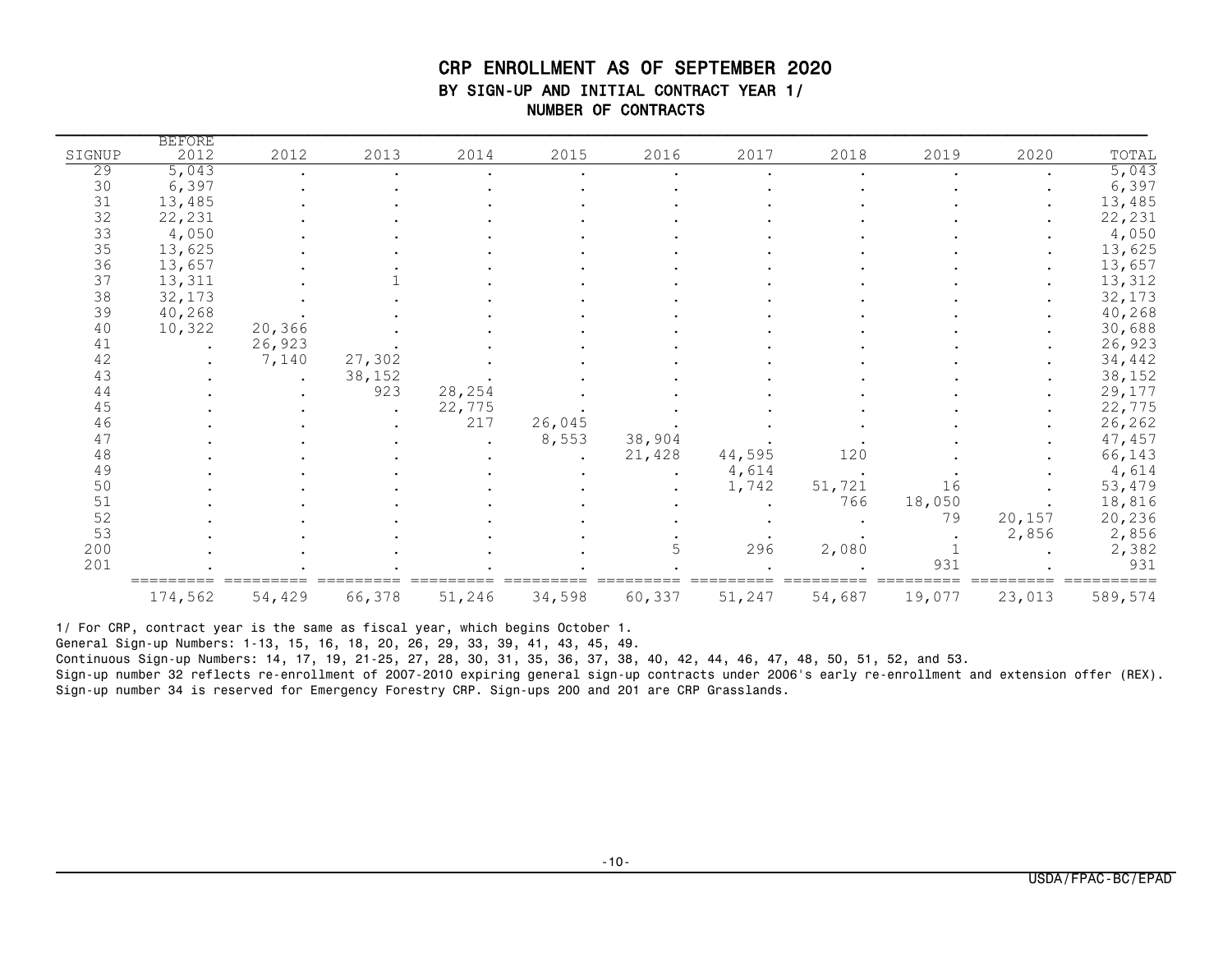#### CRP ENROLLMENT BY STATE AS OF SEPTEMBER 2020 ---------TOTAL CRP (ALL SIGNUPS)--------

|                      | NUMBER OF     | NUMBER OF    |                 | ANNUAL RENTAL PAYMENTS 2/ |            |
|----------------------|---------------|--------------|-----------------|---------------------------|------------|
| STATE 1/             | CONTRACTS     | <b>FARMS</b> | <b>ACRES</b>    | ( \$1,000)                | (S/ACRE)   |
| U.S.                 | 589,574       | 334,211      | 21,924,755      | 1,795,204                 | 81.88      |
| ALABAMA              | 4,724         | 3,548        | 194,707         | 8,910                     | 45.76      |
| ALASKA               | 12            | 11           | 2,549           | 98                        | 38.34      |
| ARKANSAS             | 5,127         | 3,013        | 215,237         | 16,781                    | 77.96      |
| CALIFORNIA           | 159           | 118          | 42,426          | 2,233                     | 52.64      |
| COLORADO             | 9,876         | 5,402        | 1,830,455       | 63,820                    | 34.87      |
| CONNECTICUT          | *             | *            |                 | $^\star$                  | $^{\star}$ |
| DELAWARE             | 298           | 180          | 3,570           | 502                       | 140.69     |
| FLORIDA              | 519           | 433          | 20,067          | 965                       | 48.08      |
| GEORGIA              | 6,288         | 4,346        | 206,674         | 13,263                    | 64.17      |
| <b>HAWAII</b>        | 31            | 20           | 1,280           | 62                        | 48.58      |
| <b>IDAHO</b>         | 3,522         | 2,008        | 534,443         | 28,209                    | 52.78      |
| ILLINOIS             | 75,201        | 42,474       | 841,743         | 166,042                   | 197.26     |
| INDIANA              | 32,097        | 18,261       | 213,638         | 40,177                    | 188.06     |
| IOWA                 | 105,159       | 53,577       | 1,705,188       | 382,480                   | 224.30     |
| KANSAS               | 33,609        | 20,018       | 1,896,004       | 83,718                    | 44.16      |
| <b>KENTUCKY</b>      | 11,905        | 6,252        | 197,865         | 31,586                    | 159.63     |
| LOUISIANA            | 4,439         | 2,920        | 272,117         | 24,895                    | 91.49      |
| MAINE                | 238           | 163          | 5,638           | 265                       | 47.01      |
| MARYLAND             | 4,714         | 2,741        | 48,592          | 10,721                    | 220.62     |
| <b>MASSACHUSETTS</b> | 3             | 3            | 10              | 1                         | 101.00     |
| MICHIGAN             | 8,819         | 5,226        | 115,247         | 15,213                    | 132.00     |
| MINNESOTA            | 54,522        | 28,871       | 1,025,150       | 136,545                   | 133.19     |
| MISSISSIPPI          | 14,199        | 9,382        | 589,310         | 44,304                    | 75.18      |
| MISSOURI             | 25,970        | 15,776       | 825,770         | 98,645                    | 119.46     |
| MONTANA              | 5,996         | 2,743        | 1,019,923       | 31,236                    | 30.63      |
| NEBRASKA             | 19,405        | 11,548       | 1,054,081       | 71,216                    | 67.56      |
| <b>NEVADA</b>        |               |              |                 |                           | $^\star$   |
| NEW HAMPSHIRE        | $^\star$      | $^\star$     | $\star$         | *                         | $^\star$   |
| NEW JERSEY           | 340           | 201          | 1,859           | 171                       | 92.01      |
| NEW MEXICO           | 1,643         | 1,080        | 424,119         | 13,416                    | 31.63      |
| NEW YORK             | 1,370         | 1,012        | 20,928          | 1,924                     | 91.92      |
| NORTH CAROLINA       | 3,121         | 2,264        | 45,597          | 3,220                     | 70.61      |
| NORTH DAKOTA         | 20,198        | 10,647       | 1,272,130       | 65,971                    | 51.86      |
| OHIO                 | 34,825        | 19,408       | 237,068         | 42,540                    | 179.44     |
| OKLAHOMA             | 5,414         | 3,793        | 634,968         | 21,034                    | 33.13      |
| OREGON               | 3,660         | 2,040        | 440,788         | 28,022                    | 63.57      |
| PENNSYLVANIA         | 7,120         | 4,793        | 110,865         | 14,774                    | 133.26     |
| PUERTO RICO          | З<br>$^\star$ | З<br>*       | 495<br>$^\star$ | 25<br>$^\star$            | 51.21      |
| RHODE ISLAND         |               |              |                 |                           | $^\star$   |
| SOUTH CAROLINA       | 2,573         | 1,513        | 55,750          | 2,249                     | 40.34      |
| SOUTH DAKOTA         | 28,403        | 13,379       | 1,128,921       | 100,806                   | 89.29      |
| <b>TENNESSEE</b>     | 5,088         | 3,480        | 125,305         | 12,094                    | 96.52      |
| <b>TEXAS</b>         | 18,768        | 13,511       | 2,774,397       | 102,161                   | 36.82      |
| <b>UTAH</b>          | 782           | 507          | 161,449         | 5,432                     | 33.65      |
| <b>VERMONT</b>       | 339           | 252          | 2,280           | 265                       | 116.30     |
| VIRGINIA             | 3,567         | 2,774        | 33,125          | 2,262                     | 68.30      |
| WASHINGTON           | 10,792        | 4,993        | 1,177,376       | 70,645                    | 60.00      |
| WEST VIRGINIA        | 488           | 405          | 7,757           | 500                       | 64.52      |
| WISCONSIN            | 13,506        | 8,647        | 202,149         | 30,813                    | 152.43     |
| WYOMING              | 738           | 471          | 205,565         | 4,989                     | 24.27      |

1/ State in which land is located.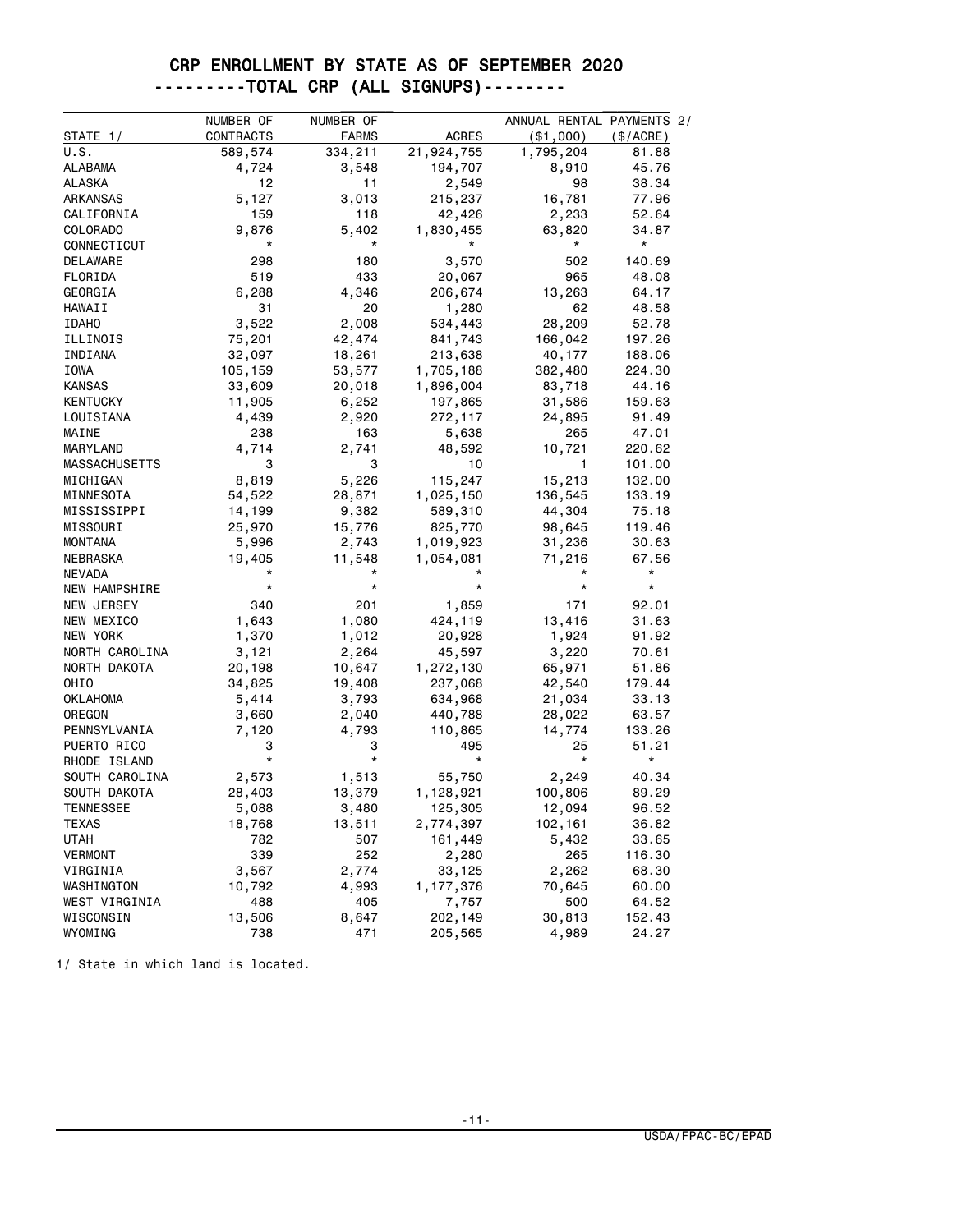#### ---------------GENERAL SIGN-UP--------------

|                  | NUMBER OF        | NUMBER OF    |              | ANNUAL RENTAL PAYMENTS 2/ |             |
|------------------|------------------|--------------|--------------|---------------------------|-------------|
| STATE 1/         | <b>CONTRACTS</b> | <b>FARMS</b> | <b>ACRES</b> | ( \$1,000)                | $(\$/ACRE)$ |
| U.S.             | 164,056          | 118,533      | 13, 180, 476 | 684,454                   | 51.93       |
| ALABAMA          | 3,415            | 2,633        | 150,773      | 6,738                     | 44.69       |
| <b>ALASKA</b>    | 8                | 7            | 2,358        | 85                        | 36.01       |
| <b>ARKANSAS</b>  | 883              | 696          | 46,609       | 2,991                     | 64.18       |
| CALIFORNIA       | 147              | 108          | 39,723       | 2,172                     | 54.69       |
| <b>COLORADO</b>  | 8,386            | 4,740        | 1,615,009    | 54,230                    | 33.58       |
| DELAWARE         | 13               | 11           | 273          | 18                        | 65.84       |
| FLORIDA          | 438              | 378          | 17,268       | 815                       | 47.20       |
| GEORGIA          | 1,920            | 1,453        | 67,802       | 3,942                     | 58.14       |
| <b>IDAHO</b>     | 2,285            | 1,429        | 322,632      | 17,033                    | 52.79       |
| ILLINOIS         | 11,805           | 9,152        | 247,453      | 31,957                    | 129.14      |
| INDIANA          | 2,494            | 2,128        | 45,006       | 5,400                     | 119.99      |
| IOWA             | 17,031           | 13,059       | 466,845      | 70,158                    | 150.28      |
| <b>KANSAS</b>    | 19,620           | 13,512       | 1,555,918    | 63,704                    | 40.94       |
| <b>KENTUCKY</b>  | 2,067            | 1,564        | 60,853       | 7,074                     | 116.24      |
| LOUISIANA        | 592              | 487          | 38,644       | 2,149                     | 55.60       |
| MAINE            | 116              | 86           | 3,393        | 110                       | 32.42       |
| MARYLAND         | 87               | 79           | 1,285        | 112                       | 87.26       |
| MICHIGAN         | 1,360            | 1,143        | 32,749       | 2,937                     | 89.68       |
| MINNESOTA        | 10,191           | 7,785        | 326,734      | 24,727                    | 75.68       |
| MISSISSIPPI      | 6,084            | 4,870        | 311,537      | 17,265                    | 55.42       |
| MISSOURI         | 12,280           | 9,174        | 552,538      | 61,289                    | 110.92      |
| <b>MONTANA</b>   | 4,235            | 2,140        | 778,771      | 23,195                    | 29.78       |
| <b>NEBRASKA</b>  | 5,757            | 4,161        | 435,787      | 24,184                    | 55.50       |
| <b>NEVADA</b>    | 1                | 1            | 146          | 1                         | 10.16       |
| NEW MEXICO       | 1,226            | 865          | 270,950      | 10,252                    | 37.84       |
| NEW YORK         | 196              | 166          | 4,433        | 222                       | 50.16       |
| NORTH CAROLINA   | 1,351            | 1,099        | 25,224       | 1,331                     | 52.78       |
| NORTH DAKOTA     | 6,620            | 4,558        | 606,151      | 22,835                    | 37.67       |
| OHIO             | 1,807            | 1,572        | 36,076       | 3,450                     | 95.64       |
| <b>OKLAHOMA</b>  | 4,940            | 3,499        | 587,285      | 20,046                    | 34.13       |
| OREGON           | 1,821            | 1,115        | 352,530      | 21,930                    | 62.21       |
| PENNSYLVANIA     | 38               | 34           | 738          | 33                        | 44.36       |
| SOUTH CAROLINA   | 886              | 683          | 30,272       | 983                       | 32.48       |
| SOUTH DAKOTA     | 2,980            | 2,063        | 246,810      | 12,719                    | 51.53       |
| <b>TENNESSEE</b> | 2,639            | 2,076        | 83,162       | 7,519                     | 90.41       |
| <b>TEXAS</b>     | 15,842           | 11,897       | 2,454,880    | 90,084                    | 36.70       |
| <b>UTAH</b>      | 764              | 494          | 160,309      | 5,409                     | 33.74       |
| <b>VERMONT</b>   | 1                | 1            | 7            | 0                         | 64.00       |
| VIRGINIA         | 474              | 413          | 10,019       | 424                       | 42.31       |
| WASHINGTON       | 6,033            | 3,126        | 936,290      | 52,078                    | 55.62       |
| WEST VIRGINIA    | 1                | 1            | 58           | 2                         | 35.29       |
| WISCONSIN        | 4,600            | 3,676        | 84,857       | 8,421                     | 99.24       |
|                  | 622              | 399          |              |                           |             |
| WYOMING          |                  |              | 170,317      | 4,429                     | 26.00       |

1/ State in which land is located.

2/ Approximates payments scheduled to be made October 2020.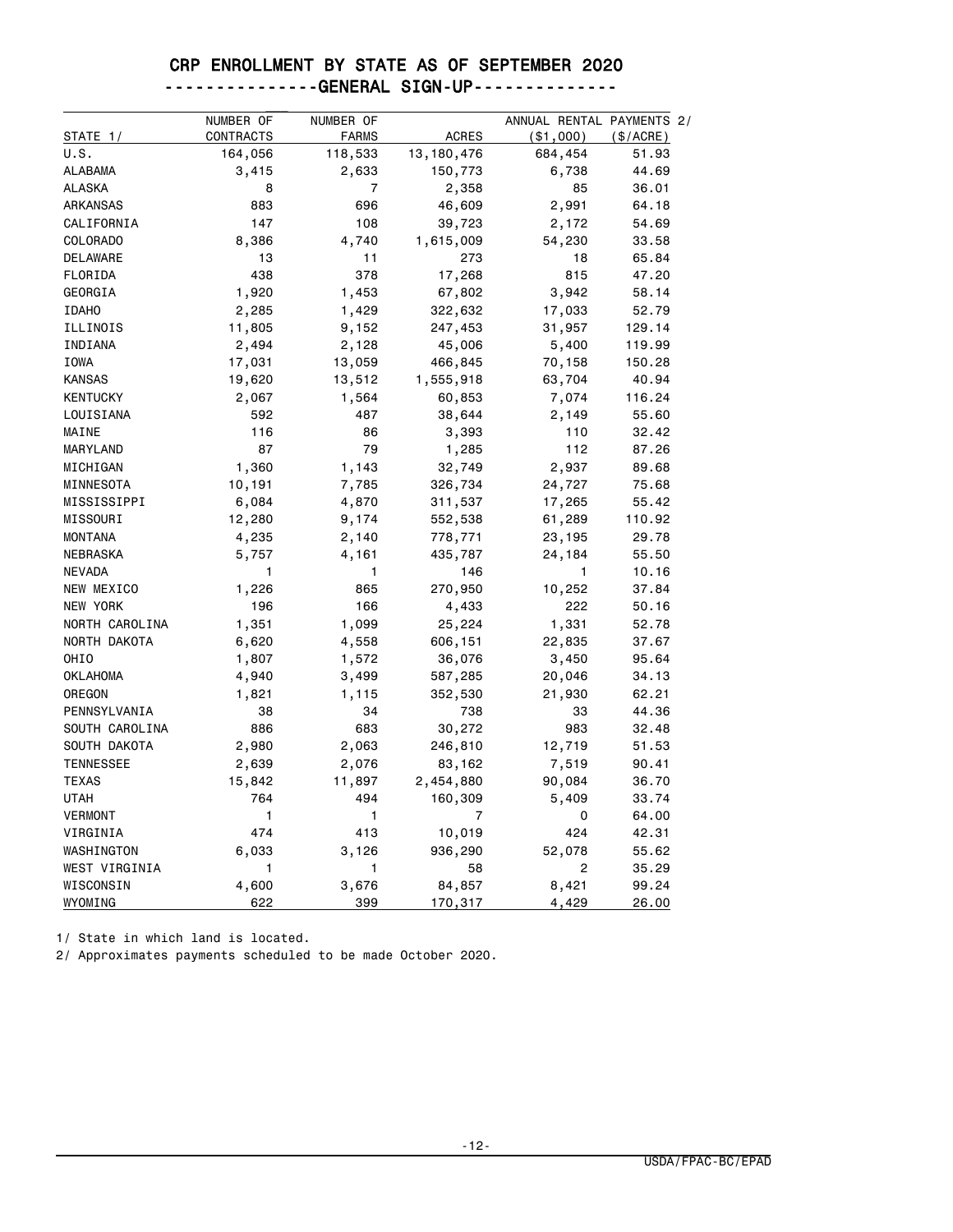------------- TOTAL CONTINUOUS 1/ --------

|                      | NUMBER OF        | NUMBER OF               | <b>ACRES</b>       | ANNUAL RENTAL PAYMENTS 2/<br>( \$1,000) | $(\$/ACRE)$     |
|----------------------|------------------|-------------------------|--------------------|-----------------------------------------|-----------------|
| STATE 1/<br>U.S.     | CONTRACTS        | <b>FARMS</b><br>243,981 | 7,827,305          | 1,098,361                               |                 |
| <b>ALABAMA</b>       | 422,205<br>1,279 |                         | 41,904             | 2,138                                   | 140.32<br>51.03 |
| ALASKA               | 4                | 1,019<br>4              | 190                | 13                                      | 67.19           |
| ARKANSAS             | 4,243            | 2,530                   | 168,568            | 13,789                                  | 81.80           |
| CALIFORNIA           | 7                | 7                       | 1,267              | 38                                      | 30.25           |
| <b>COLORADO</b>      | 1,303            | 823                     | 133,161            | 8,740                                   | 65.63           |
| CONNECTICUT          | 1                | 1                       | 1                  | 0                                       | 67.00           |
| DELAWARE             | 285              | 171                     | 3,297              | 484                                     | 146.88          |
| FLORIDA              | 74               | 58                      | 2,422              | 142                                     | 58.73           |
| GEORGIA              | 4,339            | 3,063                   | 137,437            | 9,290                                   | 67.59           |
| <b>HAWAII</b>        | 31               | 20                      | 1,280              | 62                                      | 48.58           |
| <b>IDAHO</b>         | 1,233            | 789                     | 188,028            | 10,878                                  | 57.85           |
| ILLINOIS             | 63,384           | 37,219                  | 593,828            | 134,070                                 | 225.77          |
| INDIANA              | 29,597           | 16,925                  | 168,530            | 34,772                                  | 206.33          |
| IOWA                 | 88,065           | 47,457                  | 1,235,223          | 312,206                                 | 252.75          |
| <b>KANSAS</b>        | 13,868           | 8,625                   | 314,963            | 19,741                                  | 62.68           |
| <b>KENTUCKY</b>      |                  |                         |                    | 24,426                                  | 182.88          |
| LOUISIANA            | 9,757<br>3,839   | 5,145<br>2,557          | 133,562<br>232,090 | 22,720                                  | 97.89           |
| MAINE                | 122              | 94                      |                    | 155                                     | 69.06           |
| MARYLAND             | 4,616            | 2,711                   | 2,245<br>46,378    | 10,574                                  | 227.99          |
| <b>MASSACHUSETTS</b> | 3                | 3                       | 10                 | $\mathbf{1}$                            | 101.00          |
| MICHIGAN             | 7,382            | 4,308                   | 76,202             | 12,175                                  | 159.77          |
| MINNESOTA            | 44,281           | 24,459                  | 695,912            | 111,763                                 | 160.60          |
| MISSISSIPPI          | 8,105            | 5,504                   | 277,196            | 27,031                                  | 97.52           |
| MISSOURI             | 13,654           | 8,687                   | 271,456            | 37,311                                  | 137.45          |
| MONTANA              | 1,574            | 788                     | 192,849            | 7,425                                   | 38.50           |
| NEBRASKA             | 12,657           | 8,210                   | 284,870            | 42,592                                  | 149.52          |
| <b>NEW HAMPSHIRE</b> | 1                | 1                       | 4                  | 0                                       | 63.00           |
| NEW JERSEY           | 336              | 199                     | 1,705              | 168                                     | 98.60           |
| NEW MEXICO           | 255              | 193                     | 58,769             | 1,989                                   | 33.85           |
| NEW YORK             | 1,136            | 840                     | 14,930             | 1,670                                   | 111.82          |
| NORTH CAROLINA       | 1,752            | 1,189                   | 19,824             | 1,878                                   | 94.75           |
| NORTH DAKOTA         | 13,478           | 7,329                   | 640,542            | 42,708                                  | 66.68           |
| OHIO                 | 32,904           | 18,479                  | 196,826            | 39,008                                  | 198.19          |
| <b>OKLAHOMA</b>      | 324              | 267                     | 14,111             | 590                                     | 41.83           |
| OREGON               | 1,809            | 1,140                   | 71,186             | 5,836                                   | 81.98           |
| PENNSYLVANIA         | 7,068            | 4,766                   | 109,585            | 14,730                                  | 134.42          |
| PUERTO RICO          | 3                | 3                       | 495                | 25                                      | 51.21           |
| RHODE ISLAND         | 1                | 1                       | 28                 | $\mathbf{2}$                            | 74.00           |
| SOUTH CAROLINA       | 1,684            | 937                     | 25,377             | 1,263                                   | 49.79           |
| SOUTH DAKOTA         | 24,923           | 12,305                  | 746,561            | 85,847                                  | 114.99          |
| TENNESSEE            | 2,415            | 1,697                   | 39,165             | 4,532                                   | 115.70          |
| <b>TEXAS</b>         | 2,831            | 1,898                   | 289,364            | 11,740                                  | 40.57           |
| <b>UTAH</b>          | 7                | 6                       | 258                | 11                                      | 43.20           |
| <b>VERMONT</b>       | 338              | 251                     | 2,273              | 265                                     | 116.47          |
| VIRGINIA             | 3,068            | 2,378                   | 22,038             | 1,823                                   | 82.72           |
| WASHINGTON           | 4,745            | 2,686                   | 235,959            | 18,512                                  | 78.45           |
| WEST VIRGINIA        | 457              | 386                     | 5,560              | 467                                     | 84.06           |
| WISCONSIN            | 8,878            | 5,788                   | 116,655            | 22,376                                  | 191.81          |
| WYOMING              | 89               | 65                      | 13,220             | 383                                     | 28.96           |

1/ Includes Farmable Wetland enrollment.

2/ State in which land is located.

3/ Payments scheduled to be made October 2020. Includes annual incentive and maintenance allowance payments, but not one-time signing and practice incentive payments or payment reductions, such as for lands enrolled less than a full year and lands hayed or grazed.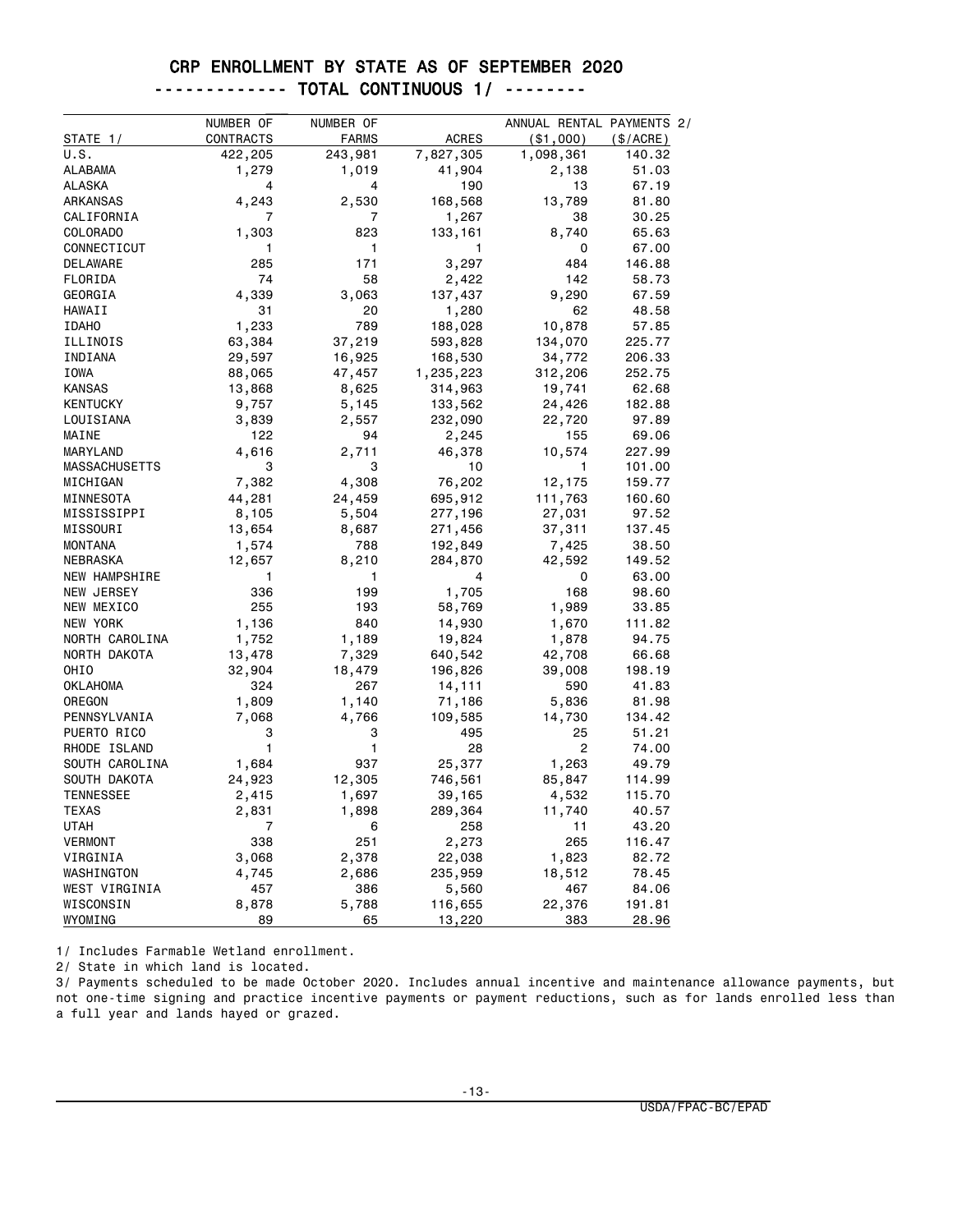----------CREP ONLY------------------

|                 | NUMBER OF | NUMBER OF    |              | ANNUAL RENTAL PAYMENTS 2/ |           |
|-----------------|-----------|--------------|--------------|---------------------------|-----------|
| STATE 1/        | CONTRACTS | <b>FARMS</b> | <b>ACRES</b> | (\$1,000)                 | (\$/ACRE) |
| U.S.            | 55,207    | 37,575       | 925,694      | 154,771                   | 167.19    |
| <b>ARKANSAS</b> | 12        | 10           | 483          | 56                        | 116.19    |
| COLORADO        | 256       | 186          | 35,770       | 4,742                     | 132.56    |
| <b>DELAWARE</b> | 263       | 167          | 3,177        | 471                       | 148.28    |
| HAWAII          | 31        | 20           | 1,280        | 62                        | 48.58     |
| <b>IDAHO</b>    | 188       | 123          | 18,412       | 2,462                     | 133.73    |
| ILLINOIS        | 4,236     | 3,128        | 65,060       | 16,906                    | 259.85    |
| INDIANA         | 1,869     | 1,420        | 19,807       | 5,229                     | 264.00    |
| <b>IOWA</b>     | 125       | 122          | 3,662        | 1,125                     | 307.27    |
| <b>KANSAS</b>   | 128       | 91           | 23,146       | 3,023                     | 130.60    |
| <b>KENTUCKY</b> | 1,899     | 961          | 63,172       | 12,270                    | 194.24    |
| LOUISIANA       | 728       | 539          | 47,802       | 3,794                     | 79.36     |
| MARYLAND        | 4,315     | 2,619        | 45,195       | 10,449                    | 231.20    |
| MICHIGAN        | 2,779     | 1,819        | 29,309       | 4,833                     | 164.91    |
| MINNESOTA       | 818       | 714          | 27,585       | 7,587                     | 275.05    |
| MISSISSIPPI     | 96        | 79           | 4,024        | 558                       | 138.63    |
| MISSOURI        | 809       | 582          | 24,514       | 2,489                     | 101.55    |
| <b>MONTANA</b>  | 118       | 52           | 11,925       | 765                       | 64.15     |
| <b>NEBRASKA</b> | 1,069     | 885          | 49,221       | 6,796                     | 138.07    |
| NEW JERSEY      | 257       | 155          | 748          | 110                       | 146.88    |
| <b>NEW YORK</b> | 968       | 711          | 11,467       | 1,473                     | 128.49    |
| NORTH CAROLINA  | 505       | 400          | 6,272        | 770                       | 122.83    |
| NORTH DAKOTA    | 16        | 12           | 1,060        | 51                        | 48.43     |
| OHIO            | 15,734    | 10,028       | 119,677      | 27,143                    | 226.80    |
| <b>OKLAHOMA</b> | 67        | 56           | 582          | 37                        | 63.38     |
| OREGON          | 1,656     | 1,062        | 47,583       | 4,249                     | 89.30     |
| PENNSYLVANIA    | 7,051     | 4,751        | 109,561      | 14,729                    | 134.43    |
| SOUTH DAKOTA    | 1,007     | 620          | 79,361       | 8,510                     | 107.24    |
| <b>VERMONT</b>  | 329       | 249          | 2,240        | 263                       | 117.30    |
| VIRGINIA        | 2,583     | 2,092        | 18,472       | 1,577                     | 85.35     |
| WASHINGTON      | 1,154     | 948          | 13,630       | 3,634                     | 266.60    |
| WEST VIRGINIA   | 455       | 384          | 5,555        | 467                       | 84.10     |
| WISCONSIN       | 3,686     | 2,590        | 35,941       | 8,140                     | 226.49    |

1/ State in which land is located.

2/ Payments scheduled to be made October 2020. Includes annual incentive and maintenance allowance payments, but not one-time signing and practice incentive payments or payment reductions, such as for lands enrolled less than a full year and lands hayed or grazed.



-14-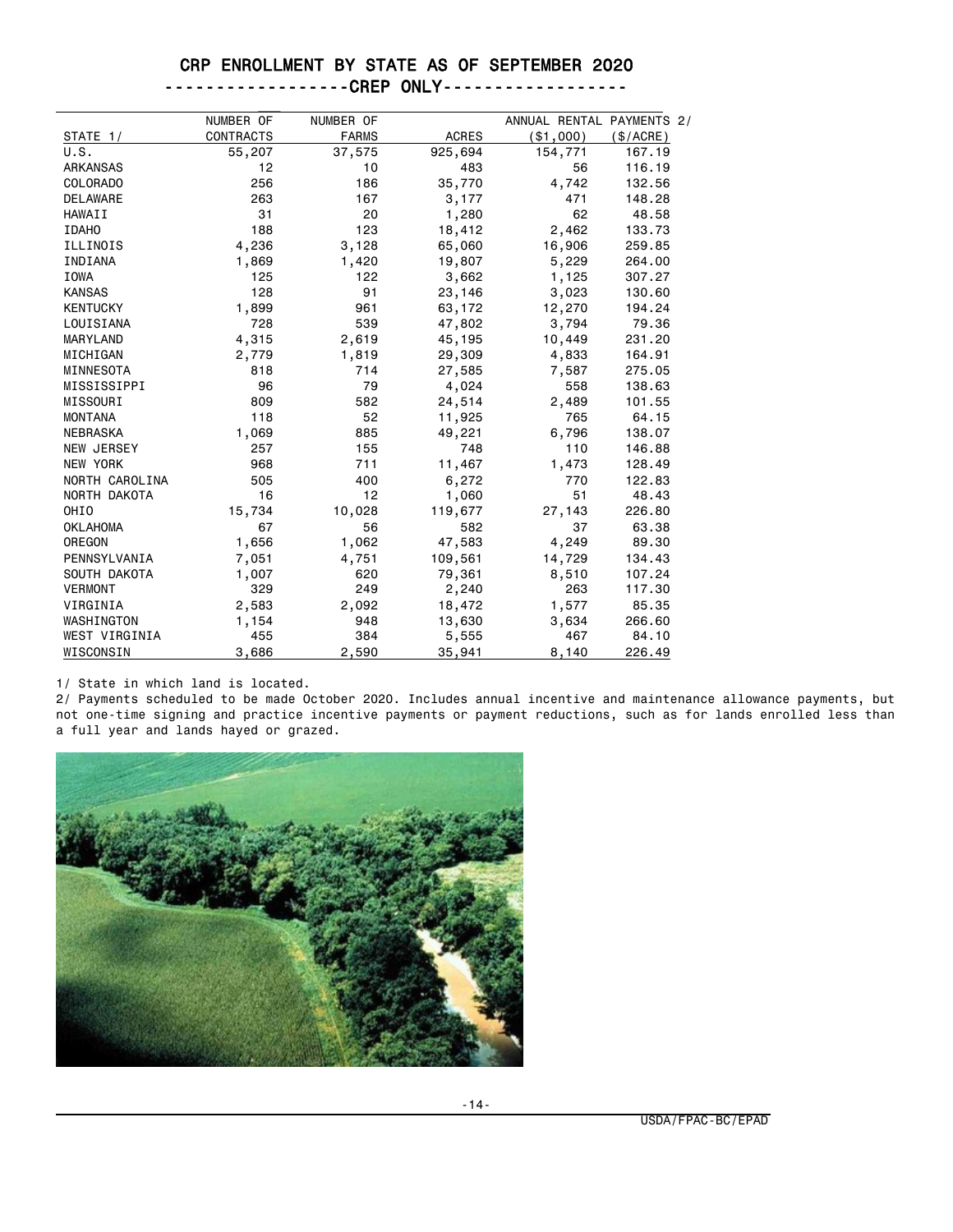#### **CONSERVATION RESERVE ENHANCEMENT PROGRAM BY AGREEMENT AS OF SEPTEMBER 2020**

|                                  | NUMBER OF   | NUMBER       |              |              | ANNUAL RENTAL |
|----------------------------------|-------------|--------------|--------------|--------------|---------------|
| <b>AGREEMENT</b>                 | CONTRACTS   | OF FARMS     | <b>ACRES</b> | (51,000)     | (S/A)         |
|                                  |             |              |              |              |               |
| Arkansas I-Bayou Meto            | $\mathbf 1$ | 1            | 29           | 4            | 138.61        |
| Arkansas II-Cache River/Bayou De | 6           | 4            | 443          | 51           | 115.54        |
| Arkansas III-Illinois River      | 5           | 5            | 11           | $\mathbf{1}$ | 84.50         |
| Colorado I-Republican River      | 155         | 115          | 25,612       | 3,097        | 120.94        |
| Colorado II-High Plains          | 34          | 22           | 1,079        | 46           | 43.04         |
| Colorado III-Rio Grande          | 67          | 49           | 9,079        | 1,598        | 175.99        |
| Delaware                         | 263         | 167          | 3,177        | 471          | 148.28        |
| Hawaii                           | 31          | 20           | 1,280        | 62           | 48.58         |
| Idaho-Eastern Snake River Plain  | 188         | 123          | 18,412       | 2,462        | 133.73        |
| Illinois                         | 4,236       | 3,128        | 65,060       | 16,906       | 259.85        |
| Indiana                          | 1,869       | 1,420        | 19,807       | 5,229        | 264.00        |
| Iowa                             | 125         | 122          | 3,662        | 1,125        | 307.27        |
| Kansas-Upper Arkansas River      | 128         | 91           | 23,146       | 3,023        | 130.60        |
| Kentucky-Green River             | 1,899       | 961          | 63,172       | 12,270       | 194.24        |
| Louisiana I-Lower Ouachita River | 728         | 539          | 47,802       | 3,794        | 79.36         |
| Maryland                         | 4,315       | 2,619        | 45,195       | 10,449       | 231.20        |
| Michigan                         | 2,779       | 1,819        | 29,309       | 4,833        | 164.91        |
| Minnesota                        | 2           | $\mathbf{2}$ | 26           | 3            | 127.52        |
| Minnesota II - Mississippi       | 211         | 185          | 3,785        | 610          | 161.24        |
| Minnesota II - Missouri/Des Moin | 103         | 92           | 2,627        | 401          | 152.49        |
| Minnesota II - Red River         | 20          | 18           | 550          | 57           | 102.83        |
| Minnesota Water Quality          | 482         | 423          | 20,597       | 6,517        | 316.38        |
| Mississippi Delta                | 96          | 79           | 4,024        | 558          | 138.63        |
| Missouri                         | 809         | 582          | 24,514       | 2,489        | 101.55        |
| Montana                          | 118         | 52           | 11,925       | 765          | 64.15         |
| Nebraska I-Central Basins Resour | 541         | 479          | 4,272        | 565          | 132.35        |
| Nebraska II-Platte Republican Re | 528         | 406          | 44,949       | 6,230        | 138.61        |
| New Jersey                       | 257         | 155          | 748          | 110          | 146.88        |
| New York I-New York City         | 170         | 135          | 1,672        | 187          | 111.66        |
| New York II-Syracuse             | 15          | 7            | 55           | 6            | 116.15        |
| New York III-State Wide          | 783         | 571          | 9,740        | 1,280        | 131.45        |
| North Carolina                   | 505         | 400          | 6,272        | 770          | 122.83        |
| North Dakota                     | 8           | 5            | 128          | 4            | 34.33         |
| ND Riparian Project              | 8           | 7            | 932          | 47           | 50.36         |
| Ohio I-Lake Erie                 | 12,523      | 7,858        | 51,945       | 12,569       | 241.96        |
| Ohio II-Upper Big Walnut Creek   | 22          | 14           | 49           | 8            | 156.73        |
|                                  |             | 2,170        | 67,683       | 14,567       |               |
| Ohio III-Scioto River Basin      | 3,189<br>67 | 56           | 582          | 37           | 215.22        |
| Oklahoma                         |             |              |              |              | 63.38         |
| Oregon                           | 1,656       | 1,062        | 47,583       | 4,249        | 89.30         |
| Pennsylvania I-Chesapeake Bay Wa | 6,052       | 4,063        | 92,016       | 12,908       | 140.28        |
| Pennsylvania II-Ohio River Basin | 995         | 686          | 17,472       | 1,809        | 103.54        |
| Pennsylvania III - Delaware Rive | 4           | 3            | 73           | 12           | 166.02        |
| South Dakota-James River         | 1,007       | 620          | 79,361       | 8,510        | 107.24        |
| Vermont                          | 329         | 249          | 2,240        | 263          | 117.30        |
| Virginia I-Southern Rivers       | 1,282       | 1,048        | 7,457        | 610          | 81.80         |
| Virginia II-Chesapeake Bay       | 1,301       | 1,053        | 11,016       | 967          | 87.76         |
| Washington                       | 1,154       | 948          | 13,630       | 3,634        | 266.60        |
| West Virginia                    | 455         | 385          | 5,555        | 467          | 84.10         |
| Wisconsin                        | 3,686       | 2,590        | 35,941       | 8,140        | 226.49        |
| U.S.                             | 55,207      | 37,608       | 925,694      | 154,771      | 167.19        |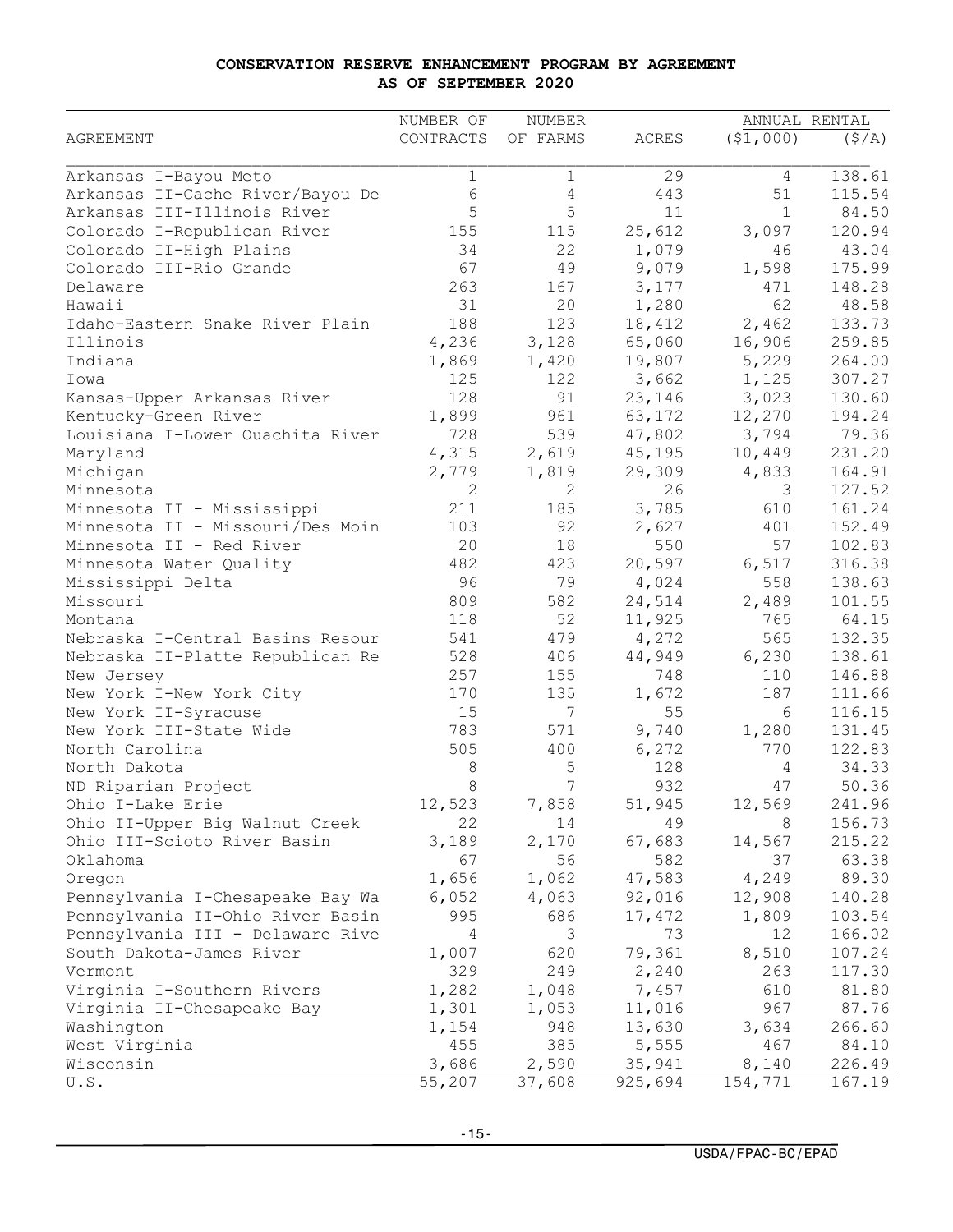### CRP ENROLLMENT BY STATE AS OF SEPTEMBER 2020 ----------- CONTINUOUS NON-CREP 1/----------

|                       | NUMBER OF        | NUMBER OF        |                 |                                         |                |
|-----------------------|------------------|------------------|-----------------|-----------------------------------------|----------------|
| STATE 1/              | CONTRACTS        | <b>FARMS</b>     | <b>ACRES</b>    | ANNUAL RENTAL PAYMENTS 2/<br>( \$1,000) | (\$/ACRE)      |
| U.S.                  |                  |                  | 6,510,092       |                                         | 135.53         |
| <b>ALABAMA</b>        | 352,242<br>1,276 | 208,276<br>1,016 | 41,890          | 882,283<br>2,138                        | 51.04          |
| <b>ALASKA</b>         | 4                | 4                | 190             | 13                                      | 67.19          |
| <b>ARKANSAS</b>       | 4,212            | 2,513            | 166,073         | 13,563                                  | 81.67          |
| CALIFORNIA            | 7                | 7                |                 | 38                                      | 30.25          |
| <b>COLORADO</b>       | 1,046            | 649              | 1,267<br>97,230 | 3,990                                   | 41.03          |
| CONNECTICUT           | 1                | 1                | 1               | 0                                       | 67.00          |
| <b>DELAWARE</b>       | 22               | 15               | 120             | 13                                      | 109.83         |
| FLORIDA               | 74               | 58               | 2,422           | 142                                     | 58.73          |
| GEORGIA               | 4,339            |                  |                 |                                         |                |
|                       |                  | 3,063            | 137,437         | 9,290                                   | 67.59<br>49.62 |
| <b>IDAHO</b>          | 1,044            | 669              | 169,610         | 8,416                                   |                |
| ILLINOIS<br>INDIANA   | 59,044           | 35,238           | 526,949         | 116,663                                 | 221.39         |
|                       | 27,643           | 16,013           | 147,970         | 29,405                                  | 198.72         |
| IOWA<br><b>KANSAS</b> | 82,989           | 45,449           | 1,137,520       | 284,411                                 | 250.03         |
| <b>KENTUCKY</b>       | 13,622           | 8,477            | 289,703         | 16,594                                  | 57.28          |
|                       | 7,858            | 4,213            | 70,390          | 12,155                                  | 172.69         |
| LOUISIANA             | 3,066            | 2,083            | 180,733         | 18,578                                  | 102.80         |
| MAINE                 | 122<br>301       | 94<br>253        | 2,245           | 155<br>125                              | 69.06          |
| MARYLAND              |                  |                  | 1,183           |                                         | 105.68         |
| <b>MASSACHUSETTS</b>  | 3                | 3                | 10              | 1                                       | 101.00         |
| MICHIGAN              | 4,597            | 2,966            | 46,829          | 7,335                                   | 156.64         |
| MINNESOTA             | 41,257           | 23,359           | 629,240         | 97,632                                  | 155.16         |
| MISSISSIPPI           | 7,918            | 5,389            | 261,794         | 25,363                                  | 96.88          |
| MISSOURI              | 12,841           | 8,242            | 246,720         | 34,796                                  | 141.04         |
| <b>MONTANA</b>        | 1,452            | 735              | 180,618         | 6,649                                   | 36.81          |
| <b>NEBRASKA</b>       | 11,295           | 7,419            | 232,573         | 35,281                                  | 151.70         |
| <b>NEW HAMPSHIRE</b>  | 1                | 1                | 4               | 0                                       | 63.00          |
| NEW JERSEY            | 79               | 60               | 957             | 58                                      | 60.88          |
| NEW MEXICO            | 255              | 193              | 58,769          | 1,989                                   | 33.85          |
| NEW YORK              | 168              | 144              | 3,463           | 196                                     | 56.62          |
| NORTH CAROLINA        | 1,245            | 867              | 13,495          | 1,102                                   | 81.68          |
| NORTH DAKOTA          | 10,618           | 6,317            | 504,941         | 30,609                                  | 60.62          |
| OHIO                  | 17,118           | 11,116           | 76,808          | 11,818                                  | 153.86         |
| <b>OKLAHOMA</b>       | 254              | 208              | 13,360          | 543                                     | 40.62          |
| OREGON                | 153              | 109              | 23,603          | 1,587                                   | 67.23          |
| PENNSYLVANIA          | 17               | 17               | 25              | 2                                       | 70.72          |
| PUERTO RICO           | 3                | 3                | 495             | 25                                      | 51.21          |
| RHODE ISLAND          | 1                | 1                | 28              | 2                                       | 74.00          |
| SOUTH CAROLINA        | 1,684            | 937              | 25,377          | 1,263                                   | 49.79          |
| SOUTH DAKOTA          | 20,006           | 10,624           | 569,525         | 64,335                                  | 112.96         |
| <b>TENNESSEE</b>      | 2,415            | 1,697            | 39,165          | 4,532                                   | 115.70         |
| <b>TEXAS</b>          | 2,831            | 1,898            | 289,364         | 11,740                                  | 40.57          |
| UTAH                  | 7                | 6                | 258             | 11                                      | 43.20          |
| <b>VERMONT</b>        | 9                | 9                | 32              | 2                                       | 58.96          |
| VIRGINIA              | 485              | 375              | 3,565           | 246                                     | 69.06          |
| WASHINGTON            | 3,589            | 1,842            | 222,319         | 14,877                                  | 66.92          |
| WEST VIRGINIA         | 2                | 2                | 5               | 0                                       | 38.00          |
| WISCONSIN             | 5,180            | 3,857            | 80,595          | 14,215                                  | 176.38         |
| WYOMING               | 89               | 65               | 13,220          | 383                                     | 28.96          |

1/ Farmable Wetland Program enrollment not included.

2/ State in which land is located.

3/ Payments scheduled to be made October 2020. Includes annual incentive and maintenance allowance payments, but not one-time signing and practice incentive payments or payment reductions, such as for lands enrolled less than a full year and lands hayed or grazed.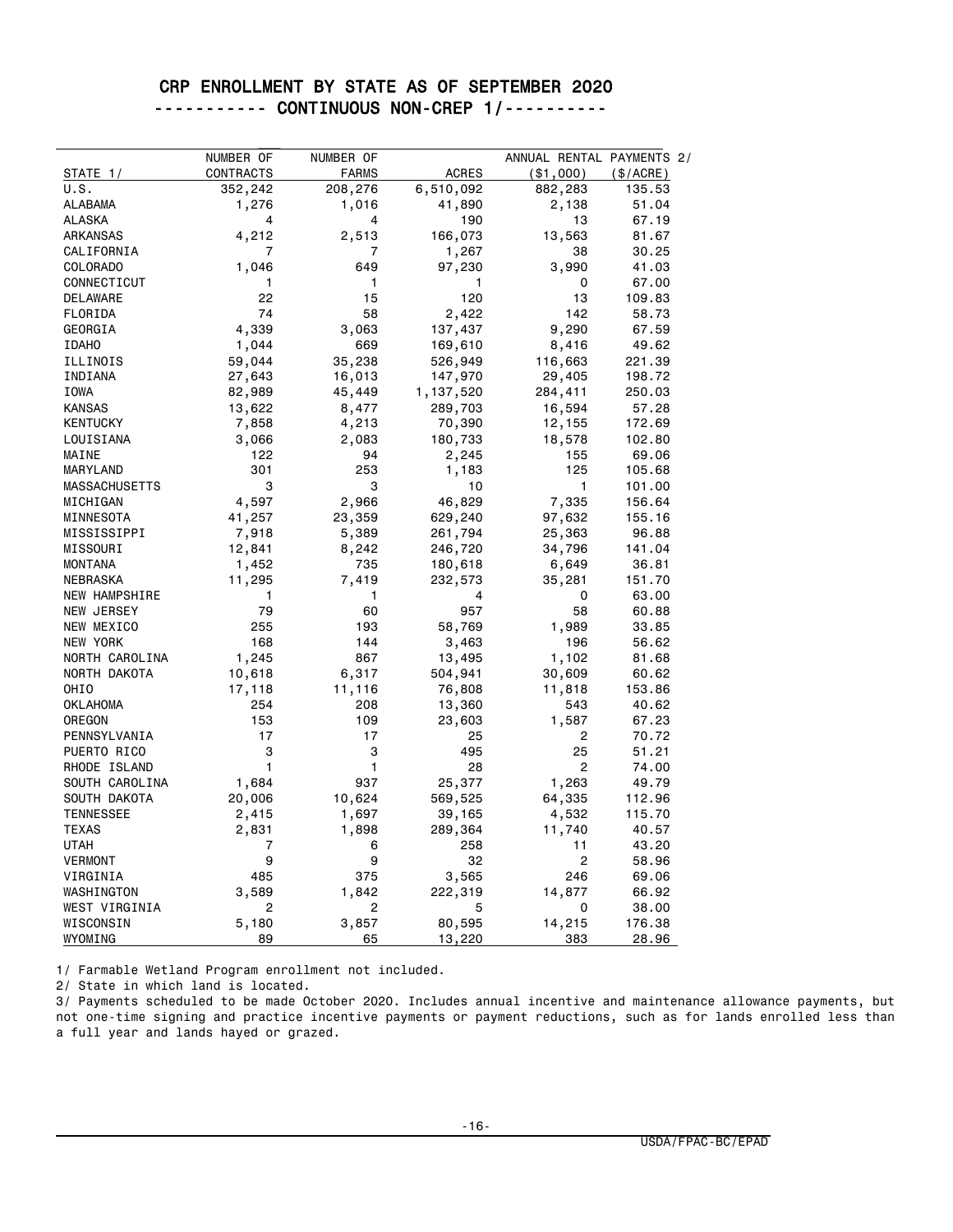#### CRP ENROLLMENT BY STATE AS OF SEPTEMBER 2020 ---------FARMABLE WETLAND PROGRAM-----------

|                 | NUMBER OF        | NUMBER OF    |              | ANNUAL RENTAL PAYMENTS 2/ |           |
|-----------------|------------------|--------------|--------------|---------------------------|-----------|
| STATE 1/        | <b>CONTRACTS</b> | <b>FARMS</b> | <b>ACRES</b> | (\$1,000)                 | (\$/ACRE) |
| U.S.            | 14,830           | 11,448       | 391,519      | 61,505                    | 157.09    |
| <b>ALABAMA</b>  | 3                | 3            | 14           |                           | 36.59     |
| <b>ARKANSAS</b> | 19               | 13           | 2,012        | 170                       | 84.40     |
| <b>COLORADO</b> |                  |              | 160          | 8                         | 52.45     |
| <b>IDAHO</b>    |                  |              | 6            | $\Omega$                  | 78.55     |
| ILLINOIS        | 105              | 96           | 1,818        | 506                       | 278.11    |
| INDIANA         | 85               | 78           | 752          | 139                       | 184,46    |
| <b>IOWA</b>     | 5,012            | 4,137        | 94,041       | 26,857                    | 285.59    |
| <b>KANSAS</b>   | 118              | 111          | 2,114        | 124                       | 58.62     |
| LOUISIANA       | 45               | 34           | 3,556        | 348                       | 97.79     |
| MICHIGAN        | 6                | 6            | 64           | 6                         | 99.92     |
| MINNESOTA       | 2,207            | 1,894        | 39,087       | 6,546                     | 167.47    |
| MISSISSIPPI     | 91               | 79           | 11,379       | 1,110                     | 97.58     |
| MISSOURI        | 4                | 3            | 222          | 25                        | 113.39    |
| <b>MONTANA</b>  | 7                | 7            | 306          | 14                        | 46.71     |
| <b>NEBRASKA</b> | 295              | 261          | 3,075        | 516                       | 167.63    |
| NORTH CAROLINA  | 2                |              | 58           | 6                         | 99.53     |
| NORTH DAKOTA    | 2,844            | 1,825        | 134,541      | 12,048                    | 89.55     |
| OHIO            | 53               | 52           | 341          | 48                        | 142.13    |
| <b>OKLAHOMA</b> | 3                | 3            | 169          | 11                        | 62.99     |
| SOUTH DAKOTA    | 3,915            | 2,829        | 97,675       | 13,002                    | 133.11    |
| WASHINGTON      | $\overline{2}$   | 2            | 10           |                           | 110.54    |
| WISCONSIN       | 12               | 12           | 119          | 20                        | 171.02    |

1/ State in which land is located.

2/ Payments scheduled to be made October 2020. Includes annual incentive and maintenance allowance payments, but not one-time signing and practice incentive payments or payment reductions, such as for lands enrolled less than a full year and lands hayed or grazed.

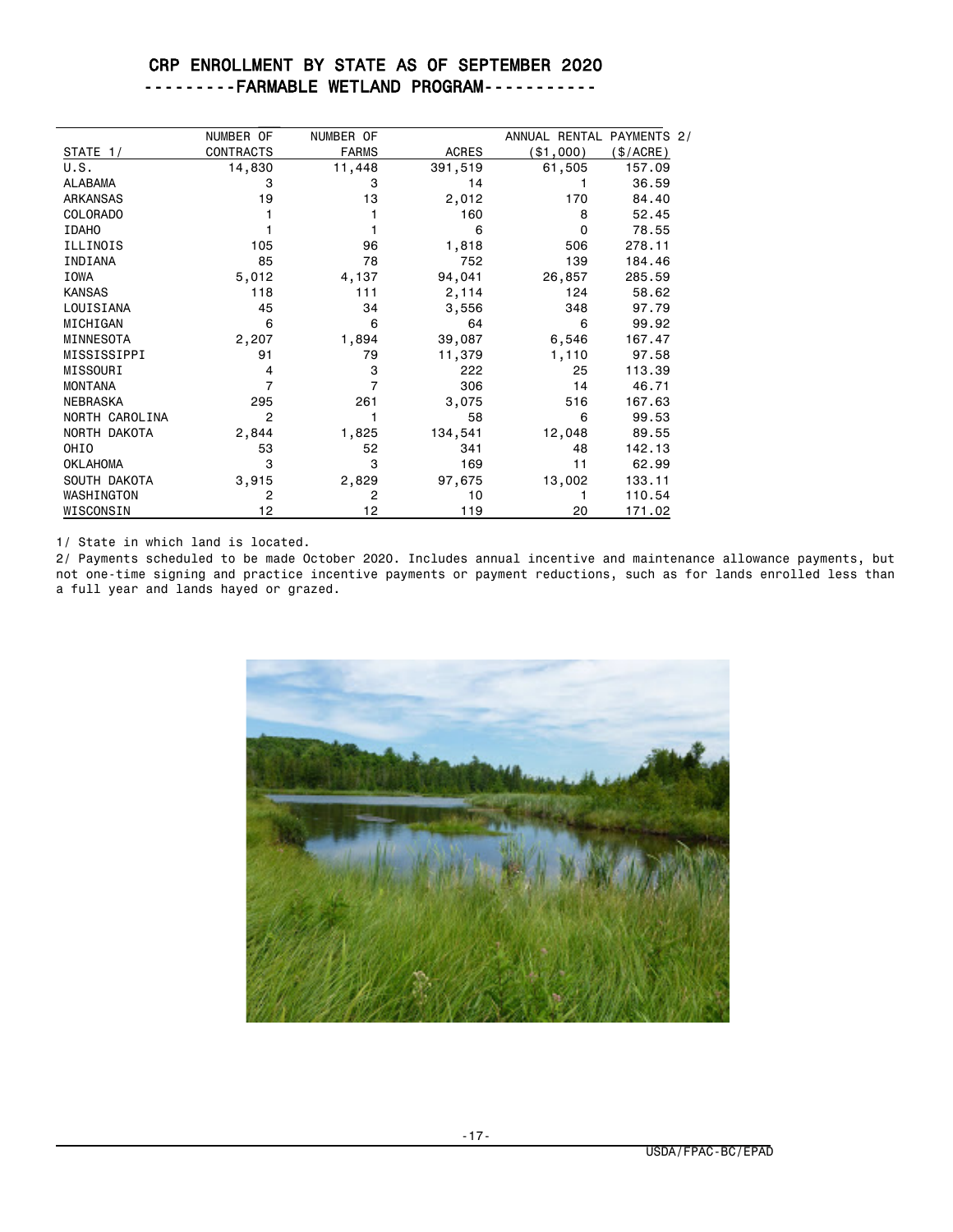--------------GRASSLANDS SIGNUP-------------

| NUMBER OF<br>NUMBER OF<br>ANNUAL RENTAL PAYMENTS 2/<br><b>ACRES</b><br><b>CONTRACTS</b><br><b>FARMS</b><br>( \$1,000)<br>(\$/ACRE)<br>STATE 1/<br>12,388<br>U.S.<br>3,313<br>2,068<br>916,974<br>13.51<br><b>ALABAMA</b><br>30<br>21<br>2,031<br>33<br>16.39<br>1<br>1<br><b>ARKANSAS</b><br>60<br>$\mathbf{1}$<br>15.00<br>5<br>5<br>22<br>CALIFORNIA<br>1,435<br>15.67<br>187<br>108<br>82,286<br>850<br>10.34<br><b>COLORADO</b><br>FLORIDA<br>7<br>5<br>378<br>7<br>19.78<br>29<br>26<br>1,435<br>31<br>GEORGIA<br>21.75<br>23,784<br><b>IDAHO</b><br>4<br>4<br>297<br>12.51<br>12<br>8<br>ILLINOIS<br>462<br>15<br>31.72<br>5<br>INDIANA<br>6<br>103<br>4<br>37.06<br>3,120<br>IOWA<br>63<br>52<br>117<br>37.35<br>25,124<br><b>KANSAS</b><br>121<br>87<br>273<br>10.88<br><b>KENTUCKY</b><br>81<br>47<br>3,450<br>86<br>25.07<br>LOUISIANA<br>8<br>6<br>26<br>19.14<br>1,382<br><b>MARYLAND</b><br>11<br>11<br>929<br>35<br>37.20<br>77<br>6,296<br>101<br>MICHIGAN<br>46<br>16.04<br>50<br>MINNESOTA<br>41<br>2,505<br>55<br>21.95<br>577<br>MISSISSIPPI<br>10<br>10<br>8<br>14.66<br>36<br>30<br>1,776<br>MISSOURI<br>46<br>25.93<br>187<br>48,303<br><b>MONTANA</b><br>50<br>615<br>12.74<br>991<br>4,439<br><b>NEBRASKA</b><br>615<br>333,424<br>13.31<br>NEW JERSEY<br>4<br>3<br>154<br>3<br>18.87<br>162<br>113<br>94,400<br>NEW MEXICO<br>1,175<br>12.45 |  |  |  |
|-----------------------------------------------------------------------------------------------------------------------------------------------------------------------------------------------------------------------------------------------------------------------------------------------------------------------------------------------------------------------------------------------------------------------------------------------------------------------------------------------------------------------------------------------------------------------------------------------------------------------------------------------------------------------------------------------------------------------------------------------------------------------------------------------------------------------------------------------------------------------------------------------------------------------------------------------------------------------------------------------------------------------------------------------------------------------------------------------------------------------------------------------------------------------------------------------------------------------------------------------------------------------------------------------------------------------------------------------------------------------|--|--|--|
|                                                                                                                                                                                                                                                                                                                                                                                                                                                                                                                                                                                                                                                                                                                                                                                                                                                                                                                                                                                                                                                                                                                                                                                                                                                                                                                                                                       |  |  |  |
|                                                                                                                                                                                                                                                                                                                                                                                                                                                                                                                                                                                                                                                                                                                                                                                                                                                                                                                                                                                                                                                                                                                                                                                                                                                                                                                                                                       |  |  |  |
|                                                                                                                                                                                                                                                                                                                                                                                                                                                                                                                                                                                                                                                                                                                                                                                                                                                                                                                                                                                                                                                                                                                                                                                                                                                                                                                                                                       |  |  |  |
|                                                                                                                                                                                                                                                                                                                                                                                                                                                                                                                                                                                                                                                                                                                                                                                                                                                                                                                                                                                                                                                                                                                                                                                                                                                                                                                                                                       |  |  |  |
|                                                                                                                                                                                                                                                                                                                                                                                                                                                                                                                                                                                                                                                                                                                                                                                                                                                                                                                                                                                                                                                                                                                                                                                                                                                                                                                                                                       |  |  |  |
|                                                                                                                                                                                                                                                                                                                                                                                                                                                                                                                                                                                                                                                                                                                                                                                                                                                                                                                                                                                                                                                                                                                                                                                                                                                                                                                                                                       |  |  |  |
|                                                                                                                                                                                                                                                                                                                                                                                                                                                                                                                                                                                                                                                                                                                                                                                                                                                                                                                                                                                                                                                                                                                                                                                                                                                                                                                                                                       |  |  |  |
|                                                                                                                                                                                                                                                                                                                                                                                                                                                                                                                                                                                                                                                                                                                                                                                                                                                                                                                                                                                                                                                                                                                                                                                                                                                                                                                                                                       |  |  |  |
|                                                                                                                                                                                                                                                                                                                                                                                                                                                                                                                                                                                                                                                                                                                                                                                                                                                                                                                                                                                                                                                                                                                                                                                                                                                                                                                                                                       |  |  |  |
|                                                                                                                                                                                                                                                                                                                                                                                                                                                                                                                                                                                                                                                                                                                                                                                                                                                                                                                                                                                                                                                                                                                                                                                                                                                                                                                                                                       |  |  |  |
|                                                                                                                                                                                                                                                                                                                                                                                                                                                                                                                                                                                                                                                                                                                                                                                                                                                                                                                                                                                                                                                                                                                                                                                                                                                                                                                                                                       |  |  |  |
|                                                                                                                                                                                                                                                                                                                                                                                                                                                                                                                                                                                                                                                                                                                                                                                                                                                                                                                                                                                                                                                                                                                                                                                                                                                                                                                                                                       |  |  |  |
|                                                                                                                                                                                                                                                                                                                                                                                                                                                                                                                                                                                                                                                                                                                                                                                                                                                                                                                                                                                                                                                                                                                                                                                                                                                                                                                                                                       |  |  |  |
|                                                                                                                                                                                                                                                                                                                                                                                                                                                                                                                                                                                                                                                                                                                                                                                                                                                                                                                                                                                                                                                                                                                                                                                                                                                                                                                                                                       |  |  |  |
|                                                                                                                                                                                                                                                                                                                                                                                                                                                                                                                                                                                                                                                                                                                                                                                                                                                                                                                                                                                                                                                                                                                                                                                                                                                                                                                                                                       |  |  |  |
|                                                                                                                                                                                                                                                                                                                                                                                                                                                                                                                                                                                                                                                                                                                                                                                                                                                                                                                                                                                                                                                                                                                                                                                                                                                                                                                                                                       |  |  |  |
|                                                                                                                                                                                                                                                                                                                                                                                                                                                                                                                                                                                                                                                                                                                                                                                                                                                                                                                                                                                                                                                                                                                                                                                                                                                                                                                                                                       |  |  |  |
|                                                                                                                                                                                                                                                                                                                                                                                                                                                                                                                                                                                                                                                                                                                                                                                                                                                                                                                                                                                                                                                                                                                                                                                                                                                                                                                                                                       |  |  |  |
|                                                                                                                                                                                                                                                                                                                                                                                                                                                                                                                                                                                                                                                                                                                                                                                                                                                                                                                                                                                                                                                                                                                                                                                                                                                                                                                                                                       |  |  |  |
|                                                                                                                                                                                                                                                                                                                                                                                                                                                                                                                                                                                                                                                                                                                                                                                                                                                                                                                                                                                                                                                                                                                                                                                                                                                                                                                                                                       |  |  |  |
|                                                                                                                                                                                                                                                                                                                                                                                                                                                                                                                                                                                                                                                                                                                                                                                                                                                                                                                                                                                                                                                                                                                                                                                                                                                                                                                                                                       |  |  |  |
|                                                                                                                                                                                                                                                                                                                                                                                                                                                                                                                                                                                                                                                                                                                                                                                                                                                                                                                                                                                                                                                                                                                                                                                                                                                                                                                                                                       |  |  |  |
|                                                                                                                                                                                                                                                                                                                                                                                                                                                                                                                                                                                                                                                                                                                                                                                                                                                                                                                                                                                                                                                                                                                                                                                                                                                                                                                                                                       |  |  |  |
|                                                                                                                                                                                                                                                                                                                                                                                                                                                                                                                                                                                                                                                                                                                                                                                                                                                                                                                                                                                                                                                                                                                                                                                                                                                                                                                                                                       |  |  |  |
|                                                                                                                                                                                                                                                                                                                                                                                                                                                                                                                                                                                                                                                                                                                                                                                                                                                                                                                                                                                                                                                                                                                                                                                                                                                                                                                                                                       |  |  |  |
| <b>NEW YORK</b><br>38<br>33<br>1,565<br>32<br>20.29                                                                                                                                                                                                                                                                                                                                                                                                                                                                                                                                                                                                                                                                                                                                                                                                                                                                                                                                                                                                                                                                                                                                                                                                                                                                                                                   |  |  |  |
| NORTH CAROLINA<br>18<br>13<br>548<br>10<br>18.34                                                                                                                                                                                                                                                                                                                                                                                                                                                                                                                                                                                                                                                                                                                                                                                                                                                                                                                                                                                                                                                                                                                                                                                                                                                                                                                      |  |  |  |
| NORTH DAKOTA<br>100<br>65<br>25,437<br>428<br>16.83                                                                                                                                                                                                                                                                                                                                                                                                                                                                                                                                                                                                                                                                                                                                                                                                                                                                                                                                                                                                                                                                                                                                                                                                                                                                                                                   |  |  |  |
| 82<br>OHI <sub>0</sub><br>114<br>90<br>4,166<br>19.67                                                                                                                                                                                                                                                                                                                                                                                                                                                                                                                                                                                                                                                                                                                                                                                                                                                                                                                                                                                                                                                                                                                                                                                                                                                                                                                 |  |  |  |
| <b>OKLAHOMA</b><br>150<br>107<br>33,572<br>398<br>11.86                                                                                                                                                                                                                                                                                                                                                                                                                                                                                                                                                                                                                                                                                                                                                                                                                                                                                                                                                                                                                                                                                                                                                                                                                                                                                                               |  |  |  |
| OREGON<br>30<br>23<br>256<br>17,071<br>14.98                                                                                                                                                                                                                                                                                                                                                                                                                                                                                                                                                                                                                                                                                                                                                                                                                                                                                                                                                                                                                                                                                                                                                                                                                                                                                                                          |  |  |  |
| 14<br>11<br>PENNSYLVANIA<br>14<br>542<br>19.50                                                                                                                                                                                                                                                                                                                                                                                                                                                                                                                                                                                                                                                                                                                                                                                                                                                                                                                                                                                                                                                                                                                                                                                                                                                                                                                        |  |  |  |
| $\overline{2}$<br>3<br>101<br>2<br>SOUTH CAROLINA<br>22.11                                                                                                                                                                                                                                                                                                                                                                                                                                                                                                                                                                                                                                                                                                                                                                                                                                                                                                                                                                                                                                                                                                                                                                                                                                                                                                            |  |  |  |
| 222<br>135,550<br>2,240<br>SOUTH DAKOTA<br>500<br>16.53                                                                                                                                                                                                                                                                                                                                                                                                                                                                                                                                                                                                                                                                                                                                                                                                                                                                                                                                                                                                                                                                                                                                                                                                                                                                                                               |  |  |  |
| <b>TENNESSEE</b><br>34<br>30<br>2,978<br>14.60<br>43                                                                                                                                                                                                                                                                                                                                                                                                                                                                                                                                                                                                                                                                                                                                                                                                                                                                                                                                                                                                                                                                                                                                                                                                                                                                                                                  |  |  |  |
| 95<br>77<br>337<br><b>TEXAS</b><br>30,152<br>11.17                                                                                                                                                                                                                                                                                                                                                                                                                                                                                                                                                                                                                                                                                                                                                                                                                                                                                                                                                                                                                                                                                                                                                                                                                                                                                                                    |  |  |  |
| 11<br>882<br>11<br><b>UTAH</b><br>10<br>13.03                                                                                                                                                                                                                                                                                                                                                                                                                                                                                                                                                                                                                                                                                                                                                                                                                                                                                                                                                                                                                                                                                                                                                                                                                                                                                                                         |  |  |  |
| VIRGINIA<br>25<br>18<br>1,068<br>16<br>14.52                                                                                                                                                                                                                                                                                                                                                                                                                                                                                                                                                                                                                                                                                                                                                                                                                                                                                                                                                                                                                                                                                                                                                                                                                                                                                                                          |  |  |  |
| 14<br>7<br>56<br>WASHINGTON<br>5,126<br>10.84                                                                                                                                                                                                                                                                                                                                                                                                                                                                                                                                                                                                                                                                                                                                                                                                                                                                                                                                                                                                                                                                                                                                                                                                                                                                                                                         |  |  |  |
| 21<br>31<br>WEST VIRGINIA<br>30<br>2,140<br>14.54                                                                                                                                                                                                                                                                                                                                                                                                                                                                                                                                                                                                                                                                                                                                                                                                                                                                                                                                                                                                                                                                                                                                                                                                                                                                                                                     |  |  |  |
| WISCONSIN<br>26<br>16<br>28<br>637<br>25.20                                                                                                                                                                                                                                                                                                                                                                                                                                                                                                                                                                                                                                                                                                                                                                                                                                                                                                                                                                                                                                                                                                                                                                                                                                                                                                                           |  |  |  |
| 27<br>WYOMING<br>16<br>22,027<br>178<br>8.07                                                                                                                                                                                                                                                                                                                                                                                                                                                                                                                                                                                                                                                                                                                                                                                                                                                                                                                                                                                                                                                                                                                                                                                                                                                                                                                          |  |  |  |

1/ State in which land is located.

2/ Includes 3,255 acres of pollinator habitat plantings (CP42).

3/ Payments scheduled to be made October 2020.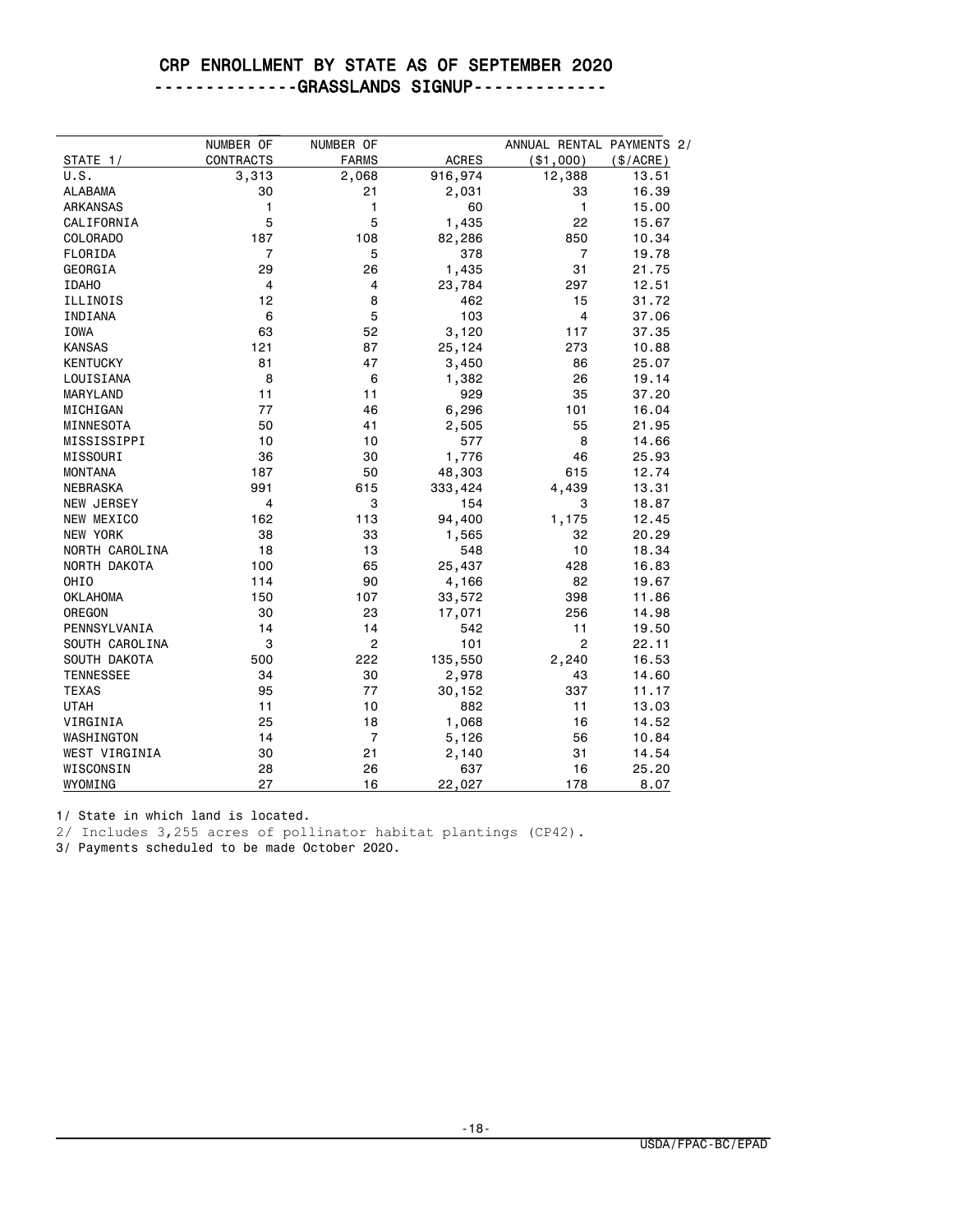## State Acres for Wildlife Enhancement (SAFE) Acres Enrolled as of September 2020

| State             | <b>Buffers</b> |        |             | Wetlands Trees Longleaf | Grass     | Total     |
|-------------------|----------------|--------|-------------|-------------------------|-----------|-----------|
| <b>ALABAMA</b>    | 0              | 0      | 0           | 0                       | 2,283     | 2,283     |
| ARKANSAS          | 0              | 2,123  | 5,314       | 0                       | 10,924    | 18,361    |
| COLORADO          | 0              | 0      | 0           | 0                       | 72,648    | 72,648    |
| FLORIDA           | 0              | 0      | 9           | 0                       | 0         | 9         |
| GEORGIA           | 0              | 0      | 15,443      | 0                       | 0         | 15,443    |
| <b>IDAHO</b>      | 998            | 0      | 1           | 0                       | 142,997   | 143,996   |
| ILLINOIS          | 0              | 283    | 91          | 0                       | 26,269    | 26,643    |
| INDIANA           | 0              | 158    | 5,463       | 0                       | 50,445    | 56,066    |
| <b>IOWA</b>       | 0              | 787    | 1,003       | 0                       | 283,989   | 285,778   |
| <b>KANSAS</b>     | 0              | 9,049  | 0           | 0                       | 193,945   | 202,994   |
| <b>KENTUCKY</b>   | 0              | 0      | 119         | 0                       | 14,496    | 14,615    |
| LOUISIANA         | 0              | 0      | 261         | 0                       | 215       | 477       |
| MAINE             | 0              | 0      | 0           | 0                       | 2,099     | 2,099     |
| MICHIGAN          | 152            | 375    | 0           | 0                       | 19,625    | 20,152    |
| MINNESOTA         | 0              | 0      | 0           | 0                       | 95,166    | 95,166    |
| MISSISSIPPI       | 0              | 0      | 702         | 0                       | 11,013    | 11,716    |
| MISSOURI          | $\overline{7}$ | 0      | 0           | 0                       | 56,265    | 56,273    |
| <b>MONTANA</b>    | 0              | 235    | 0           | 0                       | 81,535    | 81,770    |
| <b>NEBRASKA</b>   | 0              | 1,172  | 0           | 0                       | 124,337   | 125,509   |
| <b>NEW JERSEY</b> | 0              | 4      | 51          | 0                       | 879       | 934       |
| NEW MEXICO        | 0              | 0      | 0           | 0                       | 2,600     | 2,600     |
| NEW YORK          | 0              | 0      | 0           | 0                       | 2,119     | 2,119     |
| NORTH CAROLINA    | 0              | 0      | $\mathbf 0$ | 0                       | 724       | 724       |
| NORTH DAKOTA      | 0              | 2,869  | 0           | 0                       | 153,491   | 156,360   |
| OHIO              | 0              | 78     | 22          | 0                       | 36,813    | 36,913    |
| <b>OKLAHOMA</b>   | 0              | 0      | $\Omega$    | 0                       | 8,393     | 8,393     |
| OREGON            | 0              | 0      | 0           | $\mathbf 0$             | 5,450     | 5,450     |
| SOUTH CAROLINA    | 0              | 0      | 0           | 0                       | 1,063     | 1,063     |
| SOUTH DAKOTA      | 0              | 904    | 0           | 0                       | 157,369   | 158,273   |
| <b>TENNESSEE</b>  | 0              | 39     | 56          | $\mathbf 0$             | 9,501     | 9,597     |
| <b>TEXAS</b>      | 0              | 0      | 0           | 0                       | 177,426   | 177,426   |
| VIRGINIA          | 0              | 0      | 10          | 500                     | 0         | 510       |
| WASHINGTON        | 601            | 0      | 0           | 0                       | 110,730   | 111,331   |
| WISCONSIN         | 0              | 77     | 0           | $\mathbf 0$             | 31,518    | 31,594    |
| WYOMING           | 0              | 0      | $\Omega$    | 0                       | 9,675     | 9,675     |
|                   | ======         | ====== | ======      | ======                  | ========= | ========= |
|                   | 1,758          | 18,153 | 28,545      | 500                     | 1,896,004 | 1,944,960 |

SAFE PRACTICES

| I CP38A BUFFERS     | CP15A, CP15B, CP21, CP22                                |
|---------------------|---------------------------------------------------------|
| CP38B WETLAND       | CP9, CP23, CP23A, CP27, CP28, CP37                      |
| CP38C TREES         | CP3, CP3A, CP16, CP17, CP25, CP31                       |
| CP38D LONGLEAF PINE | CP3A, CP36                                              |
| CP38E GRASS         | CP1, CP2, CP4D, CP8, CP12, CP18, CP24, CP25, CP33, CP42 |

Note: Includes contracts approved but not yet started.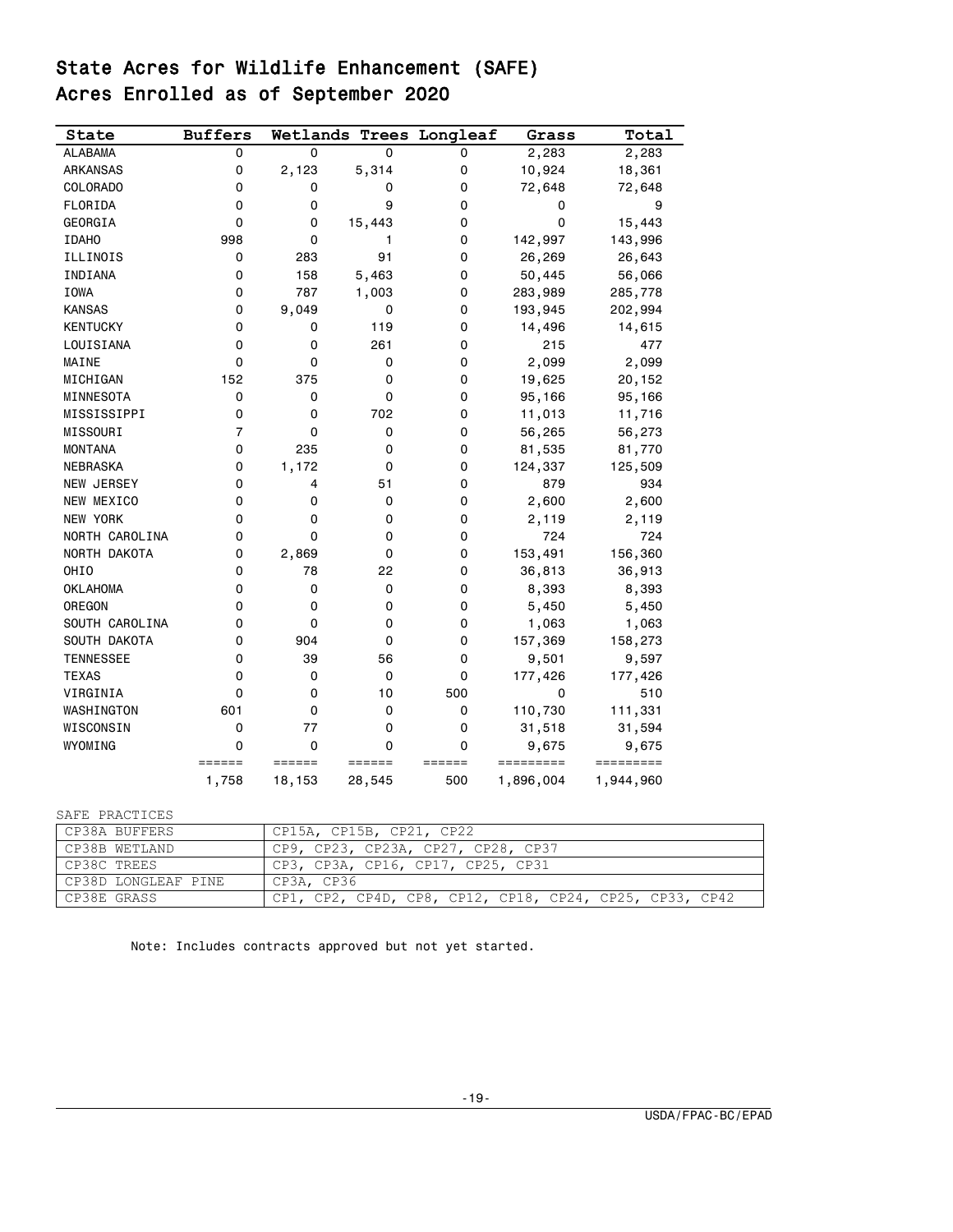## CRP CONTRACT EXPIRATIONS BY YEAR 1/ ACRES AS OF SEPTEMBER 2020

| STATE                          | 2020              | 2021                                            | 2022             | 2023             | 2024            | 2025            | 2 0 2 6                     | $2027+$        |
|--------------------------------|-------------------|-------------------------------------------------|------------------|------------------|-----------------|-----------------|-----------------------------|----------------|
| ALABAMA                        | 48,800            | 42,868                                          | 46,608           | 20,464           | 3,961           | 4,146           | 4,965                       | 20,048         |
| ALASKA                         | 2,332             | 33                                              | 134              | 50               | 0               | 0               | 0                           | 0              |
| ARKANSAS                       | 26,887            | 21,020                                          | 19,097           | 19,784           | 10,111          | 14,314          | 13,573                      | 78,427         |
| CALIFORNIA                     | 11,032            | 8,573                                           | 16,376           | 3,244            | 0               | 0               | 718                         | 1,484          |
| COLORADO                       | 693,198           | 296,409                                         | 459,124          | 159,822          | 8,740           | 3,011           | 62,936                      | 129,165        |
| CONNECTICUT                    | 0                 | 1.                                              | 0                | 0                | 0               | 0               | 0                           | 0              |
| DELAWARE                       | 412               | 312                                             | 141              | 252              | 105             | 104             | 284                         | 1,854          |
| FLORIDA                        | 4,869             | 4,225                                           | 6,027            | 2,394            | 61              | 223             | 473                         | 1,486          |
| GEORGIA                        | 21,297            | 25,457                                          | 52,514           | 17,752           | 12,119          | 18,686          | 8,476                       | 45,503         |
| HAWAII                         | 0                 | 0                                               | 0                | 0                | 147             | 2               | 329                         | 803            |
| <b>IDAHO</b>                   | 113,758           | 115,617                                         | 139,796          | 50,497           | 21,436          | 12,759          | 20,281                      | 28,904         |
| ILLINOIS                       | 138,046           | 67,918                                          | 67,242           | 95,544           | 34,431          | 72,007          | 122,983                     | 142,955        |
| INDIANA                        | 34,447            | 18,532                                          | 20,899           | 25,019           | 9,408           | 18,614          | 27,879                      | 38,486         |
| INVALID CODE                   | 0                 | 3                                               | 0                | 0                | 0               | 0               | 0                           | 0              |
| IOWA                           | 327,504           | 89,465                                          | 118,841          | 111,758          | 74,858          | 154,803         | 275,596                     | 246,760        |
| KANSAS                         | 521,841           | 366,936                                         | 294,815          | 131,852          | 15,335          | 177,450         | 118,569                     | 176,863        |
| KENTUCKY                       | 30,210            | 12,884                                          | 56,853           | 25,414           | 7,913           | 12,910          | 20,132                      | 14,250         |
| LOUISIANA                      | 48,717            | 26,434                                          | 13,035           | 9,937            | 19,744          | 20,318          | 7,803                       | 108,570        |
| MAINE                          | 1,418             | 1,085                                           | 1,016            | 2,065            | $\mathbf{1}$    | 10              | 25                          | 15             |
| MARYLAND                       | 4,501             | 3,114                                           | 4,679            | 4,287            | 3,670           | 3,569           | 3,211                       | 16,494         |
| MASSACHUSETTS                  | 0                 | 0                                               | 0                | 0                | 0               | 0               | 0                           | 10             |
| MICHIGAN                       | 20,545            | 9,093                                           | 9,458            | 13,009           | 4,204           | 4,328           | 12,395                      | 35,157         |
| MINNESOTA                      | 165,139           | 61,570                                          | 104,955          | 65,999           | 42,834          | 55,320          | 83,380                      | 350,729        |
| MISSISSIPPI                    | 106,388           | 77,154                                          | 99,515           | 40,355           | 14,416          | 25,384          | 34,371                      | 163,612        |
| MISSOURI                       | 136,197           | 131,689                                         | 232,901          | 112,194          | 23,575          | 30,857          | 71,098                      | 48,577         |
| MONTANA                        | 330,419           | 137,186                                         | 189,866          | 125,474          | 3,893           | 10,261          | 27,857                      | 100,935        |
| NEBRASKA                       | 194,754           | 95,913                                          | 80,352           | 51,304           | 17,868          | 59,186          | 73,174                      | 409,483        |
| NEVADA                         | 0                 | 146                                             | 0                | 0                | 0               | 0               | 0                           | 0              |
| <b>NEW HAMPSHIRE</b>           | 4                 | 0                                               | 0                | 0                | 0               | 0               | 0                           | 0              |
| NEW JERSEY                     | 261               | 170                                             | 328              | 140              | 55              | 184             | 139                         | 375            |
| NEW MEXICO                     | 19,547            | 113,728                                         | 124,782          | 28,020           | 3,806           | 6,241<br>797    | 14,229                      | 94,400         |
| NEW YORK                       | 4,813             | 2,366                                           | 2,649            | 1,619            | 610             |                 | 1,374                       | 5,354<br>3,705 |
| NORTH CAROLINA<br>NORTH DAKOTA | 14,233<br>205,724 | 9,101<br>132,870                                | 8,042<br>373,490 | 3,954<br>104,633 | 1,285<br>37,723 | 2,042<br>60,694 | 2,466<br>57,348             | 189,614        |
| OHIO                           | 49,695            | 26,483                                          | 23,112           | 20,647           | 8,479           | 14,188          | 16,119                      | 59,060         |
| OKLAHOMA                       | 221,093           | 151,103                                         | 153,923          | 50,622           | 1,543           | 1,969           | 16,153                      | 36,469         |
| OREGON                         | 91,578            | 85,318                                          | 82,109           | 57,944           | 1,644           | 3,150           | 40,151                      | 52,211         |
| PENNSYLVANIA                   | 15,804            | 12,310                                          | 19,064           | 6,067            | 6,360           | 6,013           | 5,359                       | 31,174         |
| PUERTO RICO                    | 0                 | 0                                               | 0                | 60               | 435             | 0               | 0                           | 0              |
| RHODE ISLAND                   | 0                 | 0                                               | 0                | 0                | 28              | 0               | 0                           | 0              |
| SOUTH CAROLINA                 | 14,499            | 6,490                                           | 12,110           | 4,465            | 2,041           | 3,835           | 1,600                       | 8,096          |
| SOUTH DAKOTA                   | 188,901           | 110,701                                         | 137,972          | 78,356           | 55,557          | 71,157          | 81,026                      | 295,877        |
| TENNESSEE                      | 29,335            | 20,447                                          | 15,272           | 23,059           | 1,991           | 4,538           | 14,662                      | 8,858          |
| TEXAS                          | 902,974           | 538,675                                         | 715,564          | 296,772          | 23,552          | 56,334          | 89,996                      | 118,594        |
| UTAH                           | 102,291           | 27,065                                          | 23,954           | 5,984            | 195             | 0               | 1,060                       | 900            |
| <b>VERMONT</b>                 | 101               | 268                                             | 320              | 205              | 256             | 154             | 86                          | 823            |
| VIRGINIA                       | 5,128             | 3,642                                           | 4,732            | 2,773            | 940             | 2,540           | 3,125                       | 9,175          |
| WASHINGTON                     | 371,800           | 95,002                                          | 212,724          | 193,548          | 9,249           | 31,538          | 167,023                     | 64,910         |
| WEST VIRGINIA                  | 760               | 834                                             | 652              | 300              | 452             | 338             | 555                         | 3,682          |
| WISCONSIN                      | 40,339            | 18,160                                          | 17,661           | 19,671           | 6,928           | 12,137          | 20,147                      | 48,800         |
| WYOMING                        | 89,117            | 32,678                                          | 41,881           | 8,128            | 151             | 179             | 10,116                      | 22,879         |
|                                |                   |                                                 |                  |                  |                 |                 |                             |                |
|                                |                   | 5, 350, 706 3, 001, 046 4, 004, 587 1, 995, 441 |                  |                  | 492,109         |                 | 976,289 1,533,241 3,215,529 |                |

1/ Includes general and continuous sign-up acreage.

Note: Contracts expire at the end of the fiscal year, September 30.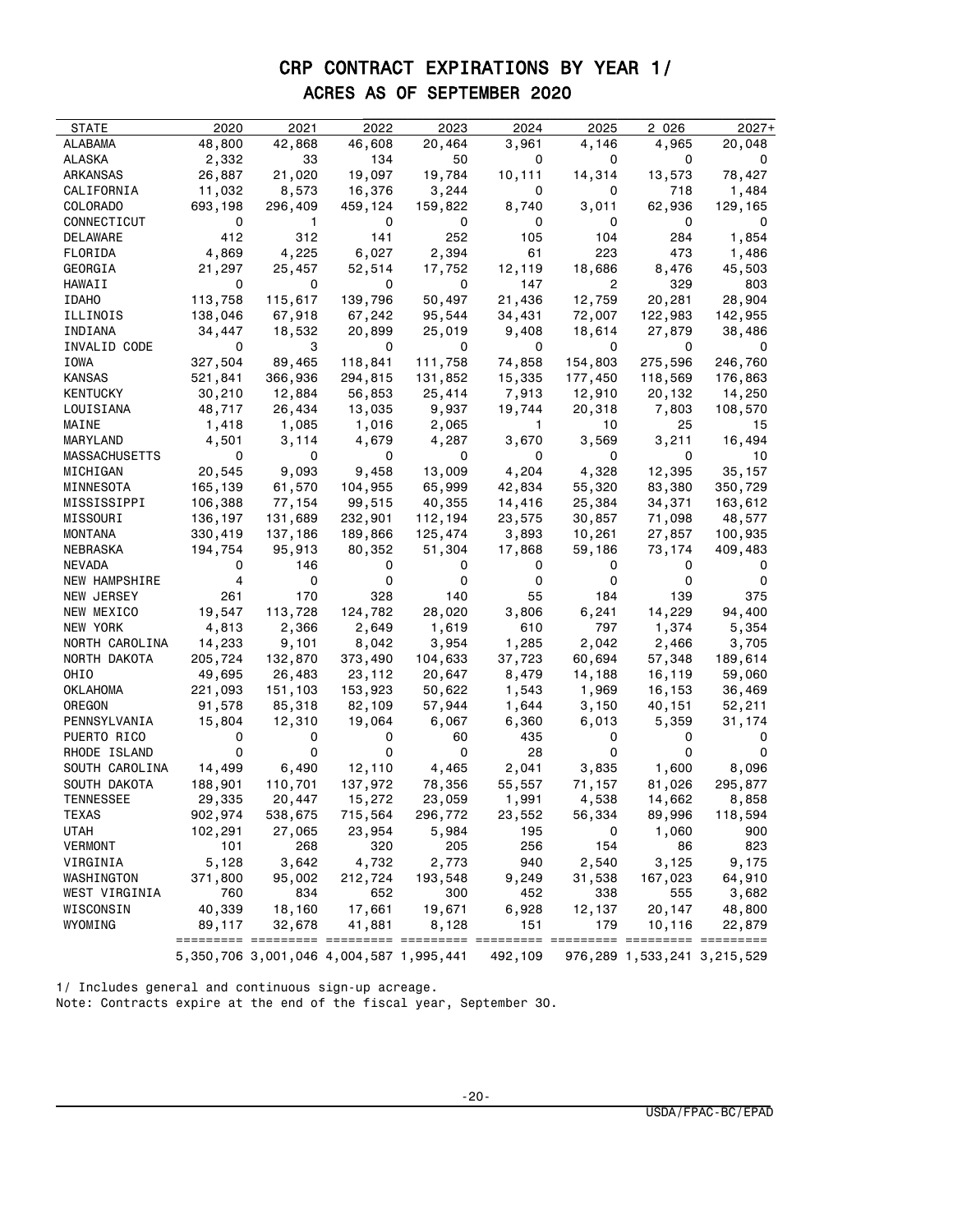|                      | <b>GRASS PLANTINGS</b> |           |                  | TREE PLANTINGS |                  | WILDLIFE    | WILDLIFE  | FIELD      |
|----------------------|------------------------|-----------|------------------|----------------|------------------|-------------|-----------|------------|
| <b>STATE</b>         | INTROD.                | NATIVE    | <b>SOFTWOODS</b> | LONGLEAF       | <b>HARDWOODS</b> | HABITAT     | CORRIDORS | WINDBREAKS |
|                      | (CP1)                  | (CP2)     | (CP3)            | PINE           | (CP3A)           | $(CP4D)$ 2/ | (CP4B)    | (CP5)      |
|                      |                        |           |                  | $(CP3A)$ 1/    |                  |             |           |            |
| <b>ALABAMA</b>       | 13,672                 | 2,816     | 84,464           | 8,046          | 2,707            | 4,266       | 20        | 0          |
| <b>ALASKA</b>        | 1,100                  | 0         | 0                | 0              | 0                | 0           | 0         | 0          |
| ARKANSAS             | 3,559                  | 3,137     | 15,135           | 0              | 12,333           | 1,539       | 53        | 0          |
| CALIFORNIA           | 19,658                 | 157       | 14               | 0              | 0                | 9,651       | 0         | 0          |
| COLORADO             | 68,941                 | 848,099   | $\mathbf{1}$     | 0              | 0                | 280,804     | 0         | 847        |
| CONNECTICUT          | 0                      | 0         | 0                | 0              | 0                | 0           | 0         | 0          |
| DELAWARE             | 15                     | 23        | 0                | 0              | 2,082            | 516         | 0         | 0          |
| FLORIDA              | 26                     | 108       | 11,522           | 677            | 98               | 330         | 0         | 0          |
| <b>GEORGIA</b>       | 707                    | 32        | 45,457           | 6,336          | 1,425            | 1,354       | 4         | 0          |
| HAWAII               | 0                      | 0         | 0                | 0              | 13               | 0           | 0         | 0          |
| <b>IDAHO</b>         | 203,682                | 40,193    | 5,315            | 0              | 26               | 55,835      | 10        | 41         |
| ILLINOIS             | 180,684                | 42,739    | 1,362            | 0              | 31,321           | 78,574      | 21        | 1,826      |
| INDIANA              | 16,792                 | 11,524    | 261              | 0              | 11,617           | 5,744       | 23        | 1,064      |
| IOWA                 | 227,627                | 124,498   | 554              | 0              | 15,991           | 92,297      | 234       | 5,597      |
| <b>KANSAS</b>        | 12,783                 | 621,132   | 16               | 0              | 297              | 319,166     | 463       | 918        |
| <b>KENTUCKY</b>      | 30,215                 | 18,966    | 190              | 0              | 2,786            | 232         | 8         | 0          |
| LOUISIANA            | 715                    | 1,140     | 17,206           | 4,915          | 12,672           | 32,353      | 0         | 0          |
| MAINE                | 2,230                  | 0         | 90               | 0              | 0                | 38          | 0         | 0          |
| MARYLAND             | 6,149                  | 1,797     | 531              | 0              | 357              | 1,051       | 3         | 0          |
| <b>MASSACHUSETTS</b> | 0                      | 0         | 0                | 0              | 0                | 0           | 0         | 0          |
| MICHIGAN             | 14,486                 | 8,159     | 2,615            | 0              | 1,836            | 6,605       | 179       | 1,554      |
| MINNESOTA            | 61,546                 | 39,415    | 6,827            | 0              | 12,255           | 70,741      | 97        | 5,033      |
| MISSISSIPPI          | 21,410                 | 2,153     | 189,514          | 3,466          | 30,282           | 2,293       | 36        | 0          |
| MISSOURI             | 425,986                | 123,314   | 350              | 0              | 12,632           | 2,007       | 0         | 25         |
| MONTANA              | 375,946                | 209,949   | 26               | 0              | 5                | 9,624       | 84        | 42         |
| NEBRASKA             | 27,727                 | 236,391   | 99               | 0              | 315              | 35,283      | 13        | 21,023     |
| <b>NEVADA</b>        | 130                    | 0         | 0                | 0              | 0                | 0           | 0         | 0          |
| <b>NEW HAMPSHIRE</b> | 0                      | 0         | 0                | 0              | 0                | 0           | 0         | 0          |
| NEW JERSEY           | 0                      | 0         | 0                | 0              | 0                | 0           | 0         | 2          |
| NEW MEXICO           | 52,406                 | 261,497   | 0                | 0              | 0                | 140         | 0         | 0          |
| NEW YORK             | 4,573                  | 372       | 301              | 0              | 153              | 390         | 0         | 0          |
| NORTH CAROLINA       | 930                    | 94        | 13,912           | 2,845          | 3,527            | 628         | 0         | 8          |
| NORTH DAKOTA         | 129,773                | 13,458    | 62               | 0              | 355              | 198,209     | 0         | 2,408      |
| OHI <sub>0</sub>     | 10,933                 | 44,261    | 1,500            | 0              | 4,813            | 7,986       | 40        | 3,106      |
| <b>OKLAHOMA</b>      | 115,375                | 286,866   | 0                | 0              | 37               | 884         | 0         | 31         |
| OREGON               | 200,661                | 59,379    | 859              | 0              | 39               | 8,381       | 1         | 0          |
| PENNSYLVANIA         | 61,048                 | 21,524    | 37               | 0              | 238              | 3,426       | 0         | 0          |
| PUERTO RICO          | 0                      | 0         | 0                | 0              | 0                | 0           | 0         | 0          |
| RHODE ISLAND         | 0                      | 0         | 0                | 0              | 0                | 0           | 0         | 0          |
| SOUTH CAROLINA       | 556                    | 182       | 16,746           | 1,322          | 174              | 599         | O         |            |
| SOUTH DAKOTA         | 48,454                 | 63,546    | 6                | 0              | 14               | 36,612      | 0         | 17,047     |
| <b>TENNESSEE</b>     | 31,022                 | 20,251    | 18,829           | 0              | 4,574            | 2,144       | 8         | 0          |
| <b>TEXAS</b>         | 271,484                | 1,598,359 | 1,149            | 0              | 10               | 12,309      | 743       | 0          |
| UTAH                 | 68,958                 | 13,900    | 0                | 0              | 0                | 1,805       | 0         | 0          |
| VERMONT              | 7                      | 0         | 0                | 0              | 0                | 0           | 0         | 0          |
| VIRGINIA             | 1,813                  | 689       | 5,261            | 0              | 35               | 220         | 0         | 0          |
| WASHINGTON           | 262,321                | 497,346   | 2,418            | 0              | 0                | 106,058     | 48        | 6          |
| WEST VIRGINIA        | 187                    | 0         | 0                | 0              | $\overline{7}$   | 0           | 0         | 0          |
| WISCONSIN            | 54,286                 | 21,473    | 6,569            | 0              | 15,456           | 2,716       | 110       | 88         |
| WYOMING              | 97,007                 | 1,620     | 1                | 0              | 0                | 1,320       | 0         | 104        |
|                      | ==================     |           | =======          | === ===        | ======= ======   |             | ====      | ======     |
|                      | 3,127,584              | 5,240,559 | 449,200          | 27,608         | 180,484          | 1,394,128   | 2,197     | 60,780     |

1/ See also CP36 (p. 25).

2/ Seedings that meet multiple seasonal requirements for wildlife of local or regional concern.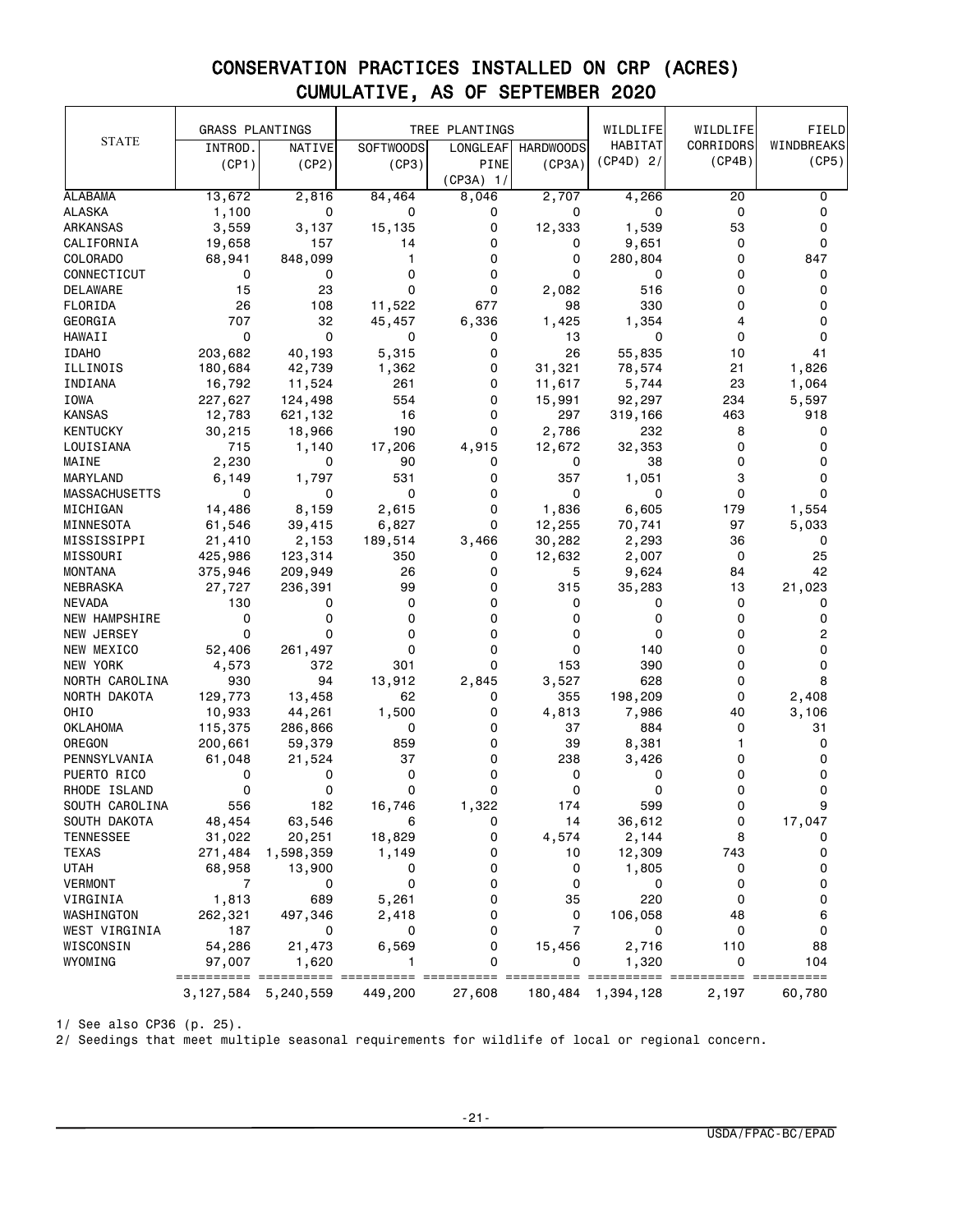|                      | <b>DIVERSIONS</b> |              |                  |              |              |                  |                                 |              |
|----------------------|-------------------|--------------|------------------|--------------|--------------|------------------|---------------------------------|--------------|
| <b>STATE</b>         | & EROSION         |              | SHALLOW          |              |              |                  | CONTOUR                         |              |
|                      | CONTROL           | <b>GRASS</b> | <b>WATER FOR</b> | EXISTING     | EXISTING     | WILDLIFE         | <b>GRASS</b>                    | SHELTER-     |
|                      | STRUCT.1/         | WATERWAYS    | WILDLIFE         | <b>GRASS</b> | <b>TREES</b> | FOOD PLOTS       | <b>STRIPS</b>                   | <b>BELTS</b> |
|                      |                   | (CP8)        | (CP9)            | (CP10)       | (CP11)       | (CP12)           | (CP15)                          | (CP16)       |
| <b>ALABAMA</b>       | 0                 | 8            | 107              | 9,498        | 26,063       | $\overline{742}$ | 0                               | 0            |
| <b>ALASKA</b>        | 0                 | 0            | 0                | 1,258        | 0            | 0                | 0                               | 0            |
| <b>ARKANSAS</b>      | 0                 | 5            | 461              | 3,774        | 7,376        | 271              | 0                               | $\mathbf 0$  |
| CALIFORNIA           | 0                 | 0            | 0                | 8,851        | 0            | 1                | $\mathbf 0$                     | $\Omega$     |
| COLORADO             | 0                 | 357          | 12               | 450,272      | 22           | 95               | 9                               | 1,949        |
| CONNECTICUT          | 0                 | 0            | 0                | 0            | 0            | 0                | 0                               | 0            |
| <b>DELAWARE</b>      | 0                 | 1            | 191              | 77           | 0            | 3                | 0                               | 0            |
| FLORIDA              | 0                 | 0            | 0                | 0            | 4,486        | 21               | 0                               | 0            |
| GEORGIA              | 0                 | 21           | 13               | 684          | 11,998       | 93               | 0                               | 0            |
| <b>HAWAII</b>        | 0                 | 0            | 0                | 0            | 0            | 0                | $\mathbf 0$                     | 0            |
| <b>IDAHO</b>         | 0                 | 0            | 23               |              | 291          | 67               | 37                              | 16           |
|                      | $\overline{7}$    |              |                  | 49,696       |              |                  |                                 |              |
| ILLINOIS             |                   | 30,067       | 3,945            | 24,444       | 3,503        | 3,621            | 760                             | 91           |
| INDIANA              | 0                 | 17,338       | 854              | 3,901        | 1,317        | 296              | 20                              | 14           |
| IOWA                 | 0                 | 34,330       | 9,957            | 47,791       | 1,239        | 3,788            | 9,470                           | 1,726        |
| <b>KANSAS</b>        | 0                 | 6,563        | 860              | 75,637       | 54           | 2,971            | 2,386                           | 403          |
| <b>KENTUCKY</b>      | 0                 | 4,992        | 1,728            | 2,131        | 272          | 408              | 30                              | 0            |
| LOUISIANA            | 0                 | 2            | 442              | 369          | 5,079        | 520              | $\mathbf 0$                     | 0            |
| MAINE                | 0                 | 43           | 0                | 823          | 212          | 0                | $\mathbf 0$                     | 0            |
| MARYLAND             | 0                 | 197          | 948              | 164          | 108          | 12               | 1                               | 0            |
| <b>MASSACHUSETTS</b> | $\Omega$          | 0            | 0                | 0            | 0            | 0                | 0                               | 0            |
| MICHIGAN             | 38                | 384          | 1,131            | 3,805        | 1,256        | 568              | 0                               | 11           |
| MINNESOTA            | 0                 | 3,141        | 135              | 35,904       | 3,988        | 2,868            | 704                             | 2,641        |
| MISSISSIPPI          | 0                 | 20           | 450              | 8,919        | 66,442       | 1,655            | 17                              | 0            |
| MISSOURI             | 1                 | 1,691        | 1,624            | 41,684       | 1,040        | 2,748            | 532                             | 47           |
| <b>MONTANA</b>       | 0                 | 58           | 11               | 163,687      | 113          | 628              | 0                               | 79           |
| NEBRASKA             | $\Omega$          | 1,070        | 126              | 55,244       | 268          | 379              | 231                             | 908          |
| <b>NEVADA</b>        | 0                 | 0            | 0                | 0            | 0            | 0                | 0                               | 0            |
| <b>NEW HAMPSHIRE</b> | 0                 | 0            | 0                | 0            | 0            | 0                | $\mathbf 0$                     | 0            |
| NEW JERSEY           | 0                 | 173          | 0                | 0            | 0            | 0                | 1                               | $\Omega$     |
| NEW MEXICO           | 0                 | 0            | 0                | 11,791       | 0            | 0                | $\mathbf 0$                     | 0            |
| <b>NEW YORK</b>      | 0                 | 26           | 0                | 2,441        | 81           | 32               | 0                               | 0            |
| NORTH CAROLINA       | 0                 | 193          | 147              | 452          | 6,597        | 10               | 0                               | 5            |
| NORTH DAKOTA         | 0                 | 74           | 0                | 121,459      | 102          | 1,755            | 1                               | 2,530        |
| OHIO                 | 0                 | 11,350       | 453              | 3,547        | 783          | 305              | 13                              | 59           |
| <b>OKLAHOMA</b>      | 0                 | 124          | 53               | 167,044      | 84           | 665              | 0                               | 21           |
| OREGON               | 0                 | 16           | 0                | 57,591       | 281          | 100              | $\mathbf 0$                     | 0            |
| PENNSYLVANIA         | 0                 | 180          | 31               | 2,779        | 5            | 508              | 28                              | 0            |
| PUERTO RICO          | 0                 | 0            | 0                | 0            | 0            | 0                | 60                              | 0            |
| RHODE ISLAND         | 0                 | 0            | 0                | 0            | 0            | 0                | 0                               | 0            |
| SOUTH CAROLINA       |                   | 14           | 9                | 898          | 9,865        | 80               | 0                               |              |
| SOUTH DAKOTA         | 0                 | 1,345        | 41               | 66,444       | 58           | 2,297            | 25                              | 8,920        |
| <b>TENNESSEE</b>     | 0                 | 171          | 57               | 10,597       | 5,036        | 251              | 20                              | 0            |
| <b>TEXAS</b>         | 0                 | 1,073        | 83               | 613,658      | 1,095        | 2,505            | 71                              | 0            |
| <b>UTAH</b>          | 0                 | 6            | 0                | 74,919       | 0            | 8                | 18                              | 0            |
| <b>VERMONT</b>       | 0                 | 15           | 0                | 0            | 0            | 0                | 0                               | 0            |
| VIRGINIA             | 0                 | 73           | 52               | 501          |              | 16               | $\overline{c}$                  | 0            |
|                      | 0                 |              |                  |              | 1,449        |                  |                                 |              |
| WASHINGTON           |                   | 321          | 50               | 93,729       | 423          | 707              | 41,541                          | 8            |
| WEST VIRGINIA        | 0                 | 0            | 0                | 0            | 0            | 0                | 0                               | 0            |
| WISCONSIN            | 1                 | 1,241        | 1,591            | 16,074       | 3,860        | 847              | 401                             | 3            |
| WYOMING              | 0                 | 0            | 0                | 70,936       | 12           | 15               | 0                               | 2            |
|                      | ==========<br>47  | 116,684      | 25,586           | 2,303,472    | 164,858      | 31,854           | $=$ = = = = = = = = =<br>56,376 | 19,434       |

1/ Includes CP6, CP7, CP26, and CP34.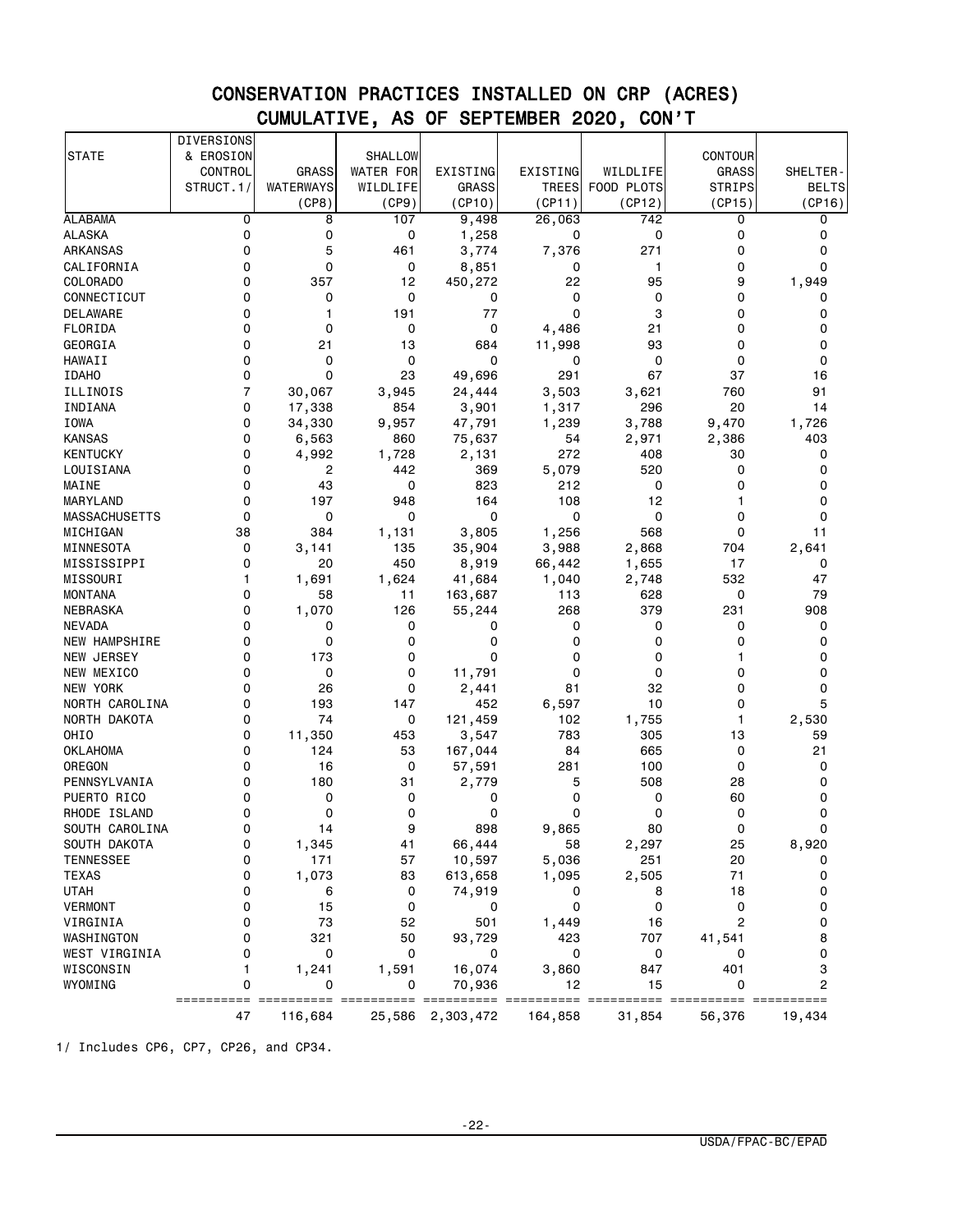|                      |               |                |               |            | WETLAND RESTORATION |                   |              |             |
|----------------------|---------------|----------------|---------------|------------|---------------------|-------------------|--------------|-------------|
|                      |               | SALINITY       |               | RIPARIAN   | $(CP23)$ 2/         | <b>FLOODPLAIN</b> | NON-         | CROSS WIND  |
|                      | LIVING        | REDUCING       | <b>FILTER</b> | BUFFERS 1/ |                     | (CP23) 3/         | FLOODPLAIN   | TRAP STRIPS |
| <b>STATE</b>         | SNOW          | VEGETATION     | <b>STRIPS</b> | (CP22)     |                     |                   | $(CP23A)$ 3/ | (CP24)      |
|                      | <b>FENCES</b> | (CP18)         | (CP21)        |            |                     |                   |              |             |
|                      | (CP17)        |                |               |            |                     |                   |              |             |
| <b>ALABAMA</b>       | 0             | 0              | 249           | 21,854     | 0                   | 5                 | 0            | 0           |
| <b>ALASKA</b>        | 0             | 0              | 0             | 50         | 0                   | 0                 | 0            | 0           |
| <b>ARKANSAS</b>      | 0             | 0              | 4,339         | 49,783     | 22                  | 43,522            | 26,321       | 0           |
| CALIFORNIA           | 0             | 0              | 0             | 268        | 572                 | 0                 | 0            | 0           |
| COLORADO             | 23            | $\overline{7}$ | 60            | 418        | 26                  | 0                 | 1,524        | 0           |
| CONNECTICUT          | 0             | 0              | 0             | 1          | 0                   | 0                 | 0            | 0           |
| <b>DELAWARE</b>      | 0             | 0              | 416           | 57         | 0                   | 112               | 74           | 0           |
| FLORIDA              | 0             | 0              | 0             | 0          | 0                   | 0                 | 0            | 0           |
| GEORGIA              | 0             | 0              | 368           | 630        | 380                 | 23                | 0            | 0           |
| HAWAII               | 0             | 0              | 0             | 1,267      | 0                   | 0                 | 0            | 0           |
| <b>IDAHO</b>         | 0             | 0              | 670           | 2,685      | 0                   | 375               | 25           | 0           |
| ILLINOIS             | 38            | 1              | 97,512        | 93,859     | 702                 | 34,855            | 12,033       | 0           |
| INDIANA              | 0             | 0              | 41,974        | 4,563      | 943                 | 3,917             | 8,128        | 0           |
| IOWA                 | 585           | 0              | 179,478       | 39,536     | 2,221               | 119,046           | 10,887       | 0           |
| <b>KANSAS</b>        | 35            | 521            | 17,966        | 2,108      | 378                 | 3,649             | 5,170        | 46          |
| <b>KENTUCKY</b>      | 0             | 0              | 15,218        | 13,414     | 0                   | 82                | 137          | 0           |
| LOUISIANA            | 0             | 0              | 260           | 3,472      | 101                 | 67,048            | 70,791       | 0           |
| MAINE                | 0             | 0              | 55            | 29         | 0                   | 0                 | 0            | 0           |
| MARYLAND             | 0             | 0              | 21,765        | 10,110     | 9                   | 1,900             | 339          | 0           |
| <b>MASSACHUSETTS</b> | 0             | 0              | 10            | 0          | 0                   | 0                 | 0            | 0           |
| MICHIGAN             | 11            | 0              | 21,015        | 1,362      | 204                 | 3,874             | 13,520       | 0           |
| MINNESOTA            | 2,181         | 4,195          | 108,335       | 22,795     | 26,644              | 29,174            | 321,561      | 0           |
| MISSISSIPPI          | 0             | 0              | 4,203         | 151,391    | 0                   | 20,853            | 1,356        | 0           |
| MISSOURI             | 0             | 0              | 20,508        | 18,638     | 83                  | 18,930            | 1,554        | 0           |
| <b>MONTANA</b>       | 188           | 62,434         | 177           | 1,818      | 510                 | 655               | 661          | 0           |
| NEBRASKA             | 92            | 472            | 12,766        | 1,275      | 158                 | 9,332             | 4,932        | 0           |
| <b>NEVADA</b>        | 0             | 0              | 0             | 0          | 0                   | 0                 | 0            | 0           |
| NEW HAMPSHIRE        | 0             | 0              | 0             | 4          | 0                   | 0                 | 0            | 0           |
| NEW JERSEY           | 0             | 0              | 309           | 272        | 0                   | 0                 | 0            | 0           |
| NEW MEXICO           | 0             | 0              | 0             | 560        | 0                   | 0                 | $\Omega$     | 0           |
| NEW YORK             | 0             | 0              | 244           | 6,074      | 2                   | 55                | 3            | 0           |
| NORTH CAROLINA       | 0             | 0              | 651           | 3,147      | 0                   | 677               | 0            | 0           |
| NORTH DAKOTA         | 436           | 89,933         | 7,032         | 223        | 130,573             | 4,568             | 59,728       | 0           |
| OHIO                 | 0             | 0              | 66,668        | 6,509      | 803                 | 4,915             | 7,252        | 0           |
| <b>OKLAHOMA</b>      | 0             | 1,471          | 462           | 792        | 78                  | 293               | 1,310        | 0           |
| OREGON               | 0             | 0              | 1,446         | 30,496     | 0                   | 152               | 115          | 0           |
| PENNSYLVANIA         | 0             | 0              | 656           | 17,574     | 0                   | 573               | 0            | 0           |
| PUERTO RICO          | 0             | 0              | 0             | 94         | 0                   | 0                 | 0            | 0           |
| RHODE ISLAND         | 0             | 0              | 0             | 28         | 0                   | 0                 | $\Omega$     | 0           |
| SOUTH CAROLINA       | 0             | 0              | 869           | 8,248      | 0                   | 172               | 0            | 0           |
| SOUTH DAKOTA         | 490           | 16,720         | 9,358         | 4,074      | 24,328              | 36,682            | 125,790      | 0           |
| <b>TENNESSEE</b>     | 0             | 0              | 3,778         | 4,386      | 43                  | 631               | 0            | 0           |
| TEXAS                | 0             | 406            | 544           | 11,328     | 5,332               | 959               | 2,610        | 0           |
| <b>UTAH</b>          | 0             | 0              | 0             | 17         | 0                   | 0                 | 0            | 0           |
| VERMONT              | 0             | 0              | 120           | 2,137      | 0                   | 0                 | 0            | 0           |
| VIRGINIA             | 0             | 0              | 2,110         | 17,155     | 0                   | 141               | 0            | 0           |
| WASHINGTON           | 0             | 0              | 31,167        | 17,571     | 15                  | 42                | 5            | 0           |
| WEST VIRGINIA        | 0             | 0              | 563           | 4,860      | 0                   | 0                 | 0            | 0           |
| WISCONSIN            | 10            | 0              | 18,948        | 5,971      | 830                 | 2,816             | 1,231        | 0           |
| WYOMING              | 0             | 0              | 0             | 1,719      | 0                   | 0                 | 0            | 0           |
|                      | ==========    |                |               |            |                     |                   |              | ==========  |
|                      | 4,090         | 176,161        | 692,269       | 584,623    | 194,955             | 410,029           | 677,057      | 46          |

1/ Includes cropland and marginal pasture.

2/ Acres enrolled under general sign-up and CREP through 2003

3/ Acres enrolled under continuous CREP and non-CREP sign-up after 2003.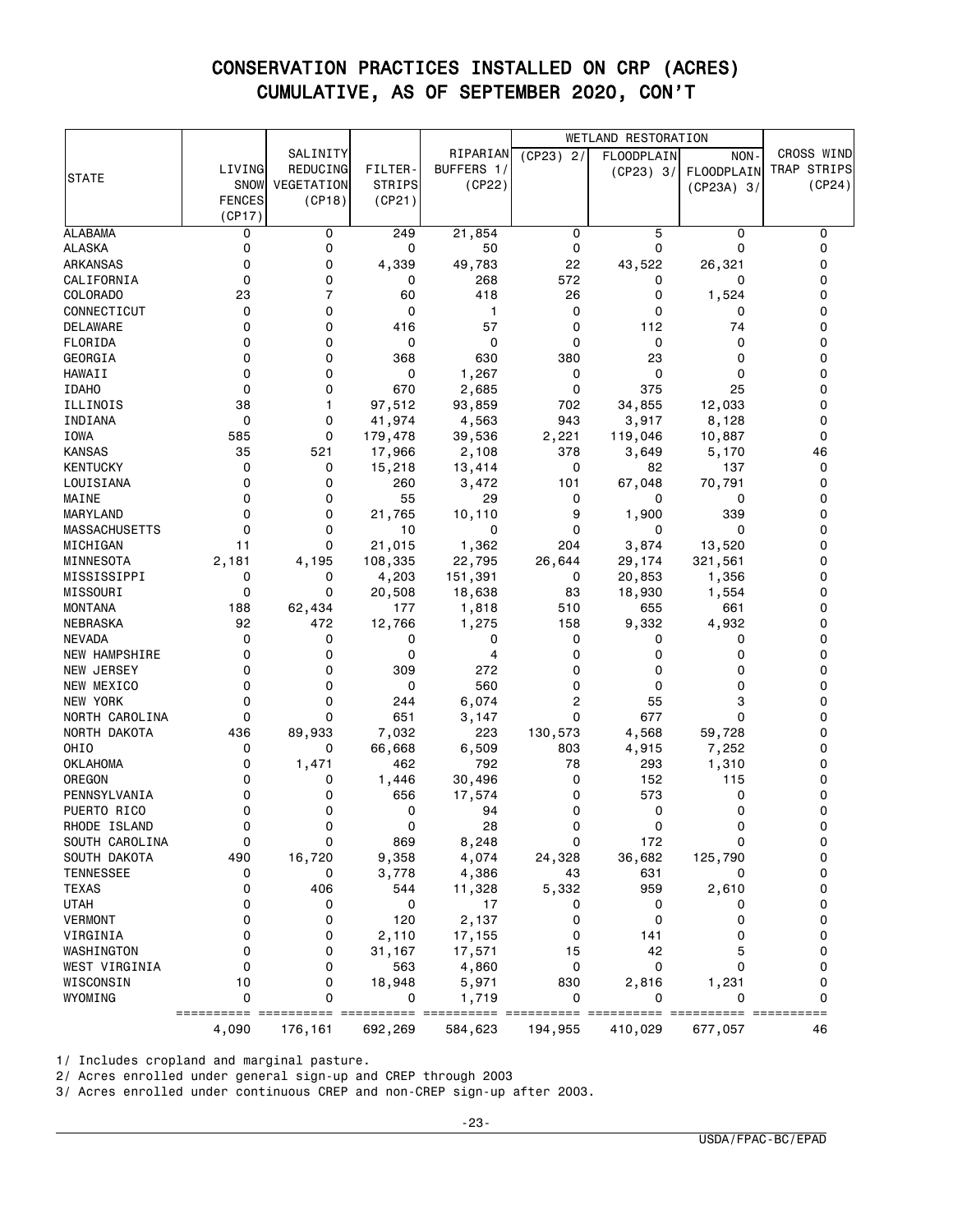|                      | RARE AND                | FARMABLE WETLAND     |                       | MARGINAL PASTURE<br><b>BUFFERS</b> |                      |                       | UPLAND BIRD           |
|----------------------|-------------------------|----------------------|-----------------------|------------------------------------|----------------------|-----------------------|-----------------------|
|                      | DECLINING               | PROGRAM 1/           |                       |                                    |                      | <b>BOTTOMLAND</b>     | HABITAT               |
|                      | <b>HABITAT</b>          | WETLAND              | <b>BUFFER</b>         | WILDLIFE                           | WETLAND              | <b>HARDWOOD</b>       | <b>BUFFERS</b>        |
| <b>STATE</b>         | (CP25)                  | (CP27)               | (CP28)                | (CP29)                             | (CP30)               | TREES                 | (CP33)                |
|                      |                         |                      |                       |                                    |                      | (CP31)                |                       |
| <b>ALABAMA</b>       | 393                     | 0                    | 0                     | 368                                | 0                    | 1,058                 | 604                   |
| <b>ALASKA</b>        | 0                       | 0                    | 0                     | 0                                  | 140                  | 0                     | 0                     |
| <b>ARKANSAS</b>      | 0                       | 0                    | 0                     | 272                                | 2,706                | 16,964                | 3,176                 |
| CALIFORNIA           | 0                       | $\Omega$             | 0                     | 0                                  | 0                    | 0                     | 0                     |
| COLORADO             | 1,709                   | 34                   | 127                   | 58                                 | 32                   | 0                     | 1,286                 |
| CONNECTICUT          | 0                       | 0                    | 0                     | 0                                  | 0                    | 0                     | 0                     |
| DELAWARE             | 0                       | 0                    | 0                     | 0                                  | 0                    | 0                     | 0                     |
| FLORIDA              | 0                       | 0                    | 0                     | 0                                  | 0                    | 0                     | 0                     |
| GEORGIA              | 0                       | 0                    | 0                     | 26                                 | 0                    | 0                     | 391                   |
| <b>HAWAII</b>        | 0                       | 0                    | 0                     | 0                                  | 0                    | 0                     | 0                     |
| <b>IDAHO</b>         | 79                      | 4                    | 2                     | 103                                | 53                   | 0                     | 0                     |
| ILLINOIS             | 507                     | 658                  | 1,129                 | 169                                | 20                   | 5,718                 | 58,208                |
| INDIANA              | 1,939                   | 265                  | 468                   | 88                                 | 41                   | 9,639                 | 9,294                 |
| IOWA                 | 139,160                 | 27,433               | 66,185                | 4,699                              | 1,139                | 3,562                 | 23,697                |
| <b>KANSAS</b>        | 561,931                 | 726                  | 1,381                 | 0                                  | 0                    | 207                   | 24,712                |
| <b>KENTUCKY</b>      | 31,829                  | 0                    | 0                     | 46,324                             | 0                    | 594                   | 5,549                 |
| LOUISIANA            | 0                       | 335                  | 0                     | 0                                  | 176                  | 49,285                | 80                    |
| MAINE                | 0                       | 0                    | 0                     | 5                                  | 11                   | 0                     | 0                     |
| MARYLAND             | 596                     | 0                    | 0                     | 1,038                              | 154                  | 0                     | 399                   |
| <b>MASSACHUSETTS</b> | 0                       | 0                    | 0                     | 0                                  | 0                    | 0                     | 0                     |
| MICHIGAN             | 35                      | 19                   | 45                    | 4                                  | 224                  | 0                     | 443                   |
| MINNESOTA            | 81,948                  | 12,356               | 25,589                | 140                                | 4,951                | 836                   | 485                   |
| MISSISSIPPI          | 0                       | 40                   | 157                   | 33                                 | 37                   | 59,596                | 1,376                 |
| MISSOURI             | 21,855                  | 0                    | 0                     | 775                                | 1,443                | 1,933                 | 24,029                |
| <b>MONTANA</b>       | 54,533                  | 100                  | 206                   | 0                                  | 1                    | 0                     | 404                   |
| NEBRASKA             | 145,928                 | 1,369                | 1,706                 | 547                                | 285                  | 9                     | 9,500                 |
| <b>NEVADA</b>        | 0                       | 0                    | 0                     | 0                                  | 0                    | 0                     | 0                     |
| NEW HAMPSHIRE        | 0                       | 0                    | 0                     | 0                                  | 0                    | 0                     | 0                     |
| NEW JERSEY           | 0                       | 0                    | 0                     | 0                                  | 0                    | 0                     | 0                     |
| NEW MEXICO           | 0                       | 0                    | 0                     | 0                                  | 0                    | 0                     | 0                     |
| <b>NEW YORK</b>      | 0                       | 0                    | 0                     | 1,330                              | 1,142                | 2                     | 0                     |
| NORTH CAROLINA       | 0                       | $\Omega$             | 0                     | 24                                 | 0                    | 55                    | 3,162                 |
| NORTH DAKOTA         | 10,744                  | 26,187               | 59,594                | 35                                 | 0                    | 0                     | 0                     |
| OHIO                 | 4,105                   | 78                   | 193                   | 2,907                              | 106                  | 39                    | 10,037                |
| <b>OKLAHOMA</b>      | 16,274                  | 47                   | 122                   | 0                                  | 0                    | 442                   | 416                   |
| OREGON               | 41,663                  | 0                    | 0                     | 16,205                             | 529                  | 0                     | 0                     |
| PENNSYLVANIA         | 0                       | 0                    | 0                     | 974                                | 420                  | 0                     | 324                   |
| PUERTO RICO          | 0                       | 0                    | 0                     | 341                                | 0                    | 0                     | 0                     |
| RHODE ISLAND         | 0                       | 0                    | 0                     | 0                                  | 0                    | 0                     | 0                     |
| SOUTH CAROLINA       |                         | 0                    | 0                     | 28                                 | 59                   |                       | 1,035                 |
| SOUTH DAKOTA         | 13,134                  | 27,086               | 57,277                | 3,788                              | 18,509               | 0                     | 1,264                 |
| <b>TENNESSEE</b>     | 0                       | 0                    | 0                     | 71                                 | 0                    | 2,878                 | 3,147                 |
| <b>TEXAS</b>         | 0                       | 0                    | 0                     | 1,165                              | 2                    | 0                     | 30,578                |
| <b>UTAH</b>          | 0                       | 0                    | 0                     | 0                                  | 0                    | 0                     | 0                     |
| <b>VERMONT</b>       | 0                       | 0                    | 0                     | 0                                  |                      | 0                     | 0                     |
| VIRGINIA             | 0                       | 0                    | 0                     | 719                                | 0                    | 0                     | 742                   |
| WASHINGTON           | 1,162                   | 2                    | 8                     | 695                                | 538                  | 0                     | 1,553                 |
| WEST VIRGINIA        | 0                       | 0                    | 0                     | 0                                  | 0                    | 0                     | 0                     |
| WISCONSIN            | 12,047                  | 54                   | 65                    | 807                                | 22                   | 0                     | 208                   |
| WYOMING              | 0                       | 0                    | 0                     | 1,107                              | 0                    | 0                     | 0                     |
|                      | ==========<br>1,141,570 | ==========<br>96,793 | ==========<br>214,254 | ==========<br>84,845               | ==========<br>32,743 | ==========<br>152,818 | ==========<br>216,101 |
|                      |                         |                      |                       |                                    |                      |                       |                       |

1/ For more FWP see page 25.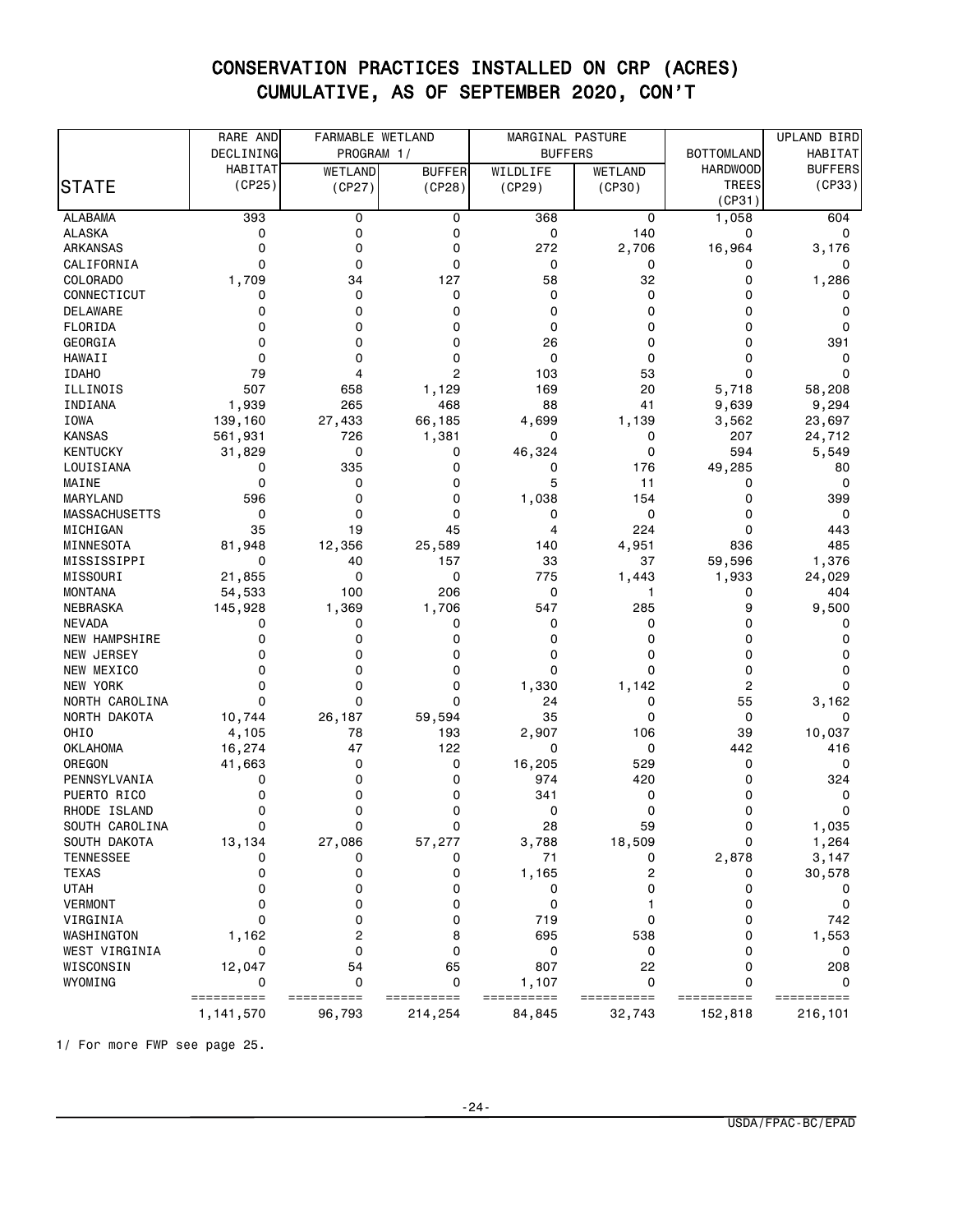|                                |                         |                        | <b>STATE</b>          | FARMABLE WETLAND PROGRAM |             |                 |            |                   |
|--------------------------------|-------------------------|------------------------|-----------------------|--------------------------|-------------|-----------------|------------|-------------------|
| <b>STATE</b>                   | LONGLEAF<br><b>PINE</b> | <b>DUCK</b><br>NESTING | ACRES FOR<br>WILDLIFE |                          |             |                 | POLLINATOR | PRAIRIE<br>SRTIPS |
|                                | (CP36)                  | <b>HABITAT</b>         | <b>ENHANCEMENT</b>    |                          |             |                 | HABITAT 2/ | (CP43)            |
|                                |                         | (CP37)                 | (CP38)                | CONSTRUC-                | AQUACUL -   | <b>FLOODED</b>  | (CP42)     |                   |
|                                |                         |                        |                       | TED                      | <b>TURE</b> | PRAIRIE         |            |                   |
|                                |                         |                        |                       | WETLANDS                 | WETLANDS    | <b>WETLANDS</b> |            |                   |
|                                |                         |                        |                       | (CP39) 1/                | (CP40)      | (CP41) 1/       |            |                   |
| <b>ALABAMA</b>                 | 13,419                  | 0                      | 2,283                 | 0                        | 14          | 0               | 85         | 0                 |
| <b>ALASKA</b>                  | 0                       | 0                      | 0                     | 0                        | 0           | 0               | 0          | 0                 |
| <b>ARKANSAS</b>                | 0                       | 0                      | 18,361                | 0                        | 2,012       | 0               | 49         | 0                 |
| CALIFORNIA                     | 0                       | 0                      | 0                     | 0                        | 0           | 0               | 1,819      | 0                 |
| COLORADO                       | 0                       | 0                      | 72,648                | 0                        | 0           | 0               | 19,166     | 0                 |
| CONNECTICUT                    | 0                       | 0                      | 0                     | $\Omega$                 | 0           | 0               | 0          | 0                 |
| <b>DELAWARE</b>                | 0                       | 0                      | 0                     | 0                        | 0           | 0               | 2          | 0                 |
| FLORIDA                        | 2,413                   | 0                      | 9                     | 0                        | 0           | 0               | 0          | 0                 |
| GEORGIA                        | 119,918                 | 0                      | 15,411                | 0                        | 0           | 0               | 6          | 0                 |
| HAWAII                         | 0                       | 0                      | 0                     | 0                        | 0           | 0               | 0          | 0                 |
| <b>IDAHO</b>                   | 0                       | 0                      | 143,996               | 0                        | 0           | 0               | 7,436      | 0                 |
| ILLINOIS                       | 0                       | 0                      | 26,641                | 32                       | 0           | 0               | 105,946    | 279               |
| INDIANA                        | 0                       | 0                      | 56,024                | 19                       | 0           | 0               | 5,383      | 89                |
| <b>IOWA</b>                    | 0                       | 2,518                  | 285,614               | 298                      | 0           | 125             | 219,559    | 1,275             |
| <b>KANSAS</b>                  | 0                       | 0                      | 202,994               | 7                        | 0           | 0               | 5,601      | 86                |
| <b>KENTUCKY</b>                | 0                       | 0                      | 14,615                | 0                        | 0           | 0               | 4,770      | 0                 |
| LOUISIANA                      | 34                      | 0                      | 477                   | 1                        | 3,221       | 0               | 22         | 0                 |
| MAINE                          | 0                       | 0                      | 2,099                 | 0                        | 0           | 0               | 0          | 0                 |
| MARYLAND                       | 0                       | 0                      | 0                     | 0                        | 0           | 0               | 34         | 0                 |
| <b>MASSACHUSETTS</b>           | 0                       | 0                      | 0                     | 0                        | 0           | 0               | 0          | 0                 |
| MICHIGAN                       | 0                       | 0                      | 20,081                | 0                        | 0           | 0               | 5,483      | 3                 |
| MINNESOTA                      | 0                       | 24,610                 | 95,158                | 89                       | 0           | 1,052           | 15,140     | 85                |
| MISSISSIPPI                    | 134                     | 0                      | 11,716                | 0                        | 11,182      | 0               | 0          | 0                 |
| MISSOURI                       | 0                       | 0                      | 56,001                | 0                        | 222         | 0               | 44,297     | 0                 |
| MONTANA                        | 0                       | 2,871                  | 81,770                | 0                        | 0           | 0               | 5,455      | 0                 |
| NEBRASKA                       | 0                       | 0                      | 125,522               | 0                        | 0           | 0               | 28,764     | 67                |
| <b>NEVADA</b><br>NEW HAMPSHIRE | 0<br>0                  | 0<br>0                 | 0<br>0                | 0<br>0                   | 0<br>0      | 0<br>0          | 16<br>0    | 0                 |
|                                | 0                       | 0                      | 934                   | 0                        | 0           | 0               | 14         | 0                 |
| <b>NEW JERSEY</b>              | 0                       | 0                      |                       | 0                        | 0           | 0               |            | 0                 |
| NEW MEXICO<br><b>NEW YORK</b>  | 0                       | 0                      | 2,600                 | 0                        | 0           | 0               | 857        | 0<br>0            |
| NORTH CAROLINA                 | 7,186                   | 0                      | 2,117<br>724          | 0                        | 58          | 0               | 44<br>20   | 0                 |
| NORTH DAKOTA                   | 0                       | 177,752                | 156,002               | 0                        | 13          | 48,747          | 4,938      | 0                 |
| OHIO                           | 0                       | 0                      | 36,915                | 69                       | 0           | 0               | 3,267      | 1                 |
| <b>OKLAHOMA</b>                | 0                       | 0                      | 8,393                 | 0                        | 0           | 0               | 114        | 0                 |
| OREGON                         | 0                       | 0                      | 5,450                 | 0                        | 0           | 0               | 353        | 0                 |
| PENNSYLVANIA                   | 0                       | 0                      | 0                     | 0                        | 0           | 0               | 8          | 0                 |
| PUERTO RICO                    | 0                       | 0                      | 0                     | 0                        | 0           | 0               | 0          | 0                 |
| RHODE ISLAND                   | 0                       | 0                      | 0                     | 0                        | 0           | 0               | 0          | 0                 |
| SOUTH CAROLINA                 | 13,717                  | 0                      | 1,058                 | 0                        | 0           | 0               | 0          | 0                 |
| SOUTH DAKOTA                   | 0                       | 234,029                | 158,270               | 14                       | 0           | 13,297          | 4,589      | 19                |
| <b>TENNESSEE</b>               | 0                       | 0                      | 9,597                 | 0                        | 0           | 0               | 4,837      | 0                 |
| <b>TEXAS</b>                   | 0                       | 0                      | 177,426               | 0                        | 0           | 0               | 11,422     | 0                 |
| <b>UTAH</b>                    | 0                       | 0                      | 0                     | 0                        | 0           | 0               | 937        | 0                 |
| <b>VERMONT</b>                 | 0                       | 0                      | 0                     | 0                        | 0           | 0               | 0          | 0                 |
| VIRGINIA                       | 378                     | 0                      | 510                   | 0                        | 0           | 0               | 194        | 0                 |
| WASHINGTON                     | 0                       | 0                      | 111,331               | 0                        | 0           | 0               | 3,139      | 0                 |
| WEST VIRGINIA                  | 0                       | 0                      | 0                     | 0                        | 0           | 0               | 0          | 0                 |
| WISCONSIN                      | 0                       | 0                      | 31,585                | 0                        | 0           | 0               | 2,214      | 3                 |
| WYOMING                        | 0                       | 0                      | 9,675                 | 0                        | 0           | 0               | 229        | 0                 |
|                                | ==========<br>157,200   | 441,781                | 1,944,007             | 529                      | 16,721      | 63,221          | 506,211    | 1,907             |
|                                |                         |                        |                       |                          |             |                 |            |                   |

1/ Includes buffers.

2/ Does not include about 40,000 acres from signup 39 before CP42 was implemented.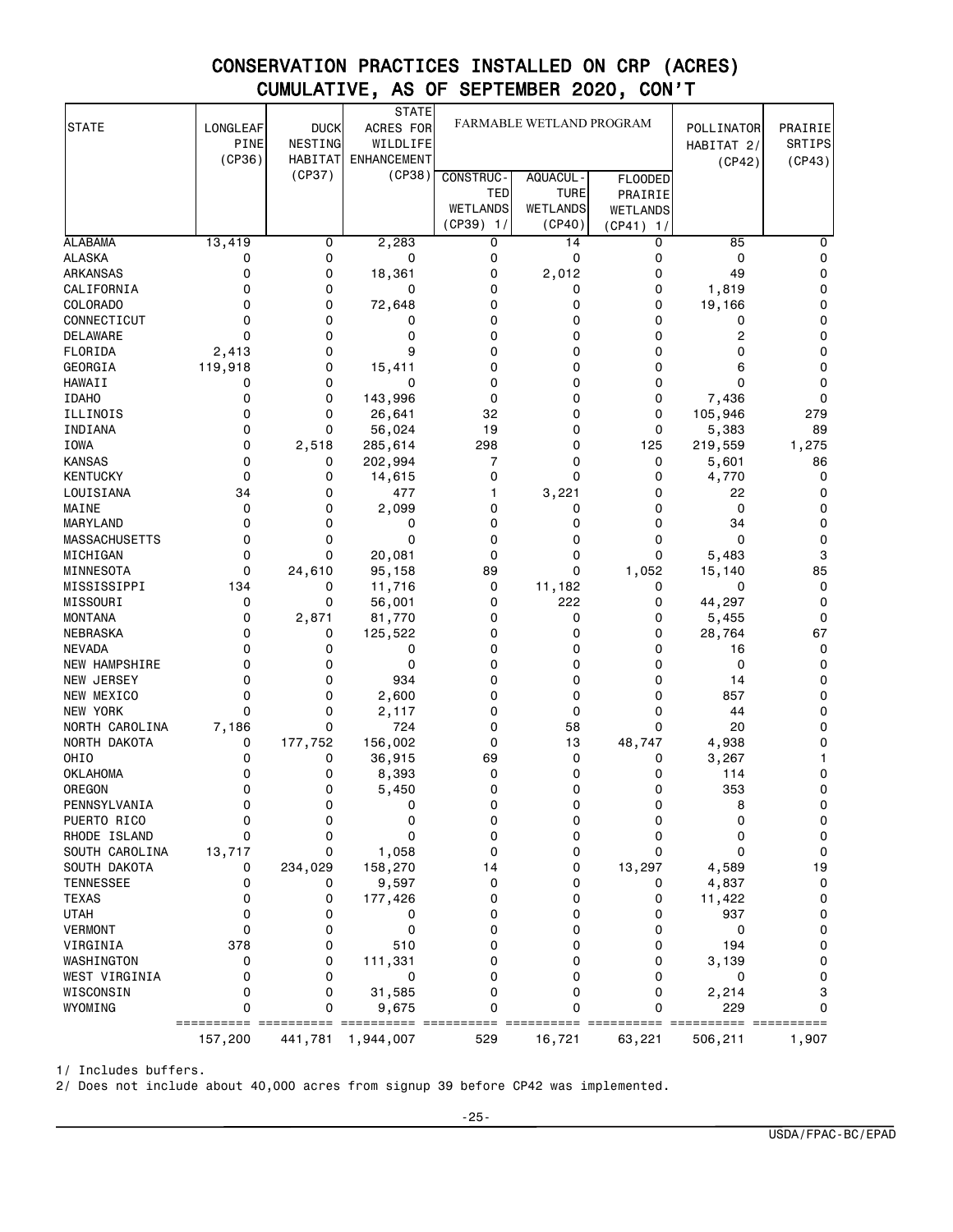|                      | GRASSLANDS 1/       |                       |                       |  |
|----------------------|---------------------|-----------------------|-----------------------|--|
| STATE                |                     |                       |                       |  |
|                      | INTRODUCED          | <b>NATIVE GRASSES</b> | TOTAL CRP             |  |
|                      | <b>GRASSES</b>      | (CP88)                |                       |  |
|                      | (CP87)              |                       |                       |  |
| ALABAMA              | 1,800               | 166                   | 194,707               |  |
| ALASKA               | 0                   | 0                     | 2,549                 |  |
| ARKANSAS             | 0                   | 60                    | 215,237               |  |
| CALIFORNIA           | 847                 | 588                   | 42,426                |  |
| <b>COLORADO</b>      | 1,467               | 80,463                | 1,830,455             |  |
| CONNECTICUT          | 0                   | 0                     | 1                     |  |
| <b>DELAWARE</b>      | 0                   | 0                     | 3,570                 |  |
| FLORIDA              | 378                 | 0                     | 20,067                |  |
| GEORGIA              | 1,431               | 0                     | 206,674               |  |
| HAWAII               | 0                   | 0                     | 1,280                 |  |
| <b>IDAHO</b>         | 0                   | 23,784                | 534,443               |  |
| ILLINOIS             | 450                 | з                     | 841,743               |  |
| INDIANA              | 54                  | 47                    | 213,638               |  |
| INVALID CODE         | 0                   | 0                     | 3                     |  |
| IOWA                 | 2,256               | 793                   | 1,705,185             |  |
| <b>KANSAS</b>        | 618                 | 24,215                | 1,896,004             |  |
| <b>KENTUCKY</b>      | 3,321               | 51                    | 197,865               |  |
| LOUISIANA            | 1,217               | 165                   | 272,117               |  |
| MAINE                | 0                   | 0                     | 5,638                 |  |
| MARYLAND             | 894                 | 35                    | 48,592                |  |
| <b>MASSACHUSETTS</b> | 0                   | 0                     | 10                    |  |
| MICHIGAN             | 6,296               | 0                     | 115,247               |  |
| MINNESOTA            | 752                 | 1,722                 | 1,025,150             |  |
| MISSISSIPPI          | 420                 | 156                   | 589,310               |  |
| MISSOURI             | 955                 | 783                   | 825,770               |  |
| <b>MONTANA</b>       | 4,773               | 43,114                | 1,019,923             |  |
| NEBRASKA             | 21,095              | 311,184               | 1,054,081             |  |
| <b>NEVADA</b>        | 0                   | 0                     | 146                   |  |
| <b>NEW HAMPSHIRE</b> | 0                   | 0                     | 4                     |  |
| <b>NEW JERSEY</b>    | 154                 | 0                     | 1,859                 |  |
| NEW MEXICO           | 1,944               | 92,324                | 424,119               |  |
| NEW YORK             | 1,543               | 2                     | 20,928                |  |
| NORTH CAROLINA       | 538                 | 7                     | 45,597                |  |
| NORTH DAKOTA         | 2,966               | 22,471                | 1,272,130             |  |
| OHIO                 | 4,007               | 61                    | 237,068               |  |
| <b>OKLAHOMA</b>      | 1,938               | 31,631                | 634,968               |  |
| OREGON               | 1,140               | 15,930                | 440,788               |  |
| PENNSYLVANIA         | 425                 | 110                   | 110,865               |  |
| PUERTO RICO          | 0                   | 0                     | 495                   |  |
| RHODE ISLAND         | 0                   | 0                     | 28                    |  |
| SOUTH CAROLINA       | 101                 | 0                     | 55,750                |  |
| SOUTH DAKOTA         | 6,407               | 128,971               | 1,128,921             |  |
| TENNESSEE            | 1,957               | 1,022                 | 125,305               |  |
| TEXAS                | 1,615               | 28,472                | 2,774,397             |  |
| UTAH                 | 85                  | 797                   | 161,449               |  |
| <b>VERMONT</b>       | 0                   | 0                     | 2,280                 |  |
| VIRGINIA             | 985                 | 80                    | 33,125                |  |
| WASHINGTON           | 276                 | 4,850                 | 1, 177, 376           |  |
| WEST VIRGINIA        | 2,140               | 0                     | 7,757                 |  |
| WISCONSIN            | 597                 | 23                    | 202,149               |  |
| WYOMING              | 1,751<br>========== | 20,067<br>==========  | 205,565<br>========== |  |
|                      | 79,592              | 834,146               | 21,924,755            |  |
|                      |                     |                       |                       |  |

1/ Not including 3,255 acres of pollinator habitat.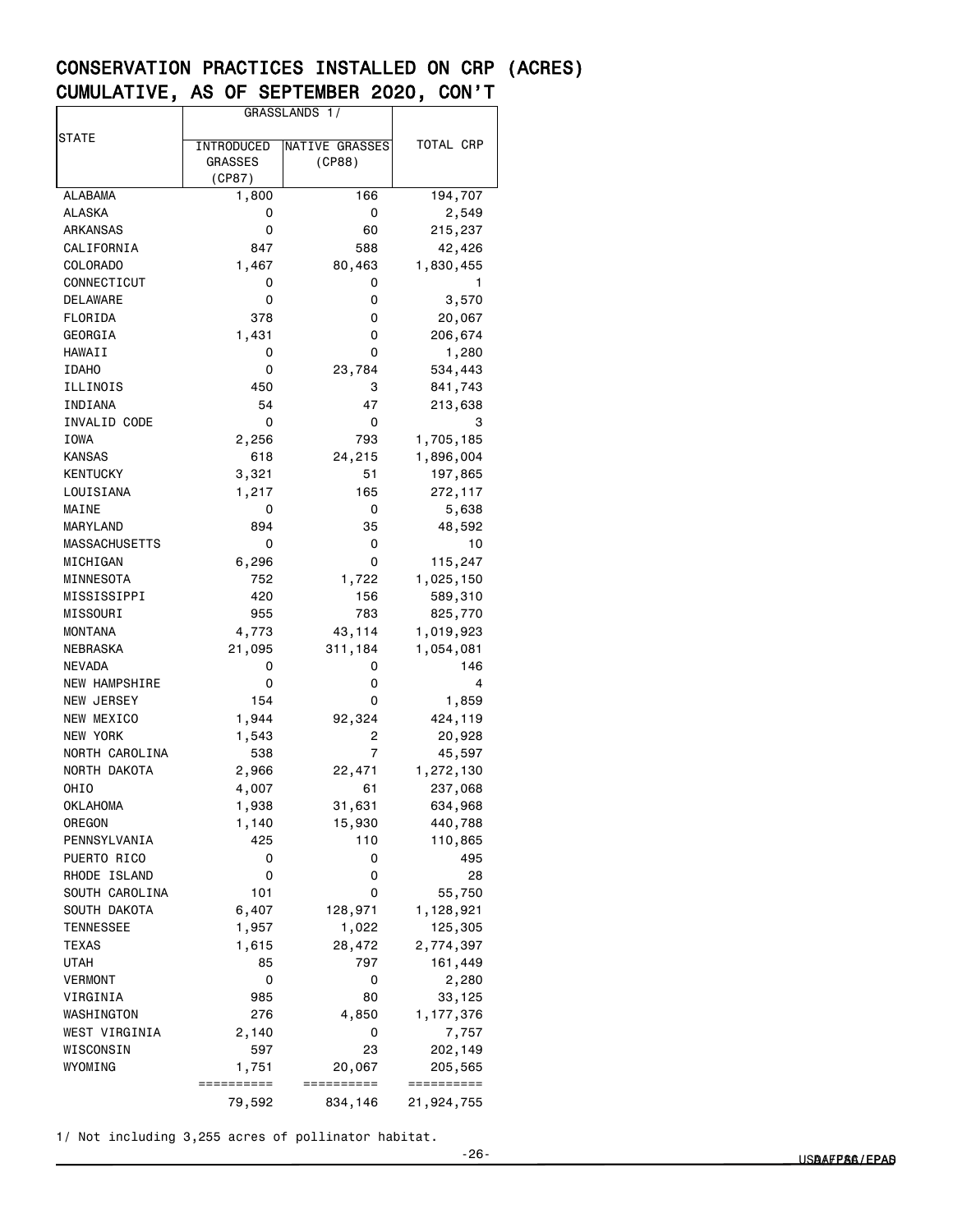|                 |                                                                                                                                                                                                                                            |                |                                                                                | CREP                                         | FARMABLE           | GRASS-                                                   |                                                                                                                                                                                                                                                                                                                                                                                                                                                                                                                               |
|-----------------|--------------------------------------------------------------------------------------------------------------------------------------------------------------------------------------------------------------------------------------------|----------------|--------------------------------------------------------------------------------|----------------------------------------------|--------------------|----------------------------------------------------------|-------------------------------------------------------------------------------------------------------------------------------------------------------------------------------------------------------------------------------------------------------------------------------------------------------------------------------------------------------------------------------------------------------------------------------------------------------------------------------------------------------------------------------|
| CP1             | PRACTICE NAME<br>INTROD. GRASSES AND LEGUMES                                                                                                                                                                                               | 2,599,928      | GENERAL NON-CREP<br>447,007                                                    | 80,650                                       | WETLAND            | LAND<br>$\Omega$<br>$\overline{0}$                       | TOTAL<br>3, 127, 584                                                                                                                                                                                                                                                                                                                                                                                                                                                                                                          |
| CP2             | NATIVE GRASSES                                                                                                                                                                                                                             | 4,831,456      | 206,480 202,624                                                                |                                              | $\overline{0}$     | $\circ$                                                  | 5,240,559                                                                                                                                                                                                                                                                                                                                                                                                                                                                                                                     |
| CP3             | SOFTWOOD TREES (NOT LONGLEAF)                                                                                                                                                                                                              |                |                                                                                | 1,395                                        | $\circ$            | $\circ$                                                  | 449,200                                                                                                                                                                                                                                                                                                                                                                                                                                                                                                                       |
|                 | CP3A LONGLEAF PINES                                                                                                                                                                                                                        |                | 429,661 18,144<br>27,608 0                                                     | $\circ$                                      | $\circ$            | $\circ$                                                  | 27,608                                                                                                                                                                                                                                                                                                                                                                                                                                                                                                                        |
| CP3A            | HARDWOOD TREES                                                                                                                                                                                                                             | 150,128        | 18,785                                                                         | 11,571                                       | $\overline{0}$     | $\overline{0}$                                           | 180,484                                                                                                                                                                                                                                                                                                                                                                                                                                                                                                                       |
| CP4D            | PERMANENT WILDLIFE H BITAT 1,287,578                                                                                                                                                                                                       |                |                                                                                | 21,724 84,826                                | $\circ$            | $\Omega$                                                 | 1,394,128                                                                                                                                                                                                                                                                                                                                                                                                                                                                                                                     |
| CP4B            | WILDLIFE HABITAT CORRIDOR 2,148                                                                                                                                                                                                            |                | 49 49                                                                          | $\circ$                                      | $\overline{0}$     | 0                                                        | 2,197                                                                                                                                                                                                                                                                                                                                                                                                                                                                                                                         |
| CP <sub>5</sub> | FIELD WINDBREAK                                                                                                                                                                                                                            | 56             | 56,936                                                                         | 3,778                                        | $\circ$            | $\circ$                                                  | 60,770                                                                                                                                                                                                                                                                                                                                                                                                                                                                                                                        |
| CP8             | GRASS WATERWAYS                                                                                                                                                                                                                            | $\bigcirc$     |                                                                                | $116, 172$ 500                               | $\Omega$           | $\circ$                                                  | 116,672                                                                                                                                                                                                                                                                                                                                                                                                                                                                                                                       |
| CP <sub>9</sub> | SHALLOW WATER AREAS FOR WILDLIFE 0                                                                                                                                                                                                         |                |                                                                                |                                              | $\mathbf{0}$       | $\circ$                                                  | 25,576                                                                                                                                                                                                                                                                                                                                                                                                                                                                                                                        |
| CP10            | EXISTING GRASSES AND LEGUMES 3/ 2,293,536                                                                                                                                                                                                  |                | 23,996 1,579<br>4,449 5,487                                                    | 5,487                                        | $\circ$            | $\overline{0}$                                           | 2,303,472                                                                                                                                                                                                                                                                                                                                                                                                                                                                                                                     |
| CP11            |                                                                                                                                                                                                                                            |                |                                                                                |                                              | $\Omega$           |                                                          | $\overline{0}$<br>164,858                                                                                                                                                                                                                                                                                                                                                                                                                                                                                                     |
| CP12            | EXISTING GRASSES AND LEGUINED 37 27227311<br>EXISTING TREES 4/ 164,441 0<br>WILDLIFE FOOD PLOT 29,818 856<br>CONTOUR GRASS STRIP 0 56,138<br>SHELTERBELT 106 19,293<br>LIVING SNOW FENCE 0 4,090<br>SALINITY REDUCING VEGETATION 0 176,065 |                | $\begin{array}{cccc} & 0 & 417 \\ & 856 & 1,179 \\ 56,138 & & 238 \end{array}$ |                                              | $\overline{0}$     | $\circ$                                                  | 31,854                                                                                                                                                                                                                                                                                                                                                                                                                                                                                                                        |
| CP15            |                                                                                                                                                                                                                                            |                |                                                                                |                                              | $\overline{0}$     | $\circ$                                                  | 56,376                                                                                                                                                                                                                                                                                                                                                                                                                                                                                                                        |
| CP16            |                                                                                                                                                                                                                                            |                |                                                                                | 33                                           | $\circ$            | $\Omega$                                                 | 19,432                                                                                                                                                                                                                                                                                                                                                                                                                                                                                                                        |
| CP17            |                                                                                                                                                                                                                                            |                |                                                                                | $\bigcirc$                                   | $\mathbf{0}$       | $\circ$                                                  | 4,090                                                                                                                                                                                                                                                                                                                                                                                                                                                                                                                         |
| CP18            |                                                                                                                                                                                                                                            |                |                                                                                | $\circ$                                      | $\Omega$           | $\circ$                                                  | 176,065                                                                                                                                                                                                                                                                                                                                                                                                                                                                                                                       |
| CP21            |                                                                                                                                                                                                                                            |                |                                                                                | 560,792 131,211                              | $\Omega$           | $\circ$                                                  | 692,003                                                                                                                                                                                                                                                                                                                                                                                                                                                                                                                       |
|                 | CP22 RIPARIAN BUFFER                                                                                                                                                                                                                       |                |                                                                                | 445, 372 139, 235                            | $\circ$            | $\circ$                                                  | 584,606                                                                                                                                                                                                                                                                                                                                                                                                                                                                                                                       |
| CP23            |                                                                                                                                                                                                                                            |                |                                                                                | $\bigcirc$                                   | $\bigcirc$         | $\Omega$                                                 | 194,955                                                                                                                                                                                                                                                                                                                                                                                                                                                                                                                       |
|                 |                                                                                                                                                                                                                                            |                |                                                                                | 370,970 39,011                               | 48                 | $\circ$                                                  | 410,029                                                                                                                                                                                                                                                                                                                                                                                                                                                                                                                       |
|                 |                                                                                                                                                                                                                                            | $\overline{0}$ |                                                                                | 614,713 62,345                               | $\overline{0}$     | $\circ$                                                  | 677,057                                                                                                                                                                                                                                                                                                                                                                                                                                                                                                                       |
|                 | CP23 WETLAND REST. (FLOODPLAIN)<br>CP23A WETLAND REST. (NON-FLOODPLAIN)<br>CP24 CROSS WIND TRAP STRIP<br>CP25 RARE AND DECLINING HABITAT<br>CP25 RARE AND DECLINING HABITAT , 108, 132 11, 450<br>CP27 FARMABLE WETLAND (WETLAND) 5/       |                | 46                                                                             | $\circ$                                      | $0$<br>0<br>96,793 | $\circ$                                                  | 46                                                                                                                                                                                                                                                                                                                                                                                                                                                                                                                            |
|                 |                                                                                                                                                                                                                                            |                |                                                                                | 21,988                                       |                    | 0                                                        | 1,141,570                                                                                                                                                                                                                                                                                                                                                                                                                                                                                                                     |
|                 |                                                                                                                                                                                                                                            |                |                                                                                | $\begin{matrix} 0 & 0 \\ 0 & 0 \end{matrix}$ |                    |                                                          | 0 96,793                                                                                                                                                                                                                                                                                                                                                                                                                                                                                                                      |
|                 |                                                                                                                                                                                                                                            |                |                                                                                |                                              | $0\quad 214, 254$  | $\circ$                                                  | 214,254<br>84,845                                                                                                                                                                                                                                                                                                                                                                                                                                                                                                             |
| CP29            |                                                                                                                                                                                                                                            |                |                                                                                |                                              | $\Omega$           | $\circ$                                                  |                                                                                                                                                                                                                                                                                                                                                                                                                                                                                                                               |
| CP30            |                                                                                                                                                                                                                                            |                |                                                                                |                                              | $\overline{0}$     | $\circ$                                                  | 32,743                                                                                                                                                                                                                                                                                                                                                                                                                                                                                                                        |
| CP31            |                                                                                                                                                                                                                                            |                |                                                                                |                                              | $\mathsf{O}$       | $\circ$                                                  | 152,818                                                                                                                                                                                                                                                                                                                                                                                                                                                                                                                       |
| CP33            |                                                                                                                                                                                                                                            |                |                                                                                |                                              | $\overline{0}$     | $\circ$                                                  | 216,077                                                                                                                                                                                                                                                                                                                                                                                                                                                                                                                       |
| CP34            |                                                                                                                                                                                                                                            |                | $0$<br>157,200                                                                 |                                              | $\overline{0}$     | $\circledcirc$                                           | 69                                                                                                                                                                                                                                                                                                                                                                                                                                                                                                                            |
| CP36            | LONGLEAF PINE                                                                                                                                                                                                                              | $\overline{0}$ |                                                                                | $\overline{0}$                               | $\circ$            | $\circ$                                                  | 157,200                                                                                                                                                                                                                                                                                                                                                                                                                                                                                                                       |
| CP37            | DUCK NESTING HABITAT                                                                                                                                                                                                                       | $\Omega$       | 403,961 37,714                                                                 |                                              |                    | $\begin{bmatrix} 0 \\ 0 \\ 529 \end{bmatrix}$<br>$\circ$ | 441,675                                                                                                                                                                                                                                                                                                                                                                                                                                                                                                                       |
| CP38            | STATE ACRES FOR WILDLIFE ENHANCEME                                                                                                                                                                                                         |                | $\begin{array}{cccc} 0 & 1,945,257 & & 0 \\ 0 & & 0 & & 0 \end{array}$         |                                              |                    | $\overline{0}$                                           | 1,945,257                                                                                                                                                                                                                                                                                                                                                                                                                                                                                                                     |
| CP39            | FWP--CONSTRUCTED WETLAND                                                                                                                                                                                                                   |                |                                                                                | $\overline{0}$                               |                    | $\circ$                                                  | 529                                                                                                                                                                                                                                                                                                                                                                                                                                                                                                                           |
| CP40            | FWP--AQUACULTURE WETLAND                                                                                                                                                                                                                   |                |                                                                                |                                              | 16,721             |                                                          | $\overline{0}$<br>16,721                                                                                                                                                                                                                                                                                                                                                                                                                                                                                                      |
| CP41            | FWP--FLOODED PRAIRIE WETLAND                                                                                                                                                                                                               |                |                                                                                |                                              | 63,221             | $\overline{0}$                                           | 63,221                                                                                                                                                                                                                                                                                                                                                                                                                                                                                                                        |
| CP42            | POLLINATOR HABITAT                                                                                                                                                                                                                         |                |                                                                                |                                              | $\overline{0}$     | 3,236                                                    | 505,728                                                                                                                                                                                                                                                                                                                                                                                                                                                                                                                       |
| CP43            |                                                                                                                                                                                                                                            |                | $\begin{smallmatrix} 1, 907 & 0 \\ 0 & 0 \end{smallmatrix}$                    | $\overline{0}$                               | $\Omega$           | $\Omega$                                                 | 1,907                                                                                                                                                                                                                                                                                                                                                                                                                                                                                                                         |
| CP87            |                                                                                                                                                                                                                                            |                |                                                                                | $\overline{0}$                               | $\overline{0}$     |                                                          | $79,592$ $79,592$                                                                                                                                                                                                                                                                                                                                                                                                                                                                                                             |
| CP88            | CONTRODUCED GRASSES (GRASSLANDS)<br>INTRODUCED GRASSES (GRASSLANDS) 0<br>NATIVE GRASSES (GRASSLANDS) 0                                                                                                                                     |                |                                                                                | $\Omega$                                     |                    | 0834,146                                                 | 834,146<br>$\begin{tabular}{ll} \multicolumn{2}{l}{{\color{red}\textbf{a}}} & \multicolumn{2}{l}{\color{blue}\textbf{a}} & \multicolumn{2}{l}{\color{blue}\textbf{a}} & \multicolumn{2}{l}{\color{blue}\textbf{a}} & \multicolumn{2}{l}{\color{blue}\textbf{a}} & \multicolumn{2}{l}{\color{blue}\textbf{a}} & \multicolumn{2}{l}{\color{blue}\textbf{a}} & \multicolumn{2}{l}{\color{blue}\textbf{a}} & \multicolumn{2}{l}{\color{blue}\textbf{a}} & \multicolumn{2}{l}{\color{blue}\textbf{a}} & \multicolumn{2}{l}{\color$ |
|                 |                                                                                                                                                                                                                                            |                | 13, 180, 476 6, 510, 092 925, 694 391, 519                                     |                                              |                    |                                                          | 916, 974 21, 924, 755                                                                                                                                                                                                                                                                                                                                                                                                                                                                                                         |

1/ Includes both introduced and native grasses. 2/ Includes both hardwood and softwood trees.

3/ Does not include about 40,000 acres from signup 39 before CP42 was implemented.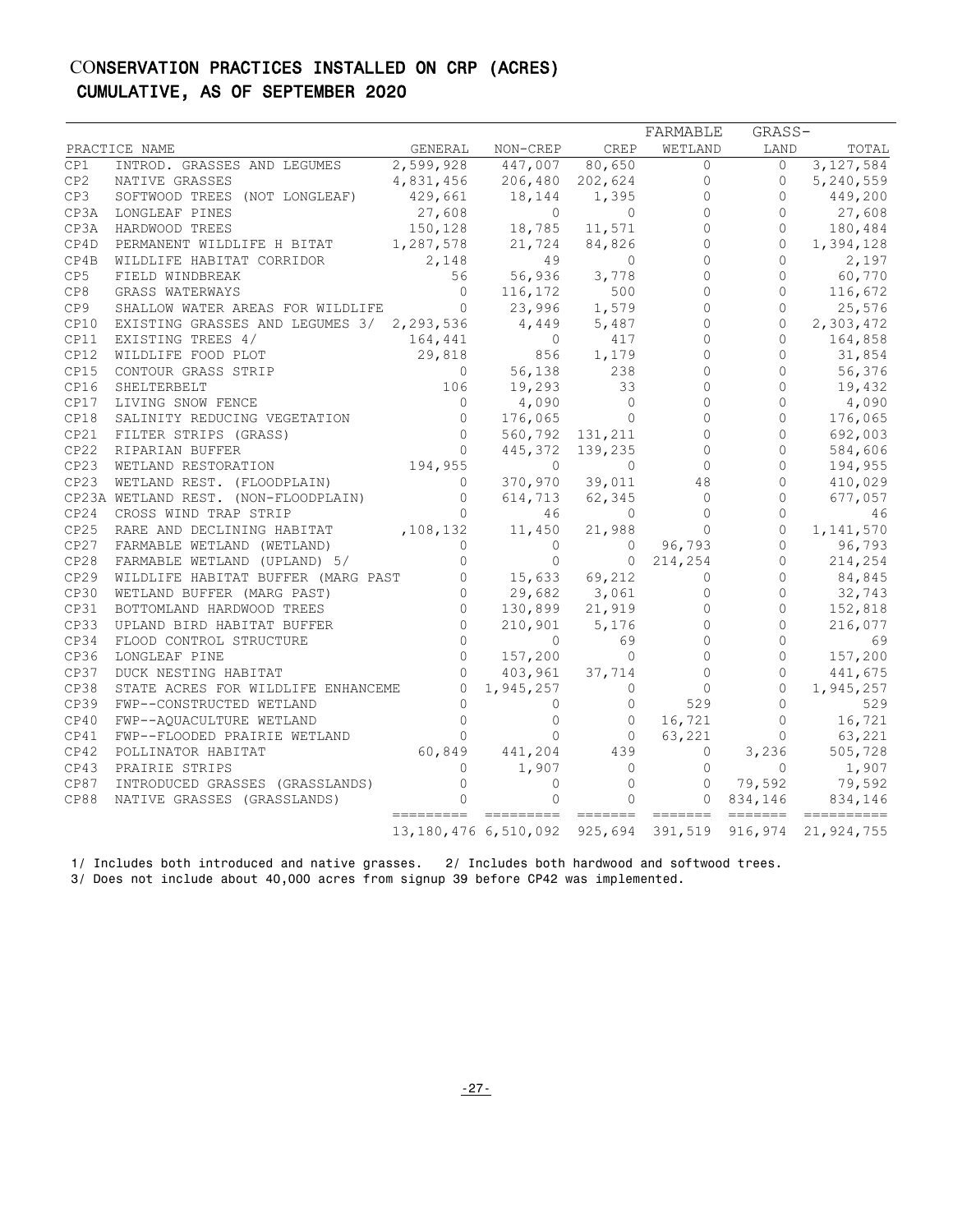

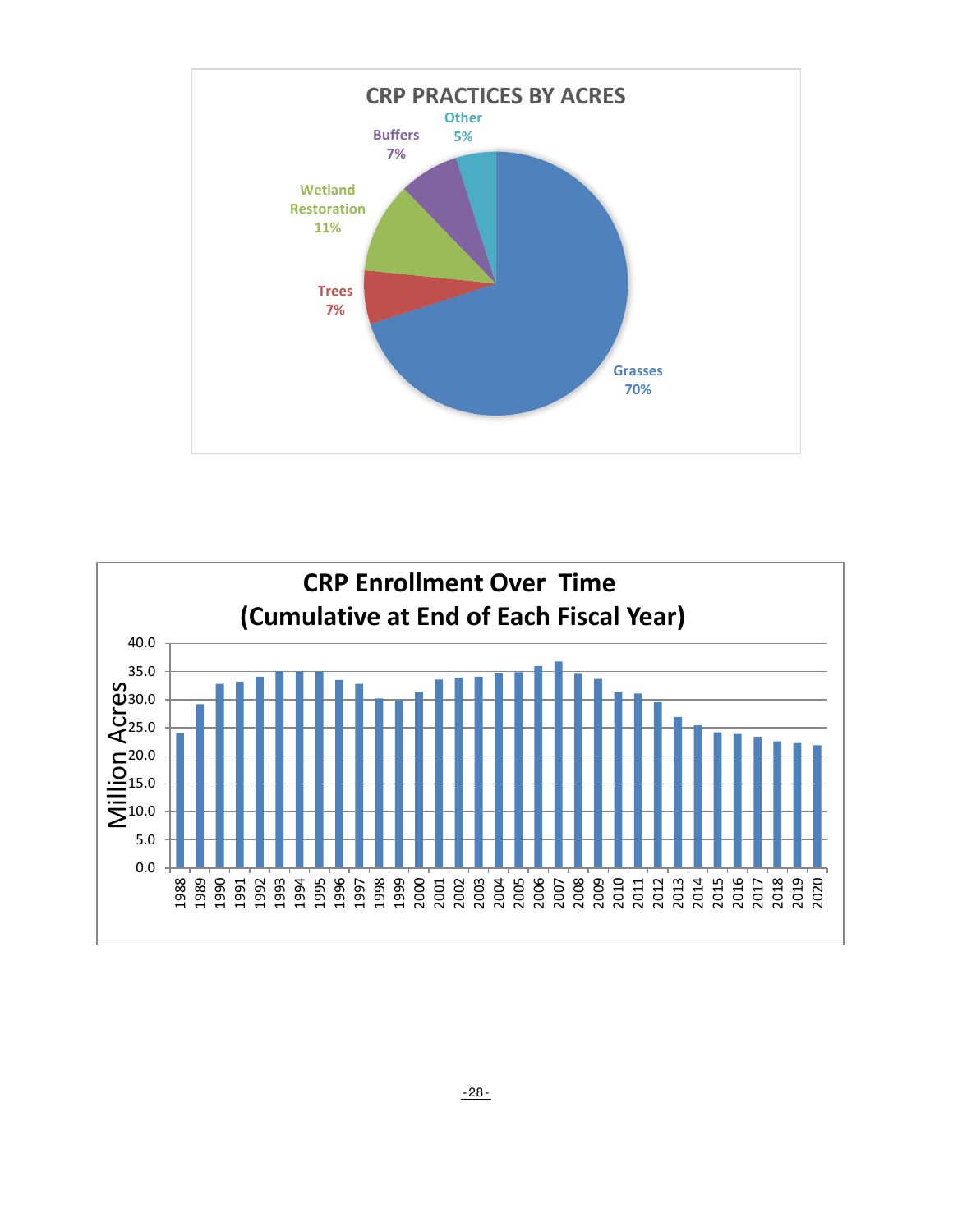| <b>Fiscal Year</b> | <b>Cumulative</b><br><b>Enrollment</b><br>(Million<br>Acres) | <b>Rental</b><br><b>Payments</b><br><b>SM.il</b> | <b>Cost-Share</b><br><b>Payments</b><br><b>SMil.</b> | <b>Incentive</b><br><b>Payments</b><br><b>SMil.</b> | Total<br><b>Financial</b><br><b>SMil.</b> |
|--------------------|--------------------------------------------------------------|--------------------------------------------------|------------------------------------------------------|-----------------------------------------------------|-------------------------------------------|
| 1986               | 2.0                                                          | \$0                                              | \$0                                                  | \$0                                                 | \$0                                       |
| 1987               | 15.4                                                         | \$410                                            | \$246                                                | \$0                                                 | \$656                                     |
| 1988               | 24.0                                                         | \$756                                            | \$282                                                | \$0                                                 | \$1,038                                   |
| 1989               | 29.2                                                         | \$1,149                                          | \$181                                                | \$0                                                 | \$1,330                                   |
| 1990               | 32.8                                                         | \$1,390                                          | \$118                                                | \$0                                                 | \$1,508                                   |
| 1991               | 33.2                                                         | \$1,590                                          | \$41                                                 | \$0                                                 | \$1,631                                   |
| 1992               | 34.1                                                         | \$1,613                                          | \$39                                                 | \$0                                                 | \$1,652                                   |
| 1993               | 35.1                                                         | \$1,652                                          | \$32                                                 | \$0                                                 | \$1,684                                   |
| 1994               | 35.0                                                         | \$1,722                                          | \$14                                                 | \$0                                                 | \$1,736                                   |
| 1995               | 35.0                                                         | \$1,729                                          | \$4                                                  | \$0                                                 | \$1,733                                   |
| 1996               | 33.5                                                         | \$1,721                                          | \$1                                                  | \$0                                                 | \$1,722                                   |
| 1997               | 32.8                                                         | \$1,677                                          | \$8                                                  | \$0                                                 | \$1,685                                   |
| 1998               | 30.2                                                         | \$1,597                                          | \$96                                                 | \$0                                                 | \$1,693                                   |
| 1999               | 29.8                                                         | \$1,320                                          | \$115                                                | \$0                                                 | \$1,435                                   |
| 2000               | 31.4                                                         | \$1,332                                          | \$133                                                | \$10                                                | \$1,475                                   |
| 2001               | 33.6                                                         | \$1,396                                          | \$150                                                | \$78                                                | \$1,624                                   |
| 2002               | 33.9                                                         | \$1,520                                          | \$143                                                | \$114                                               | \$1,777                                   |
| 2003               | 34.1                                                         | \$1,575                                          | \$99                                                 | \$100                                               | \$1,774                                   |
| 2004               | 34.7                                                         | \$1,588                                          | \$117                                                | \$84                                                | \$1,789                                   |
| 2005               | 34.9                                                         | \$1,620                                          | \$93                                                 | \$75                                                | \$1,788                                   |
| 2006               | 36.0                                                         | \$1,657                                          | \$100                                                | \$84                                                | \$1,841                                   |
| 2007               | 36.8                                                         | \$1,718                                          | \$90                                                 | \$58                                                | \$1,866                                   |
| 2008               | 34.6                                                         | \$1,774                                          | \$84                                                 | \$69                                                | \$1,927                                   |
| 2009               | 33.7                                                         | \$1,708                                          | \$75                                                 | \$72                                                | \$1,855                                   |
| 2010               | 31.3                                                         | \$1,699                                          | \$67                                                 | \$70                                                | \$1,836                                   |
| 2011               | 31.1                                                         | \$1,621                                          | \$99                                                 | \$72                                                | \$1,792                                   |
| 2012               | 29.5                                                         | \$1,648                                          | \$100                                                | \$57                                                | \$1,805                                   |
| 2013               | 26.9                                                         | \$1,602                                          | \$84                                                 | \$37                                                | \$1,723                                   |
| 2014               | 25.4                                                         | \$1,607                                          | \$79                                                 | \$31                                                | \$1,718                                   |
| 2015               | 24.2                                                         | \$1,594                                          | \$69                                                 | \$79                                                | \$1,742                                   |
| 2016               | 23.9                                                         | \$1,589                                          | \$106                                                | \$134                                               | \$1,829                                   |
| 2017               | 23.4                                                         | \$1,671                                          | \$112                                                | \$84                                                | \$1,867                                   |
| 2018               | 22.6                                                         | \$1,778                                          | \$107                                                | \$84                                                | \$1,941                                   |
| 2019               | 22.3                                                         | \$1,824                                          | \$52                                                 | \$23                                                | \$1,899                                   |
| 2020               | 21.9                                                         | \$1,796                                          | \$36                                                 | \$12                                                | \$1,844                                   |
| <b>Total</b>       |                                                              | \$52,645                                         | \$3,172                                              | \$1,399                                             | \$57,216                                  |

## CRP ENROLLMENT AND OUTLAY HISTORY